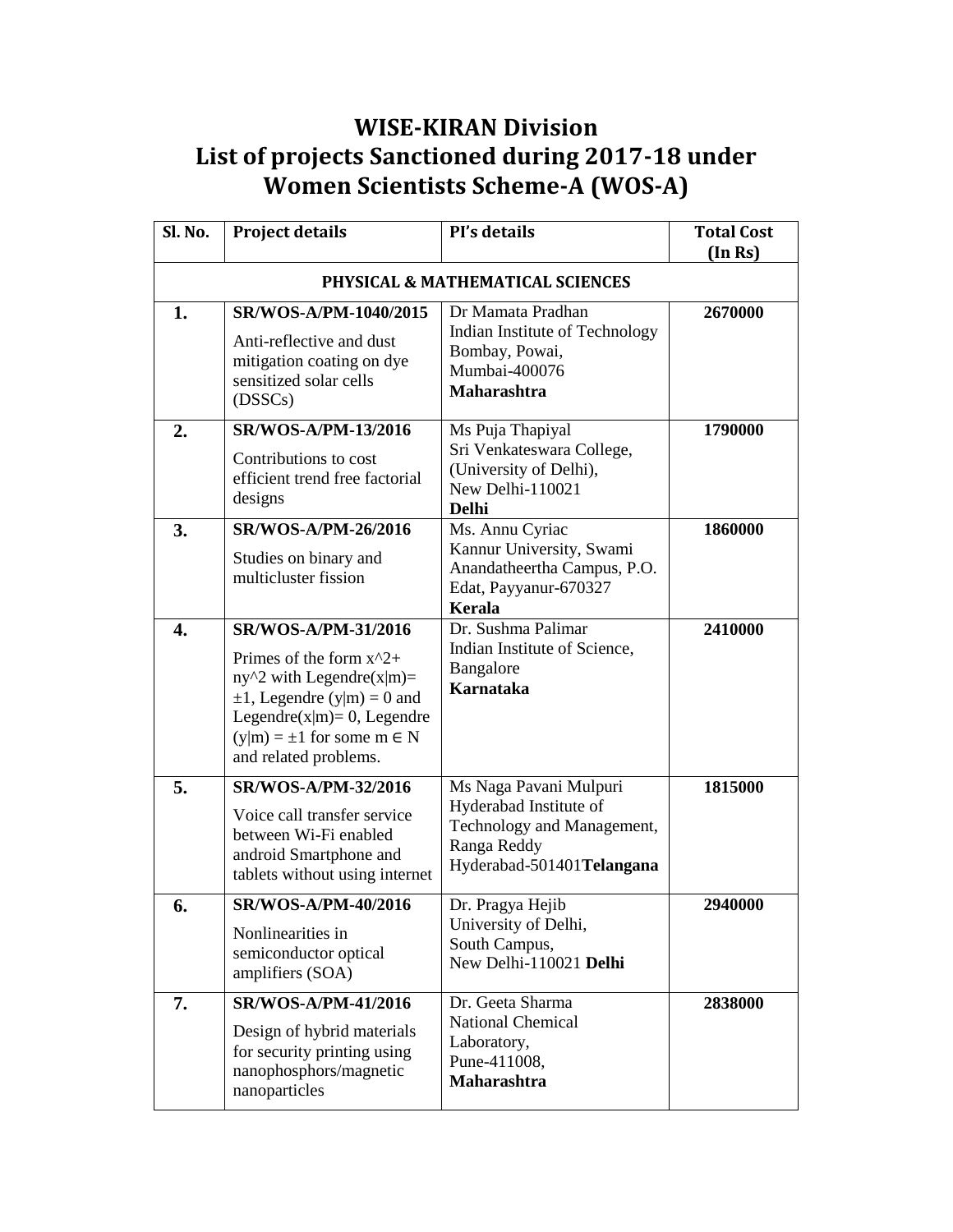| 8.  | <b>SR/WOS-A/PM-43/2016</b>                           | Ms T Deepika                                    | 970000  |
|-----|------------------------------------------------------|-------------------------------------------------|---------|
|     | Investigation on topological                         | Vijayanagara Sri                                |         |
|     | indices                                              | Krishnadevaraya University,                     |         |
|     |                                                      | <b>Ballari-583105</b>                           |         |
|     |                                                      | <b>Karnataka</b><br>Ms Sarita Devi Sharma       |         |
| 9.  | <b>SR/WOS-A/PM-44/2016</b>                           | GGS Indraprastha University,                    | 2342000 |
|     | Synthesis & characterization                         | Sector-16 C,                                    |         |
|     | of environmental friendly                            | New Delhi-110078                                |         |
|     | thermoelectric materials for                         | <b>Delhi</b>                                    |         |
|     | renewable energy<br>applications                     |                                                 |         |
|     |                                                      |                                                 |         |
| 10. | <b>SR/WOS-A/PM-47/2016</b>                           | Dr Deepika Tripathi                             | 2620000 |
|     | Substitution induced                                 | Barkatullah University,                         |         |
|     | multifunctional behavior of                          | Bhopal-462026<br><b>Madhaya Pradesh</b>         |         |
|     | oxide materials                                      |                                                 |         |
| 11. | <b>SR/WOS-A/PM-52/2016</b>                           | Dr. Swarnali Bandopadhyay                       | 2790000 |
|     | Stochastic thermodynamics                            | Institute of Physics,                           |         |
|     | of non-equilibrium spin-                             | Sachivalaya Marg,                               |         |
|     | transport in nano-magnets                            | Bhubaneswar-751005                              |         |
|     |                                                      | Odisha                                          |         |
| 12. | <b>SR/WOS-A/PM-60/2016</b>                           | Dr. Chilkamarri Sameera<br>Osmania University,  | 2570000 |
|     | Development of high-                                 | Hyderabad-500007                                |         |
|     | performance nano cathode                             | <b>Telangana</b>                                |         |
|     | material system for the next                         |                                                 |         |
|     | generation low temperature<br>solid oxide fuel cells |                                                 |         |
|     |                                                      |                                                 |         |
| 13. | <b>SR/WOS-A/PM-65/2016</b>                           | Dr. C Saraswathi<br>Jawaharlal Nehru Centre for | 3168000 |
|     | Tailoring the properties of                          | Advanced Scientific Research,                   |         |
|     | InGaN/TiO2 nano-                                     | Bangalore-560064                                |         |
|     | heterostructures for the                             | <b>Karnataka</b>                                |         |
|     | fabrication of efficient water<br>splitters          |                                                 |         |
|     |                                                      |                                                 |         |
| 14. | <b>SR/WOS-A/PM-72/2016</b>                           | Dr. Sonalika Agarwal                            | 2948000 |
|     | <b>Encapsulate Nanostructured</b>                    | Malaviya National Institute of                  |         |
|     | Metal Oxides for Gas                                 | Technology,<br>Jaipur-302017,                   |         |
|     | sensing applications                                 | Rajasthan                                       |         |
| 15. | SR/WOS-A/PM-73/2016                                  | Dr. Priti Singh                                 | 2391000 |
|     | Study on asymptotic powers                           | Banaras Hindu University,                       |         |
|     | of ideals and modules                                | Varanasi-221005,                                |         |
|     |                                                      | <b>Uttar Pradesh</b>                            |         |
| 16. | <b>SR/WOS-A/PM-76/2016</b>                           | Dr. K.S. Deepa                                  | 3200500 |
|     | Multiferroic magnetoelectric                         | Mohanlal Sukhadia<br>University,                |         |
|     | composites: Structure and                            | Udaipur-313001,                                 |         |
|     | property correlations                                | Rajasthan                                       |         |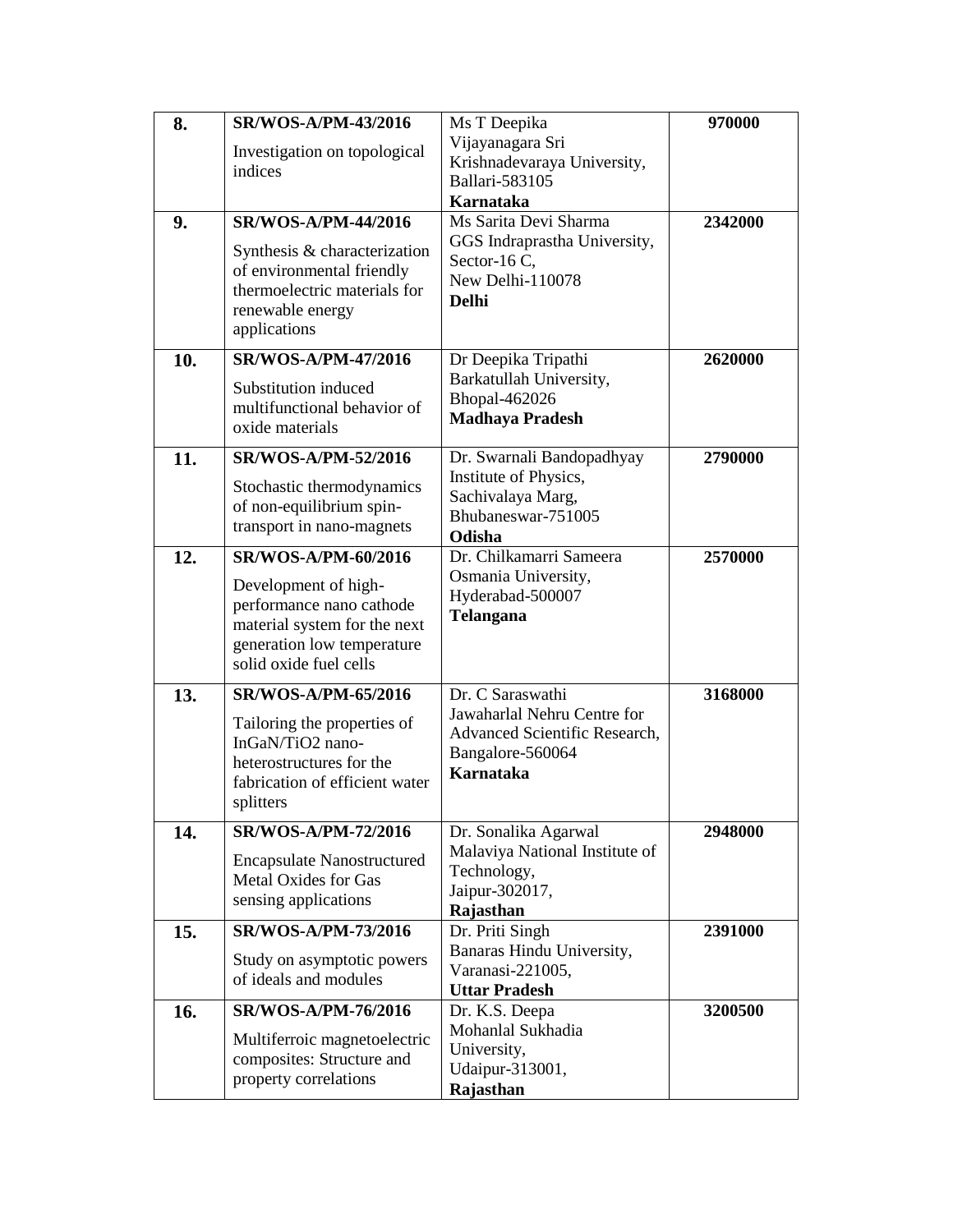| 17. | <b>SR/WOS-A/PM-77/2016</b>                           | Ms Rishu Arora                                  | 1390000 |
|-----|------------------------------------------------------|-------------------------------------------------|---------|
|     | Measure and aggregation                              | Thapar University,                              |         |
|     | operators on fuzz /                                  | Patiala-147004                                  |         |
|     | intuitionistic soft sets with                        | Punjab                                          |         |
|     | applications in decision-                            |                                                 |         |
|     | making                                               |                                                 |         |
| 18. | <b>SR/WOS-A/PM-78/2016</b>                           | Dr. Smruti Ashok Mane                           | 2352000 |
|     | Fault tolerability of variants                       | Savitribai Phule Pune                           |         |
|     | of hypercubes and its related                        | University,                                     |         |
|     | aspects                                              | Pune-411007. Maharashtra                        |         |
| 19. | SR/WO-A/PM-79/2016                                   | Dr. Sudipta Koley                               | 2770000 |
|     | A theoretical approach to                            | North Eastern Hill University,                  |         |
|     | nano-structured correlated                           | Shillong-793022                                 |         |
|     | systems                                              | Meghalaya                                       |         |
| 20. | <b>SR/WOS-A/PM-80/2016</b>                           | Dr. Meera Chadha                                | 2540000 |
|     | Effect of dust particles on                          | Netaji Subhas Institute of                      |         |
|     | blast waves produced by                              | Technology, Dwarka,                             |         |
|     | nuclear explosion                                    | New Delhi-110078,<br><b>Delhi</b>               |         |
| 21. | SR/WO-A/PM-82/2016                                   | Ms Neetu Bansal                                 | 2370000 |
|     | Studies of various alkali                            | Thapar University,                              |         |
|     | metal oxides containing                              | Patiala-147004,                                 |         |
|     | calcium silicate glasses as                          | Punjab                                          |         |
|     | substrate for solar cell                             |                                                 |         |
|     | application                                          |                                                 |         |
| 22. | <b>SR/WOS-A/PM-83/2016</b>                           | Ms Maya Prabhakar                               | 1414000 |
|     | Spectroscopy of the solar                            | Indian Institute of                             |         |
|     | corona using ground and                              | Astrophysics,                                   |         |
|     | space based observations                             | Bangalore-560034,                               |         |
|     | SR/WO-A/PM-88/2016                                   | <b>Karnataka</b><br>Ms. Akanksha Khare          | 1809000 |
| 23. |                                                      | University of Allahabad,                        |         |
|     | Organic Solar Cells Using                            | Allahabad                                       |         |
|     | Liquid Crystal Nano<br>Composites                    | <b>Uttar Pradesh</b>                            |         |
|     |                                                      |                                                 |         |
| 24. | SR/WOS-A/PM-89/2016                                  | Dr Sumita Shekhawat<br>University of Rajasthan, | 3160000 |
|     | Designing and fabrication of                         | Jaipur-302004,                                  |         |
|     | planar broad-band microstrip                         | Rajasthan                                       |         |
|     | microstrip antennas for bio-<br>medical applications |                                                 |         |
|     |                                                      |                                                 |         |
| 25. | SR/WO-A/PM-90/2016                                   | Ms S. Mohanapriya<br>Anna University, Regional  | 1765000 |
|     | EID based repetitive control                         | Centre,                                         |         |
|     | design for fuzzy dynamical                           | Coimbatore-641046,                              |         |
|     | systems                                              | <b>Tamil Nadu</b>                               |         |
|     |                                                      |                                                 |         |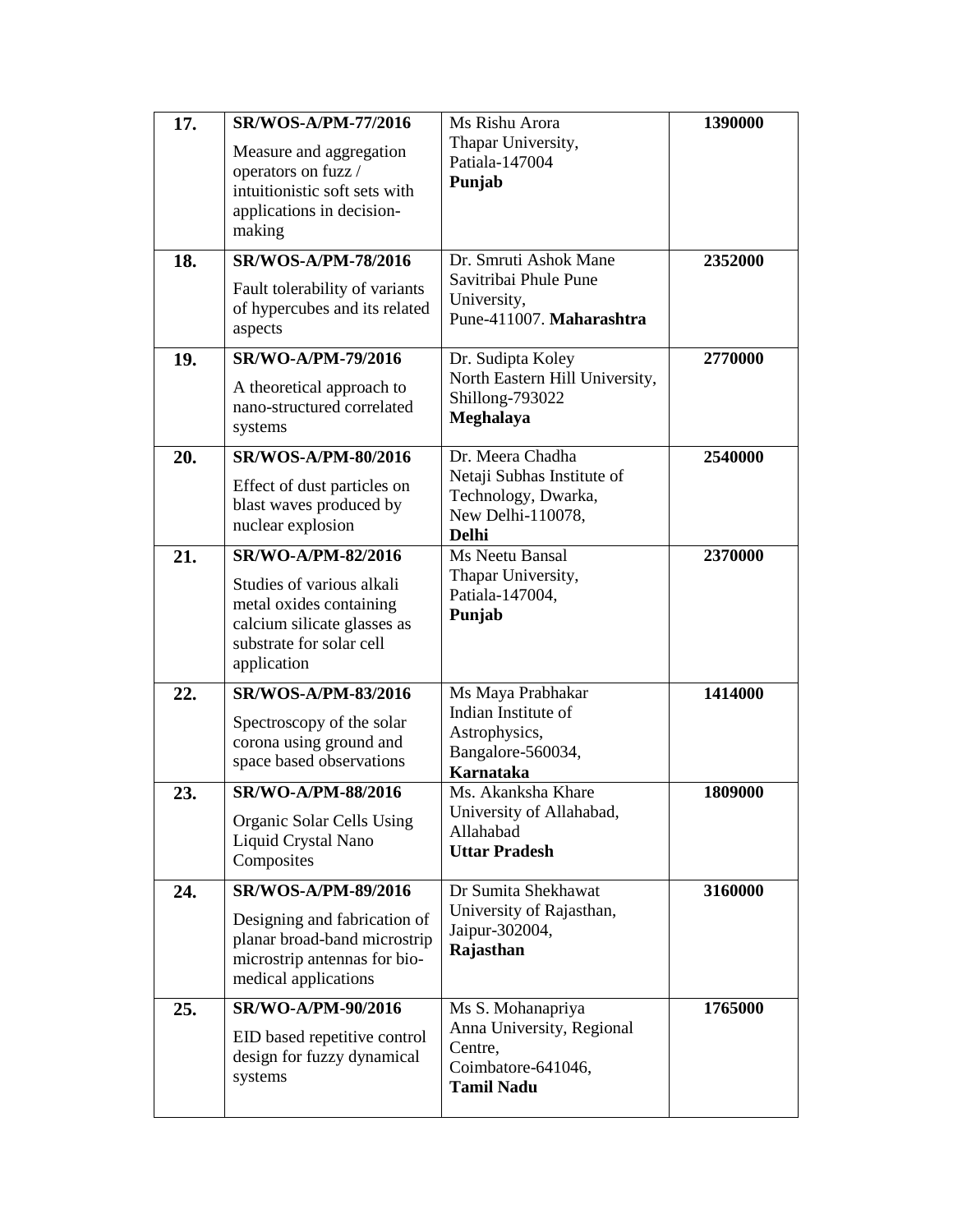| 26. | <b>SR/WOS-A/PM-91/2016</b><br>Synthesis, characterization<br>and effect of swift heavy ion<br>irradiation on doped<br>perovskites                                              | Ms Samiya Manzoor<br>Aligarh Muslim University,<br>Aligarh-202002,<br><b>Uttar Pradesh</b>                                        | 2188000 |
|-----|--------------------------------------------------------------------------------------------------------------------------------------------------------------------------------|-----------------------------------------------------------------------------------------------------------------------------------|---------|
| 27. | <b>SR/WOS-A/PM-95/2016</b><br>Energetic, Structural and<br>optoelectronic properties of<br><b>III-V</b> Semiconductor<br>heterostructure nanowires                             | Ms Trupti K. Gajaria<br>The M.S. University of<br>Baroda,<br>Vadodara-390002,<br>Gujarat                                          | 1655000 |
| 28. | SR/WOS-A/PM-96/2016<br>of grapheme based<br>composite materials for solar<br>energy applications                                                                               | Dr. Beauty Pandey<br>Indian Institute of Technology<br>Madras,<br>Chennai-600036,<br><b>Tamil Nadu</b>                            | 3070000 |
| 29. | <b>SR/WOS-A/PM-97/2016</b><br>Preparation and application<br>of nanocomposite thin films<br>of carbon nanotubes and rare<br>earth oxides as hydrogen gas<br>sensors            | Dr. Nipin Kohli<br>Guru Nanak Dev University,<br>Amritsar-143005,<br>Punjab                                                       | 2838000 |
| 30. | <b>SR/WOS-A/PM-98/2016</b><br>Adaptive reliable<br>mechanism for bio-<br>economic singular fuzzy<br>stochastic system                                                          | Ms Susana Ramy<br>Anna University,<br>Chennai-600025,<br><b>Tamil Nadu</b>                                                        | 1776500 |
| 31. | <b>SR/WOS-A/PM-99/2016</b><br>First principle studies and<br>synthesis, characterization,<br>physical properties of<br>multiferroics Rfeo3 (R=Bi,<br>Ga, La, Nd) nanoparticles | Dr. E.G. Rini<br>Indian Institute of Technology<br>Indore, Khandwa Road,<br>Simroi,<br>Indore-453552,<br>Madhaya Pradesh          | 3015500 |
| 32. | SR/WOS-A/PM-100/2016<br>Analysis of gravitational<br>collapse using classical,<br>semiclassical and stochastic<br>gravity                                                      | Dr. Seema Eruch Satin<br>Indian Institute of Science<br>Education & Research<br>Mohali, S.A.S. Nagar,<br>Mohali-140306,<br>Punjab | 2201500 |
| 33. | SR/WOS-A/PM-101/2016<br>Smart pesticide nano-<br>biosensors for health and<br>environmental safety                                                                             | Dr. GBVS Lakshmi<br>Jawaharlal Nehru University,<br>New Delhi-110067<br><b>Delhi</b>                                              | 2770000 |
| 34. | SR/WOS-A/PM-102/2016<br>Growth and characterization                                                                                                                            | Dr Boomadevi Shanmugam<br>National Institute of<br>Technology,                                                                    | 2633500 |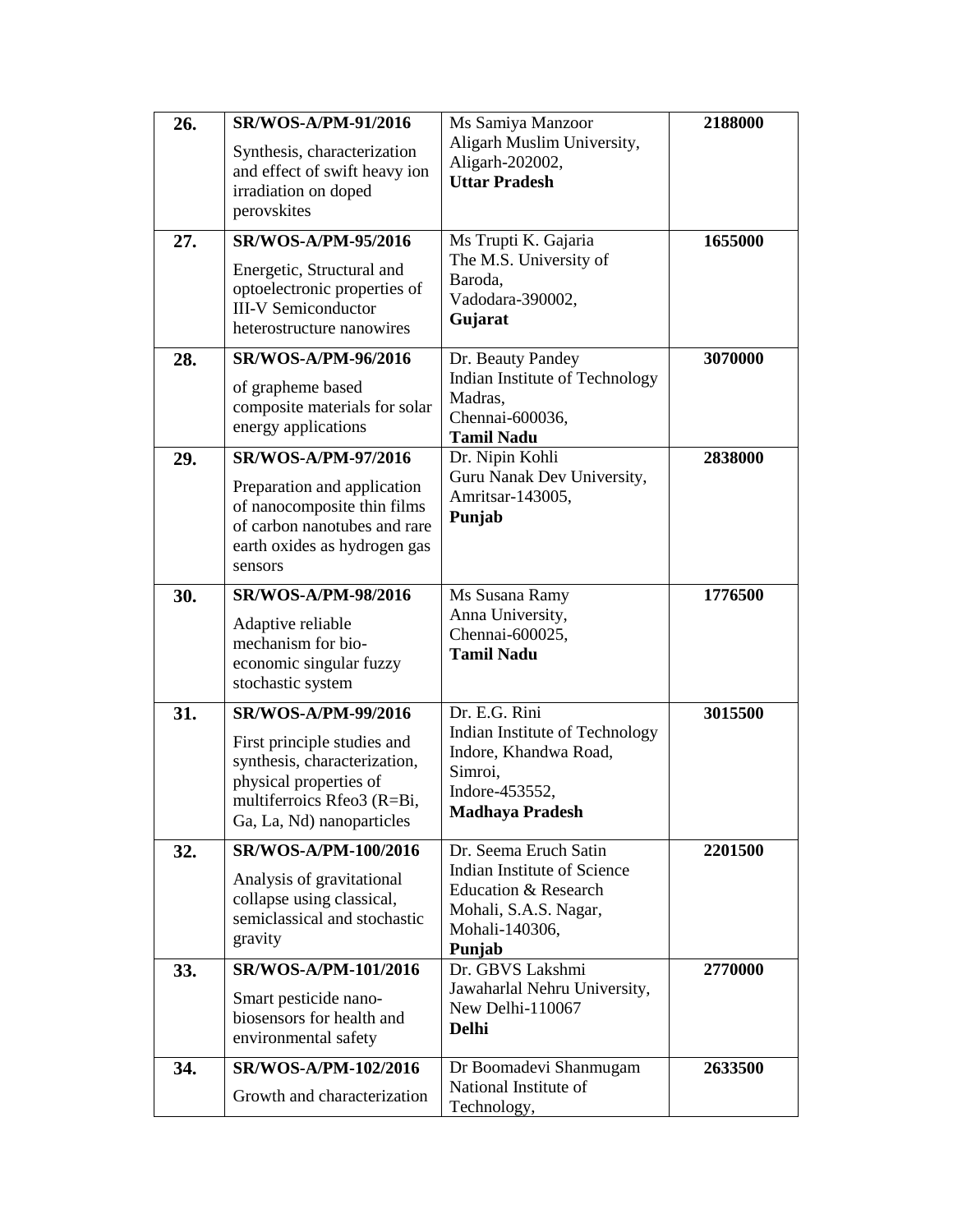|     | of high quality organic dat-<br>2, hmq-tms and ohq-t<br>crystals for efficient broad<br>band terahertz generation                                                                                                                      | Tiruchirappalli-620015,<br><b>Tamil Nadu</b>                                                                       |         |
|-----|----------------------------------------------------------------------------------------------------------------------------------------------------------------------------------------------------------------------------------------|--------------------------------------------------------------------------------------------------------------------|---------|
| 35. | SR/WOS-A/PM-106/2016<br>On some generalized<br>continuous multifunctions<br>and applications                                                                                                                                           | Dr. Chandrani Basu<br>South Asian University,<br>Chanakya Puri,<br>New Delhi-110021<br><b>Delhi</b>                | 2240000 |
| 36. | SR/WOS-A/PM-108/2016<br>Growth and optical<br>waveguide formation in new<br>gpi based single crystals                                                                                                                                  | Dr. Shanmuga S Sundari<br><b>PSGR Krishnammal College</b><br>for Women,<br>Coimbatore-641004,<br><b>Tamil Nadu</b> | 2770000 |
| 37. | SR/WOS-A/PM-109/2016<br>Investigation of fluorescence<br>resonance energy transfer in<br>solution and in ultrathin<br>films and its sensing<br>applications                                                                            | Ms Jaba Saha<br>Tripura University,<br>Suryamaninagar-799022,<br><b>Tripura</b>                                    | 1196000 |
| 38. | SR/WOS-A/PM-111/2016<br>Fabrication of miniature<br>nanostructured MOS gas<br>sensor for detection of NO2<br>gas                                                                                                                       | Dr. Vasanthi Pillay<br>Osmania University,<br>Hyderabad-500007,<br><b>Telangana</b>                                | 2910500 |
| 39. | SR/WOS-A/PM-115/2016<br>Design, synthesis and<br>investigation of<br>morphological dependent<br>activity of Cobalt based<br>catalysts to improve the<br>efficeinecy and efficacy of<br>hydrogen production by<br>electrolysis of water | Ms. Avian Chunduri<br>University of Mumbai,<br>Vidyanagari, Santacruz (E),<br>Mumbai-400098,<br><b>Maharashtra</b> | 2130000 |
| 40. | SR/WOS-A/PM-116/2016<br>Development of low-cost<br>CuTiOx photocatalyst<br>composite for solar water<br>splitting: Theroretical and<br>experimental investigations                                                                     | Ms. Asha Yadav<br>University of Mumbai,<br>Vidanagari, Santacruz (E),<br>Mumbai-400098,<br><b>Maharashtra</b>      | 986000  |
| 41. | SR/WOS-A/PM-117/2016<br>An investigation of beyond<br>standard model physics with<br>special focus on left right<br>supersymmetry                                                                                                      | Dr Piyali Banerjee<br>Indian Institute of Technology<br>Bombay,<br>Mumbai-400076,<br>Maharashtra                   | 2356400 |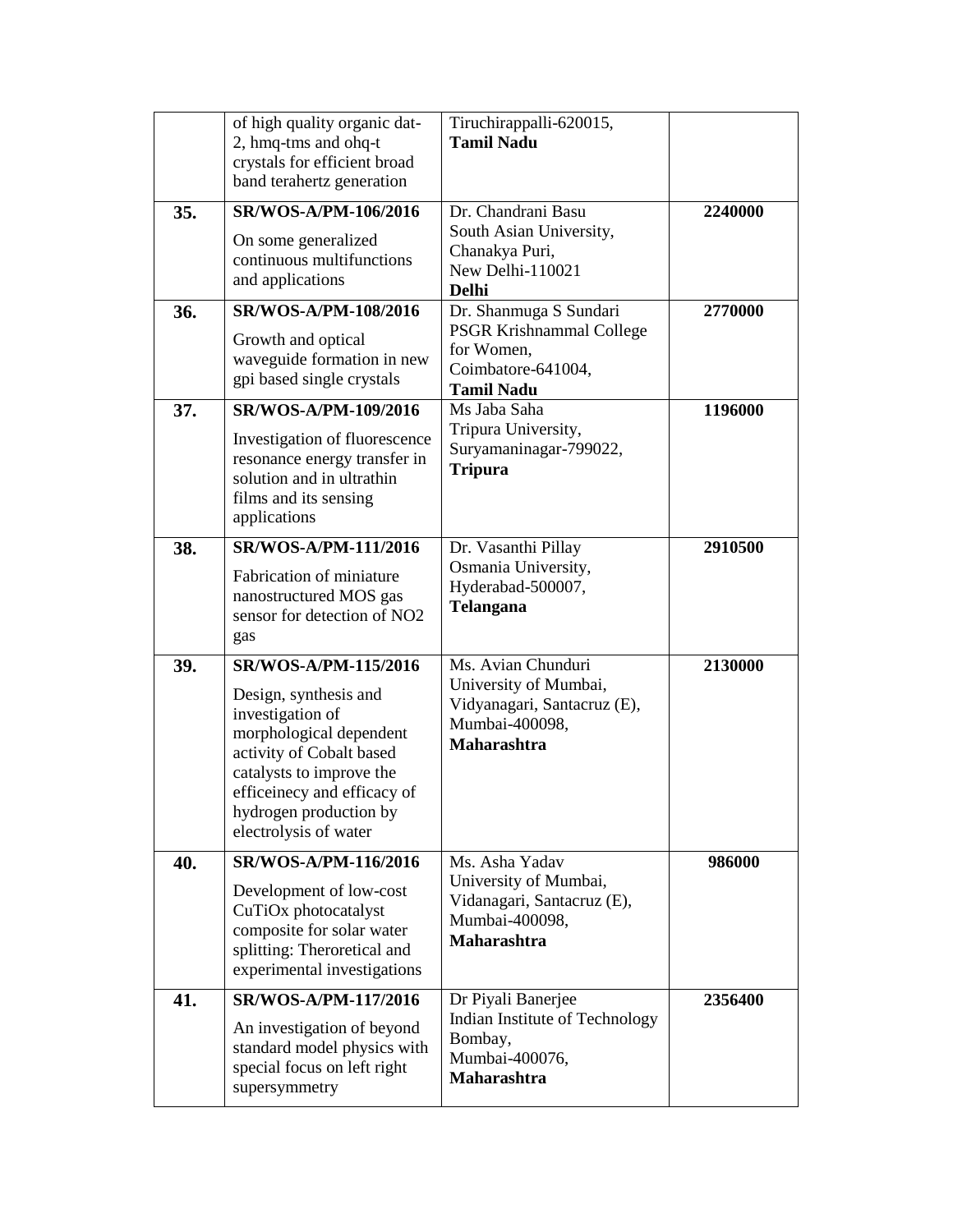| 42. | <b>SR/WOS-A/PM-1/2017</b><br>Synthesis and<br>characterization of<br>semiconductor nano-wires<br>using metal assisted<br>chemical etching and its   | Dr Gayatri Sahu<br>Indian Institute of Technology<br>Indore,<br>Indore-453552,<br><b>Madhya Pradesh</b>                     | 3160000 |
|-----|-----------------------------------------------------------------------------------------------------------------------------------------------------|-----------------------------------------------------------------------------------------------------------------------------|---------|
|     | application in field emission<br>and tunable light emitting<br>devices                                                                              |                                                                                                                             |         |
| 43. | <b>SR/WOS-A/PM-5/2017</b><br>Next generation<br>photocatalyst for aquatic<br>pollutant degradation                                                  | Dr Ranjana Santosh Varma<br><b>Institute of Chemical</b><br>Technology, Matunga,<br>Mumbai-400019,<br>Maharashtra           | 2995500 |
| 44. | <b>SR/WOS-A/PM-8/2017</b><br>Optimal harvesting for a<br>logistic model with grazing                                                                | Ms K Balasubramanian<br>Remya<br>Indian Institute of Technology<br>Madras,<br>Chennai-600036, Tamil Nadu                    | 1329000 |
| 45. | SR/WOS-A/PM-10/2017<br>Metal oxide semiconductor<br>based hybrid nanostructure<br>for photocatalytic<br>degradation of organic dyes                 | Ms Kavitha Sahu<br>Guru Gobind Singh<br>Indraprastha University,<br>Sector 16C, Dwarka,<br>New Delhi-110078 Delhi           | 1699000 |
| 46. | SR/WOS-A/PM-20/2017<br>Development of glassy<br>cathodes for Li ion battery                                                                         | Dr Swati Soman<br>Indian Institute of Technology<br>Bombay, Powai,<br>Mumbai-400076,<br><b>Maharashtra</b>                  | 2960000 |
| 47. | SR/WOS-A/PM-24/2017<br>Study of thermoelectric,<br>magnetocaloric,<br>magnetoresistive and other<br>thermo-physical properties<br>of Huesler Alloys | Dr Papri Dasgupta<br>Jadavpur University,<br>Kolkata-700032,<br><b>West Bangal</b>                                          | 2720000 |
| 48. | SR/WOS-A/PM-33/2017<br>Effect of boron substitution<br>on hydrogen storage<br>capacity of organometallic<br>complexes                               | Ms Priyanka Ashok Tavhare<br>The Institute of Science, 15<br>Madam Cama Road, Fort,<br>Mumbai-400032,<br><b>Maharashtra</b> | 2175000 |
| 49. | SR/WOS-A/PM-38/2017<br>Raman spectroscopy: A tool<br>for studying structural<br>variation and phonon<br>dynamics in rare-earth oxide<br>materials   | Dr. Shramana Mishra<br>Indian Institute of<br>Technology,<br>Kharagpur-721302,<br><b>West Bengal</b>                        | 2360000 |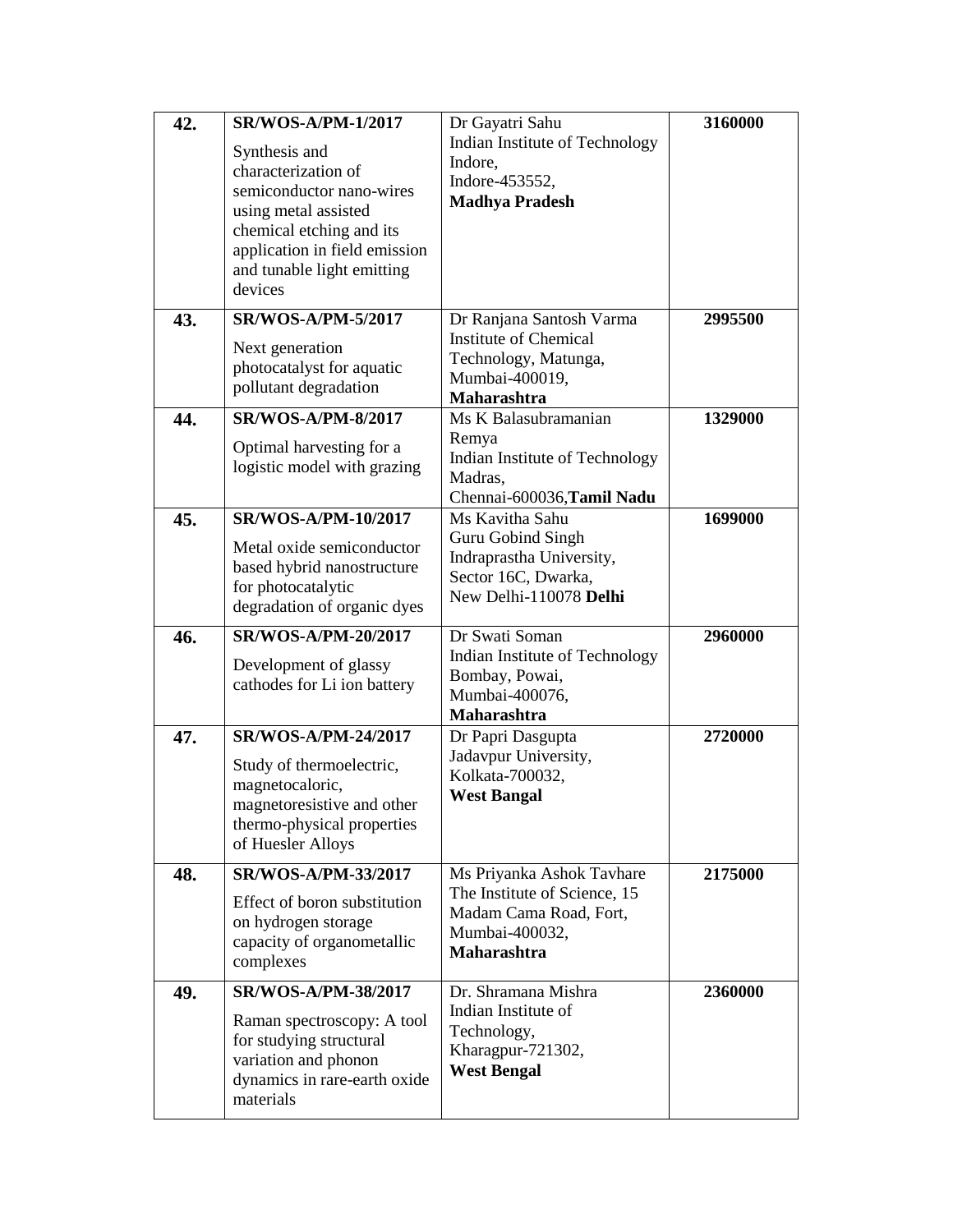| 50. | <b>SR/WOS-A/PM-13/2017</b>                                                                                                                                                                                    | Dr Sumita Kumari Sharma                                                                                           | 3160000 |
|-----|---------------------------------------------------------------------------------------------------------------------------------------------------------------------------------------------------------------|-------------------------------------------------------------------------------------------------------------------|---------|
|     | Study of dynamical behavior<br>of nanodusty plasma<br>produced in a reactive gas<br>discharge                                                                                                                 | Institute of Advanced Study in<br>Science & Technology,<br>Garchuk,<br>Guwahati-35, Assam                         |         |
|     |                                                                                                                                                                                                               |                                                                                                                   |         |
| 51. | <b>SR/WOS-A/PM-30/2017</b><br>Functional phosphorene<br>based single electron<br>transistor (SET) for toxic<br>gas sensing application                                                                        | Dr Gaganpreet Chadha<br>Indian Institute of Science<br><b>Education and Research,</b><br>Mohali-140306,<br>Punjab | 2456000 |
| 52. | SR/WOS-A/PM-32/2017                                                                                                                                                                                           | Dr Kuntal Kabra                                                                                                   | 3160000 |
|     | Experimental and Ab initio<br>investigations of electronc,<br>optical and phonon<br>properties of Copper<br>Chalcogenides, Cux (X=S,<br>Se and Te)                                                            | University of Kota,<br>Kota-304010,<br>Rajasthan                                                                  |         |
| 53. | SR/WOS-A/PM-36/2017                                                                                                                                                                                           | Dr Yogyata Pathania                                                                                               | 2698000 |
|     | Critical dynamics of<br>confined binary fluids                                                                                                                                                                | Indian Institute of Science<br>Education and Research,<br>Mohali-140306,<br>Punjab                                |         |
|     |                                                                                                                                                                                                               | <b>CHEMICAL SCIENCES</b>                                                                                          |         |
| 54. | <b>SR/WOS-A/CS-7/2016</b><br>Strategic green synthesis of<br>reusable magnetic silica<br>functionalised with<br>biopolymer as an adsorbent<br>for effective removal of<br>heavy metals, dyes and<br>pesticide | Ms. Uttara Rajendra Joshi<br>Savitribai Phule Pune<br>University,<br>Pune-411007,<br>Maharashtra                  | 2535000 |
| 55. | <b>SR/WOS-A/CS-19/2016</b>                                                                                                                                                                                    | Dr Yotiraja Valli Madabhushi                                                                                      | 2995500 |
|     | Ferroelectric polymers-<br>synthesis and<br>characterization PVDF and<br>VDF copolymers                                                                                                                       | Indian Institute of Chemical<br>Technology,<br>Hyderabad-500007,<br><b>Telangana</b>                              |         |
| 56. | <b>SR/WOS-A/CS-21/2016</b>                                                                                                                                                                                    | Ms N. Kavitha                                                                                                     | 2535000 |
|     | Luminescent cyclmetalted<br>iridium (III) complexes and<br>its application in<br>protein/DNA interaction,<br>cytotoxicity and cellular<br>uptake                                                              | Alagappa University,<br>Karaikudi-630003,<br><b>Tamil Nadu</b>                                                    |         |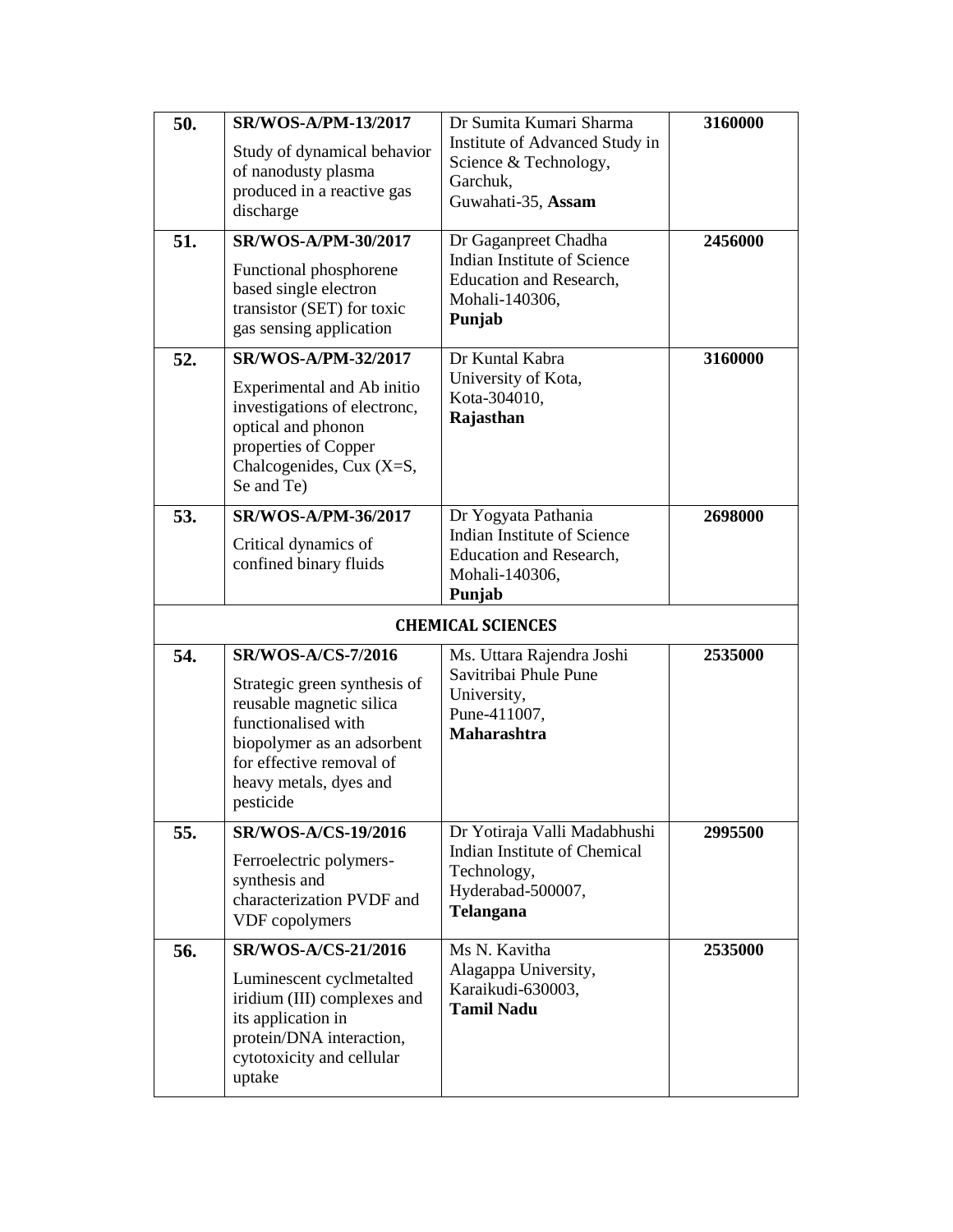| 57.<br>58. | SR/WOS-A/CS-22/2016<br>Designing benzothiazoles<br>and oxadiazoles through<br>synthesis and DFT-TDDFT<br>studies for better OLED<br>applications<br>SR/WOS-A/CS-31/2016<br>Development of tumor-<br>specific iron (III)-based<br>metalloprodrugs | Ms A. Bella<br>Heber College,<br>Tiruchirappalli-620017<br><b>Tamil Nadu</b><br>Ms. Saikhombinita Chanu<br>National Institute of<br>Technology Manipur, Langol,<br>Imphal-795004<br><b>Manipur</b> | 2100000<br>1760000 |
|------------|--------------------------------------------------------------------------------------------------------------------------------------------------------------------------------------------------------------------------------------------------|----------------------------------------------------------------------------------------------------------------------------------------------------------------------------------------------------|--------------------|
| 59.        | <b>SR/WOS-A/CS-44/2016</b><br>nvestigating the effect of<br>disulfide depletion on<br>therapeutic peptides                                                                                                                                       | Ms Harsha Chilukuri<br>CSIR-NCL, Dr. Homi Bhabha<br>Road, Pashan,<br>Pune-411008<br>Maharashtra                                                                                                    | 2040000            |
| 60.        | <b>SR/WOS-A/CS-54/2016</b><br>Synthesis of new anti-TB<br>compounds with novel<br>mechanism of action                                                                                                                                            | Ms Bisma Teli<br>Indian Institute of Integrative<br>Medicine, Sanant Nagar,<br>Srinagar-190005,<br>J & K                                                                                           | 1730000            |
| 61.        | <b>SR/WOS-A/CS-60/2016</b><br>Catalytic asymmetric<br>dearomatization                                                                                                                                                                            | Dr Suparna Roy<br><b>CSIR-National Chemical</b><br>Laboratory, Dr Homi Bhabha<br>Road, Pune-411008,<br>Maharashtra                                                                                 | 2890000            |
| 62.        | <b>SR/WOS-A/CS-65/2016</b><br>N-Heterocyclic carbine-<br>stabilized silaallenes,<br>silacumulenes,<br>phosphaallenes and<br>phosphacumulenes                                                                                                     | Dr. Kavitha Velappan<br>Gandhi Institute of<br>Technology and Management,<br>GITAM University,<br>Visakhapatnam-530045<br><b>Andhra Pradesh</b>                                                    | 2385000            |
| 63.        | <b>SR/WOS-A/CS-73/2016</b><br>Tuning of pH-responsive<br>behavior of conducting<br>polymer bio-composites for<br>biomedical applications                                                                                                         | Dr. Neelima Dubey<br>Kurukshetra University,<br>Kurukshetra-136119,<br>Haryana                                                                                                                     | 2950000            |
| 64.        | SR/WOS-A/CS-78/2016<br>Synthesis, structure<br>refinement, and polytypism<br>of cation-ordered layered<br>double hydroxides                                                                                                                      | Ms P Latha<br>Central College Campus,<br>Bangalore-560001,<br><b>Karnataka</b>                                                                                                                     | 1861500            |
| 65.        | <b>SR/WOS-A/CS-76/2016</b><br>Design, development and<br>evaluation of orally bio-<br>available prodrugs of                                                                                                                                      | Dr. Madhavi Suresh<br>Indian Institute of Integrative,<br>Medicine, Canal Road,<br>Jammu-180001,                                                                                                   | 3000000            |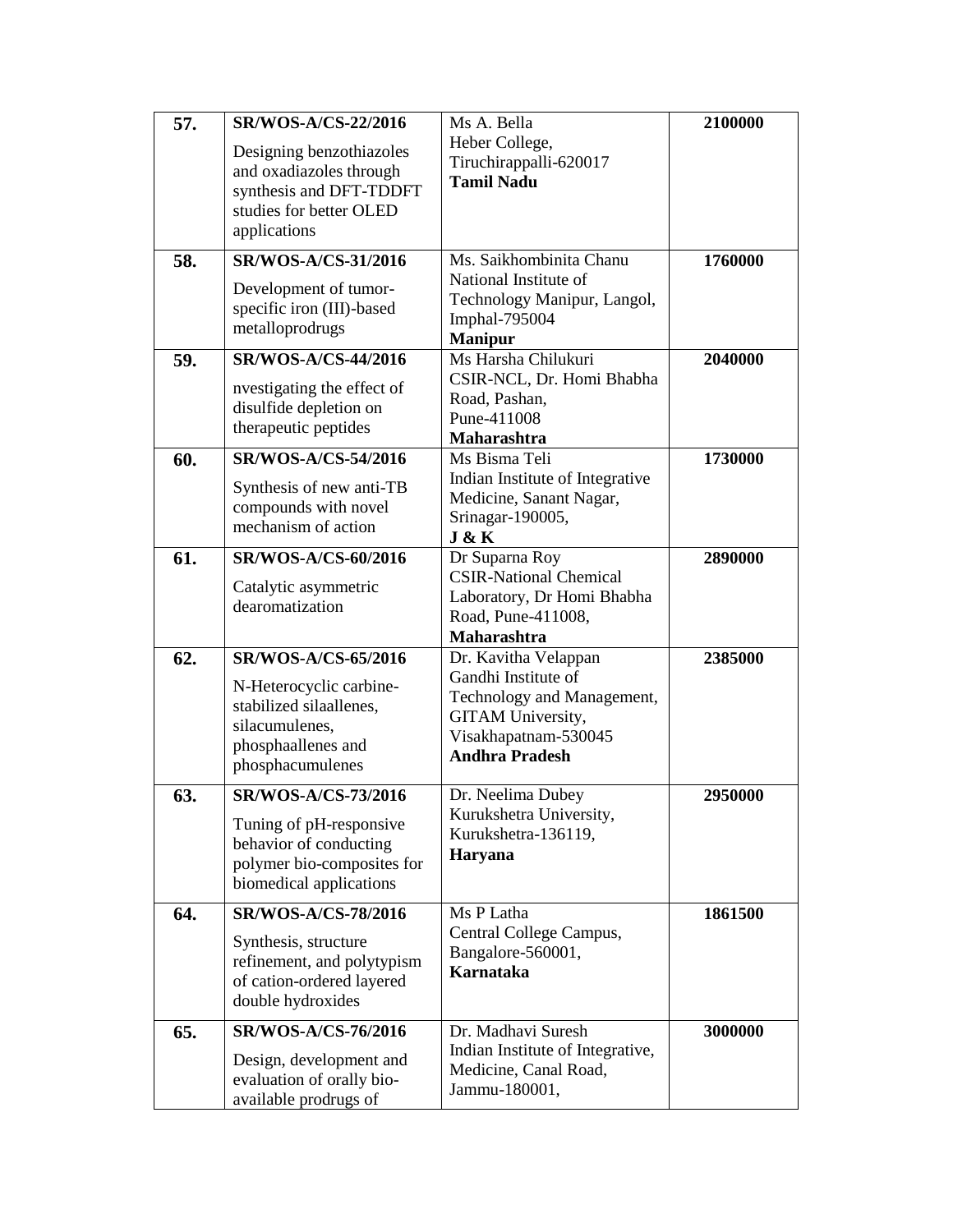|     | Bergenin                                                                                                                                                                                                                                 | <b>J&amp;K</b>                                                                                                                                   |         |
|-----|------------------------------------------------------------------------------------------------------------------------------------------------------------------------------------------------------------------------------------------|--------------------------------------------------------------------------------------------------------------------------------------------------|---------|
| 66. | <b>SR/WOS-A/CS-82/2016</b><br>Cationic meso-<br>thienylporphyrins and its<br>transition metal complexes:<br>synthesis, photophysical,<br>electrochemical studies and<br>DNA interaction                                                  | Dr. Subramaniam Sujatha<br>National Institute of<br>Technology, Calicut,<br>Kozhikode-673601,<br>Kerala                                          | 3030500 |
| 67. | SR/WOS-A/CS-90/2016<br>Dynamic study of highly<br>efficient quantum dot<br>sensitized solar cells based<br>on earth abundant metal<br>chalcogenides (MX2 with<br>$M = Fe$ , Mo, W; X=s, Se)<br>semiconductor as a<br>sensitizer for TiO2 | Dr Priyanka Pandey<br>Indian Institute of Technology<br>Delhi, Hauz Khas,<br>New Delhi-110016<br><b>Delhi</b>                                    | 2995500 |
| 68. | <b>SR/WOS-A/CS-91/2016</b><br>Application of novel cis-<br>Bimetallic Palladium (II)<br>complex of<br>dinaphthoporphycene as<br>catalyst in Cyanaion of Aryl<br>halides and allylic<br>substitution reactions                            | Dr. Manasi Dalai<br>University of Hyderabad,<br>Hyderabad-500046<br>Telangana                                                                    | 3220500 |
| 69. | SR/WOS-A/CS-97/2016<br>Design, synthesis,<br>characterization and<br>biological evaluation of<br>cashew nut shell liquid<br>based nanostructured metal<br>organic frameworks                                                             | Dr Fahmina Zafar<br>Jamia Millia Islamia,<br>New Delhi-110025<br><b>Delhi</b>                                                                    | 2555000 |
| 70. | <b>SR/WOS-A/CS-98/2016</b><br>Design, synthesis<br>characterization and<br>evaluation of anticancer<br>activity of newer 1,3,4-<br><b>Oxadiazole Derivatives</b>                                                                         | Ms. Shalini Bajaj<br>SVKM's Narsee Monjee<br><b>Institute of Management</b><br>Studies, Vile Parle West,<br>Mumbai-400056,<br><b>Maharashtra</b> | 2397500 |
| 71. | SR/WOS-A/CS-110/2016<br>Green synthesis of<br>polymeric beads grafted<br>with metal nanoparticles-<br>decorated grapheme oxide<br>for environmental                                                                                      | Dr. Shraddha Mishra<br>Indian Institute of Technology<br>Kanpur,<br>Kanpur-208016<br><b>Uttar Pradesh</b>                                        | 2920500 |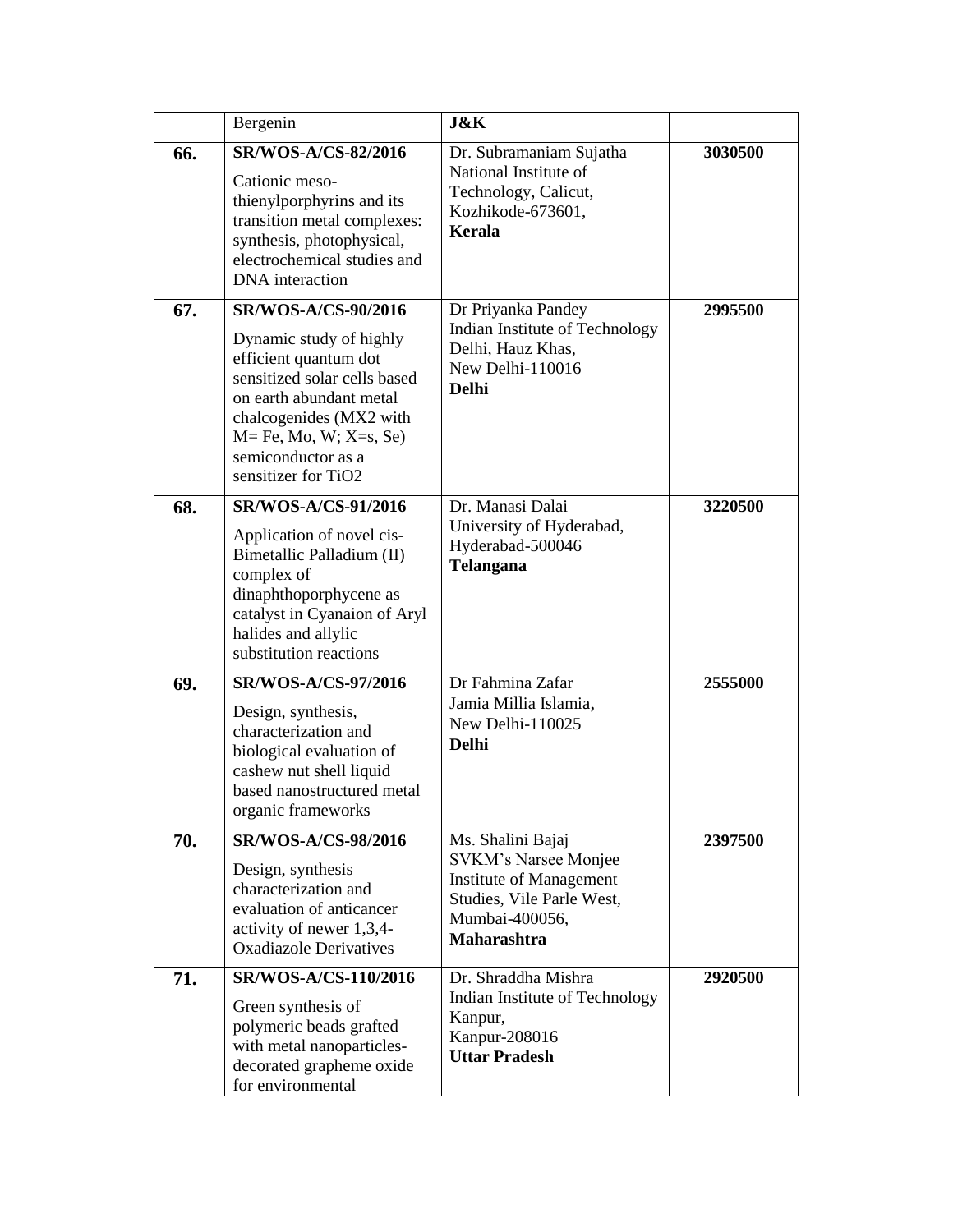|     | remediation application                                                                                                                                  |                                                                                                                                  |         |
|-----|----------------------------------------------------------------------------------------------------------------------------------------------------------|----------------------------------------------------------------------------------------------------------------------------------|---------|
|     |                                                                                                                                                          |                                                                                                                                  |         |
| 72. | <b>SR/WOS-A/CS-105/2016</b><br>Novel polymer supported<br>chiral metal catalysts:<br>asymmetric cross-coupling<br>reactions                              | Dr. Tamilselvi Chinnusamy<br>Indian Institute of Science<br><b>Education and Research,</b><br>Trivandrum-695016<br><b>Kerala</b> | 2940000 |
| 73. | SR/WOS-A/CS-113/2016                                                                                                                                     | Dr. Jyothi Vantikommu<br>Jawaharlal Nehru                                                                                        | 2589000 |
|     | Design, synthesis and<br>development of E7010 and<br>phenastatin based new class<br>of anticancer agents and<br>their biological evaluation              | <b>Technological University</b><br>Hyderabad, Kukatpally,<br>Hyderabad-500085<br>Telangana                                       |         |
| 74. | <b>SR/WOS-A/CS-114/2016</b>                                                                                                                              | Ms Nidhi Asthana                                                                                                                 | 1545000 |
|     | Development of nano<br>composite polymer<br>electrolyte for the<br>application of renewable<br>energy source                                             | University of Allahabad,<br>Allahabad-211002<br><b>Uttar Pradesh</b>                                                             |         |
| 75. | SR/WOS-A/CS-119/2016                                                                                                                                     | Dr. Bijitha Balan                                                                                                                | 2995500 |
|     | Design and synthesis of new<br>panchromatic dyes:<br>application in dye sentitized<br>solar cells and detailed study<br>of electron transfer<br>dynamics | National Institute of<br>Interdisciplinary Science &<br>Technology<br>Trivandrum-695019<br><b>Kerala</b>                         |         |
| 76. | <b>SR/WOS-A/CS-126/2016</b>                                                                                                                              | Ms Bijayashree Mishra                                                                                                            | 2302000 |
|     | Rational design, synthesis<br>and antineoplastic<br>evaluations of anthraquinone<br>derivatives                                                          | Tripura University,<br>Suryamaninagar-799022<br><b>Tripura</b>                                                                   |         |
| 77. | SR/WOS-A/CS-129/2016                                                                                                                                     | Dr. Geenanjali Agnihotri                                                                                                         | 3037500 |
|     | Design and synthesis of new<br>antibacterial agents targeting<br>the cell division protein FtsZ                                                          | Institute of Life Sciences,<br>Nalco Square<br>Bhubaneswar-751023<br>Odisha                                                      |         |
| 78. | SR/WOS-A/CS-134/2016                                                                                                                                     | Dr. Uma Siddhalingayya                                                                                                           | 3665500 |
|     | Synthesis of chiral liquid<br>crystals and their composites<br>with nanoparticles:<br>development of functional<br>mesophases for applied<br>science     | Heremath<br>Centre for Nano and Soft<br>Matter Sciences, Jalahalli,<br>Bengaluru-560013<br><b>Karnataka</b>                      |         |
| 79. | SR/WOS-A/CS-136/2016                                                                                                                                     | Dr Kiran Bajaj<br><b>Birla Institute of Technology</b>                                                                           | 2970000 |
|     | Synthetic probes for                                                                                                                                     |                                                                                                                                  |         |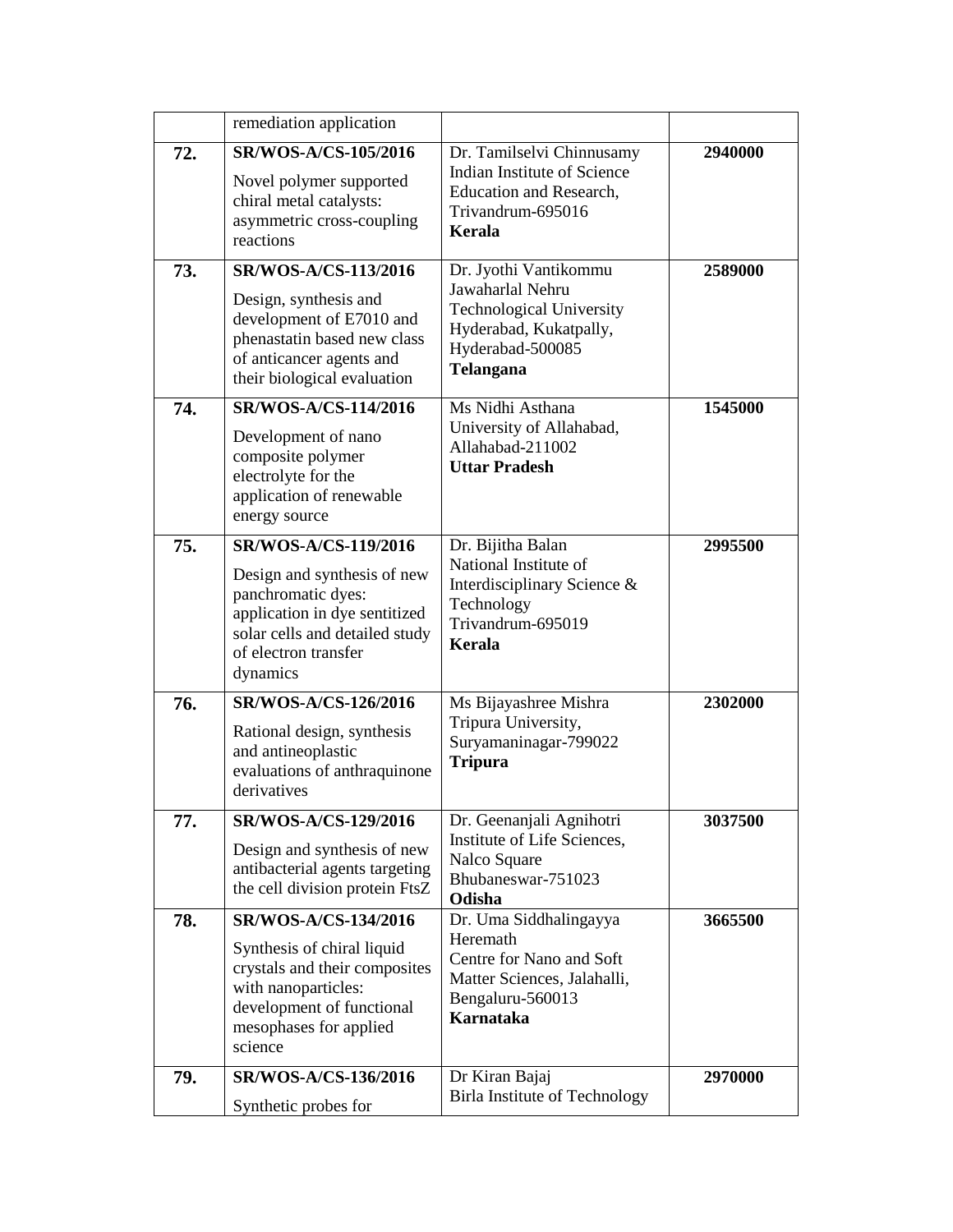|     | Staudinger ligation:<br>synthesis and application of<br>phosphane based templates                                                                                                   | and Science (BITS),<br>Pilani-333031<br>Rajasthan                                                                                      |         |
|-----|-------------------------------------------------------------------------------------------------------------------------------------------------------------------------------------|----------------------------------------------------------------------------------------------------------------------------------------|---------|
| 80. | <b>SR/WOS-A/CS-148/2016</b><br>Chemical, investigation of<br>bioactive molecules of<br>Cuscuta species and its<br>antiproliferative activity<br>against human cancer cells<br>lines | Ms Zulfa Nooreen<br><b>CSIR-Central Institute of</b><br>Medicinal and Aromatic<br>Plants,<br>Lucknow-226015<br><b>Uttar Pradesh</b>    | 2205000 |
| 81. | SR/WOS-A/CS-165/2016<br>To methanol transformation<br>over metal encapsulated<br>zeolites: A DFT study of<br>mechanism                                                              | Dr. Shrabani Dinda<br>CSIR-Indian Institute of<br>Chemical Technology,<br>Hyderabad-500607<br><b>Telangana</b>                         | 2421000 |
| 82. | <b>SR/WOS-A/CS-169/2016</b><br>Mass spectrometry based<br>proteomics and PTM studies<br>to discover pre-gestational<br>diabetes biomarkers                                          | Dr. Bhaswati Chatterjee<br>National Institute of<br>Pharmaceutical Education and<br>Research (NIPER),<br>Hyderabad-500037<br>Telangana | 3010000 |
| 83. | SR/WOS-A/CS-153/2016<br>Development of bench scale<br>recyclability stragegy or<br>value-added utilization of<br>spent sulphate solution:<br>Industrial benefits                    | Dr. Kuheli Chakrabarty<br>Institute of Minerals &<br>Materials Technology<br>Bhubaneswar-751013,<br>Odisha                             | 2344000 |
| 84. | SR/WOS-A/CS-167/2016<br>Mechanistic insights into<br>alkane hydroxylation and<br>halogenation reactions by<br>Non-heme Fe complexes-A<br>DFT study                                  | Dr. Prabha Vadivelu<br>University of Kerala,<br>Kariavattom (P.O.),<br>Thiruvananthapuram-695581,<br>Kerala                            | 3010000 |
| 85. | <b>SR/WOS-A/CS-4/2017</b>                                                                                                                                                           | Dr Poulami Pattanayak                                                                                                                  | 3270500 |
|     | Coordination chemistry of<br>platinum metals<br>incorporating $2-(2-$<br>aminiphenyl) diazenyl)<br>phenol based ligands:<br>Studies on physicochemical<br>properties and reactivity | University of Kalyani,<br>Nadia-741235<br><b>West Bangal</b>                                                                           |         |
| 86. | <b>SR/WOS-A/CS-5/2017</b><br>Sustainable energy storage<br>materials for green buildings                                                                                            | Ms. S Dhivya<br>Anna University,<br>Chennai-600025<br><b>Tamil Nadu</b>                                                                | 2240000 |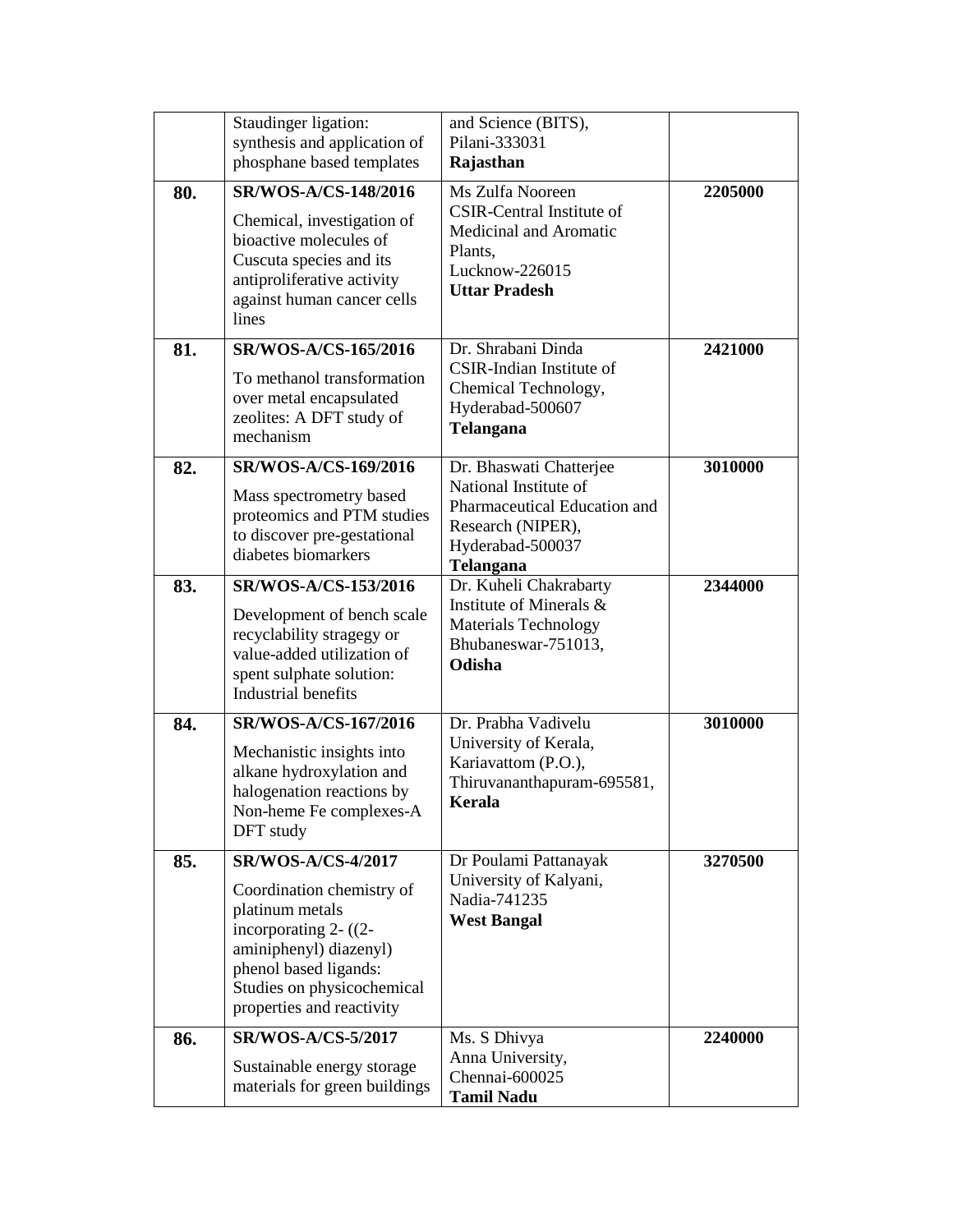| 87. | <b>SR/WOS-A/CS-15/2017</b>                                                                                                                                                                                      | Dr Mrinalini Ganapati                                                                                                               | 3160000 |
|-----|-----------------------------------------------------------------------------------------------------------------------------------------------------------------------------------------------------------------|-------------------------------------------------------------------------------------------------------------------------------------|---------|
|     | Metallorganic Chemistry of<br>aluminum-diketiminates and<br>substituted 8-<br>Hydroxyquinolines: bwith<br>poly-application as photo-                                                                            | Walwalkar<br>Indian Institute of Technology<br>Bombay, Powai<br>Mumbai-400076<br><b>Maharashtra</b>                                 |         |
|     | responsive meterials                                                                                                                                                                                            |                                                                                                                                     |         |
| 88. | <b>SR/WOS-A/CS-17/2017</b>                                                                                                                                                                                      | Dr B Bhuvaneswari<br>Indian Institute of Technology                                                                                 | 2664000 |
|     | Clean and enhanced<br>electrolytic method for the<br>removal of perchlorate from<br>drinking water                                                                                                              | Kanpur,<br>Kanpur-208016<br><b>Uttar Pradesh</b>                                                                                    |         |
| 89. | SR/WOS-A/CS-22/2017                                                                                                                                                                                             | Dr. M Besty                                                                                                                         | 288500  |
|     | Cyclic aromatic<br>hydrocarbons and<br>nanomaterials for biological<br>applications                                                                                                                             | Rajiv Gandhi Centre for<br>Biotechnology,<br>Thiruvananthapuram-695014,<br>Kerala                                                   |         |
| 90. | <b>SR/WOS-A/CS-25/2017</b><br>Metal complexes,<br>chalcogenide ligands and<br>their nanoparticles: selective<br>sensor for anions & cations                                                                     | Dr Poornima Singh<br>Indian Institute of Technology<br>Delhi, Hauz Khas,<br>New Delhi-110016<br><b>Delhi</b>                        | 2962500 |
| 91. | SR/WOS-A/CS-26/2017<br>Room temperature biaxial<br>nematogens for promising<br>application in liquid crystal<br>based ultrafast electro-<br>optical devices: Synthesis,<br>characterization and<br>applications | Dr Nazma Begum<br>Indian Institute of Science<br><b>Education and Research</b><br>Mohali, S.A.S. Nagar,<br>Mohali-140306,<br>Punjab | 2885500 |
| 92. | SR/WOS-A/CS-32/2017                                                                                                                                                                                             | Dr Yatiraja Valli Madabhushi                                                                                                        | 3259500 |
|     | Synthesis of new fluoro<br>analogues of Bedaquiline<br>and study of their<br>antimycobacterial activity                                                                                                         | CSIR-Indian Institute of<br>Chemical Technology,<br>Hyderabad-500007,<br><b>Telangana</b>                                           |         |
| 93. | SR/WOS-A/CS-34/2017                                                                                                                                                                                             | Dr Abhi Das                                                                                                                         | 3215000 |
|     | Targeting telomeric and<br>oncogene promoter G-<br>quadruplexes by novel aloe<br>active anthraquinone<br>compounds: Spectroscope<br>and thermodynamic insights<br>into the interaction process                  | Indian Institute of Chemical<br>Biology,<br>Kolkata-700032,<br><b>West Bangal</b>                                                   |         |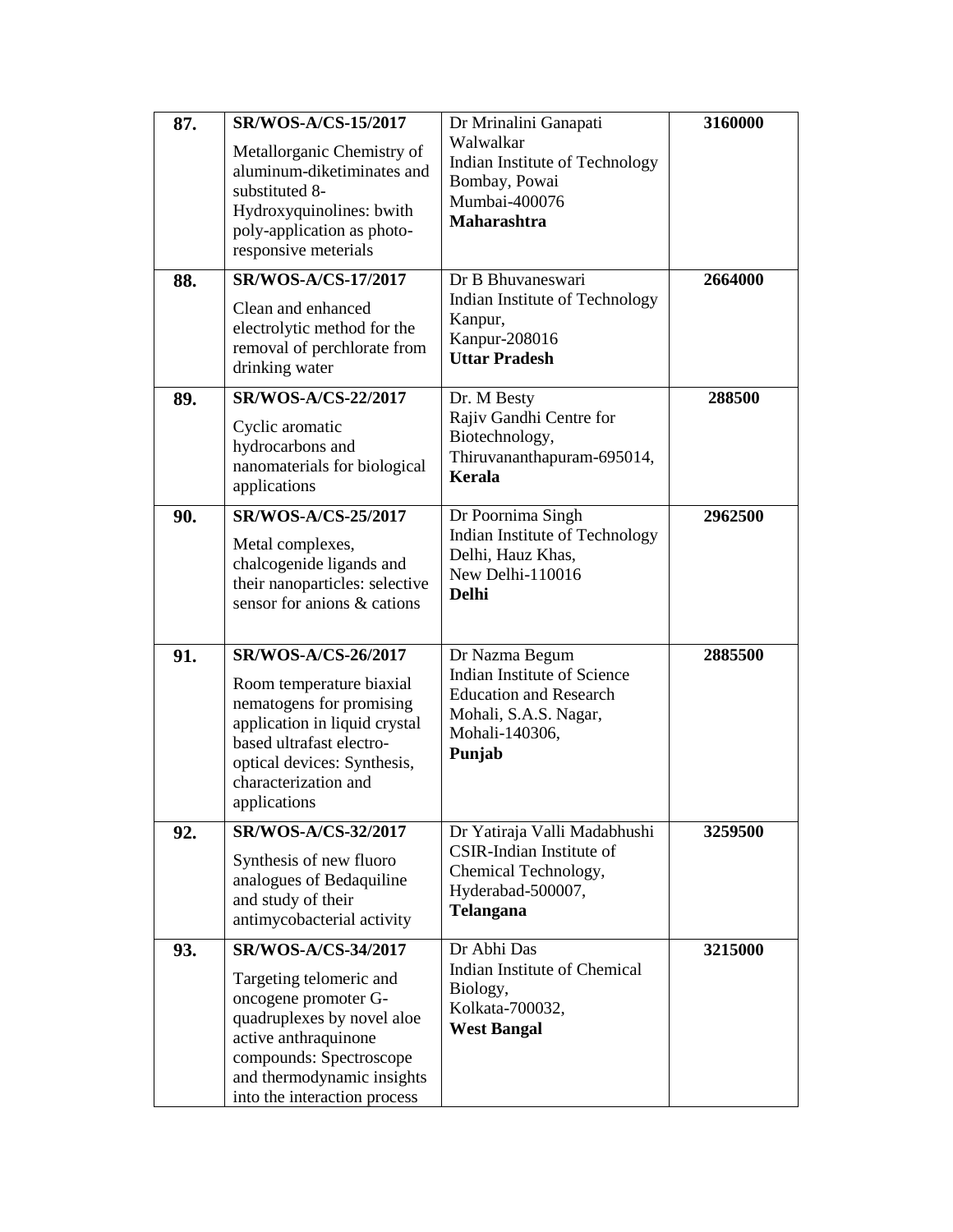|      | and in vitro biological<br>evaluation as anticancer<br>agents                                                                                                                                           |                                                                                                                                                |         |
|------|---------------------------------------------------------------------------------------------------------------------------------------------------------------------------------------------------------|------------------------------------------------------------------------------------------------------------------------------------------------|---------|
| 94.  | <b>SR/WOS-A/CS-41/2017</b><br>Synthesis and evaluation of<br>alginate-chitosan<br>microcapsules for targeted<br>delivery of vitamin B12<br>producing probiotic strain:<br>in vitro and in vivi approach | Dr. Mamta Kumari<br>National Institute of Food<br>Technology Entrepreneurship<br>and Management (NIFTEM)<br>Kundli, Sonepat-131028,<br>Haryana | 3215500 |
| 95.  | <b>SR/WOS-A/CS-43/2017</b><br>Photocatalytic degradation<br>of oranic pollutants in water<br>using LDH and zeolite<br>nanoparticles                                                                     | Dr Rasna Devi<br>Tezpur University,<br>Tezpur-784028,<br><b>Assam</b>                                                                          | 2995500 |
| 96.  | <b>SR/WOS-A/CS-46/2017</b><br>Computational design,<br>synthesis and optoelectronic<br>properties of functionalized<br>1,3,5-triazine compounds<br>and their metal complexes                            | Ms V. M Vidya<br>National Institute of<br>Technology,<br>Kurukshetra-136119,<br>Haryana                                                        | 1974000 |
| 97.  | SR/WOS-A/CS-58/2017<br>Asymmetric dearomatization<br>of phenols and indoles and<br>their application in the total<br>synthesis of complex natural<br>products                                           | Dr. Kiranmai Nayani<br>Indian Institute of Chemical<br>Technology, Uppal Road,<br>Hyderabad-5000007,<br>Telangana                              | 2885000 |
| 98.  | SR/WOS-A/CS-59/2017<br>Palladium (II) mediated C-H<br>activation of multidentate<br>Schiff bases: Synthesis,<br>structural characterization                                                             | Dr. Lakshmi Praba Jagadeesan<br>Bishop Heber College,<br>Tiruchirappalli-620017<br><b>Tamil Nadu</b>                                           | 2830000 |
| 99.  | <b>SR/WOS-A/CS-157/2016</b><br>Anticancer effects of<br>Holarrhena antidysenterica<br>derived triterpene<br>compounds                                                                                   | Dr Anindita Ghosh<br>Chittaranjan National Cancer<br>Instittue,<br>Kolkata-700026<br><b>West Bangal</b>                                        | 2841500 |
| 100. | SR/WOS-A/CS-120/2016<br>Structure versus activity<br>correlations in cobalt doped<br>MoS2 supported on nitrogen<br>doped TiO2 for hydrogen<br>evolution reaction                                        | Dr Rikta Kundu<br><b>CSIR-National Chemical</b><br>Laboratory,<br>Pune-411008<br><b>Maharashtra</b>                                            | 3158000 |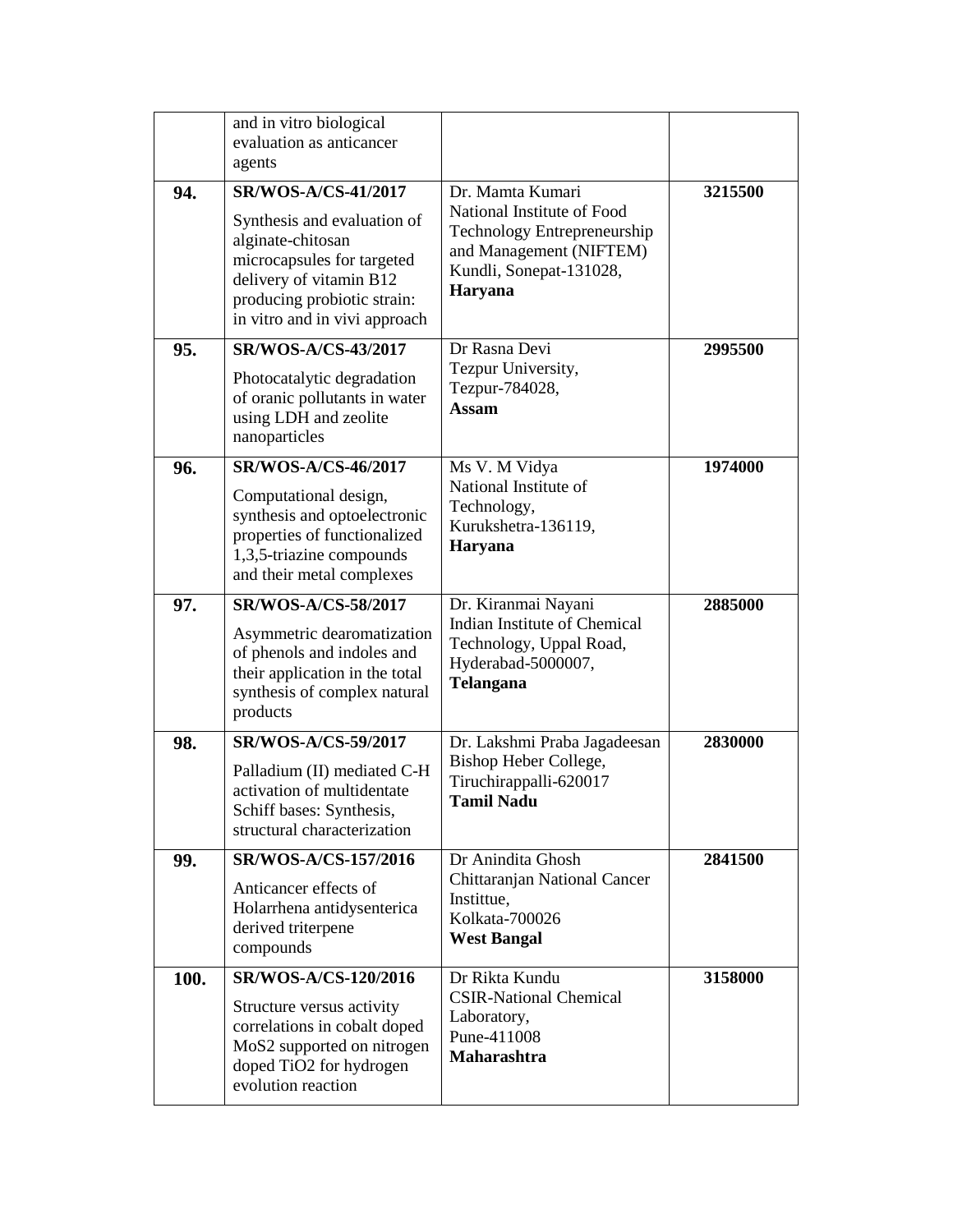| 101.<br>102. | SR/WOS-A/CS-158/2016<br>Design of biocompatible<br>fluorescent magnetic<br>nanopartilces for imaging<br>the cancer cells and their<br>possible theranostic use<br>SR/WOS-A/CS-132/2016<br>Synthesis and structure- | Dr. Madhuri Mandal<br>Goswami<br>S.N. Bose National Centre for<br>Basic Sciences, Block-JD,<br>Kolkata-700106<br><b>West Bengal</b><br>Dr. Madhuri Tajaji Patil<br>MCM DAV College for<br>Women, | 3039600<br>925000 |
|--------------|--------------------------------------------------------------------------------------------------------------------------------------------------------------------------------------------------------------------|--------------------------------------------------------------------------------------------------------------------------------------------------------------------------------------------------|-------------------|
|              | property relationship studies<br>of surfactants containing<br>natural structural motif<br>inositol as hydrophilic head<br>group                                                                                    | Chandigarh-160 036<br>Chandigarh                                                                                                                                                                 |                   |
|              |                                                                                                                                                                                                                    | <b>LIFE SCIENCES</b>                                                                                                                                                                             |                   |
| 103.         | SR/WOS-A/LS-1179/2015<br>Experimental evolution of<br>thermal plasticity of body<br>and organ size in Drosophila<br>melanogaster                                                                                   | Dr. Shampa M. Ghosh<br>KIIT University,<br>Bhubaneswar-751024<br>Odisha                                                                                                                          | 3168000           |
| 104.         | SR/WOS-A/LS-1313/2015<br>Studies on mapping of<br>genetic diversity,<br>phylogentic analysis and<br>molecular evolution of<br>PPRV isolates of state of<br>Rajasthan                                               | Ms. Alka Galav<br>Rajasthan University of<br>Veterinary and Animal<br>Sciences,<br>Bikaner-334001<br>Rajasthan                                                                                   | 2460000           |
| 105.         | <b>SR/WOS-A/LS-21/2016</b><br>"A novel therapeutic<br>strategy to target<br>endoplasmic reticulum stress<br>in solid tumors by using<br>specific ER stress/UPR<br>inhibitors                                       | Ms Sandhya Chipurupalli<br>J.S.S. College of Pharmacy,<br>Rockland's<br>Ootacamund-643001<br><b>Tamil Nadu</b>                                                                                   | 2480000           |
| 106.         | <b>SR/WOS-A/LS-54/2016</b><br>Cloning, sequencing and<br>expression of a gene linked<br>to induced antiviral<br>resistance in papaya                                                                               | Dr. Aparna Srivastava<br>Lucknow University<br>Lucknow-226007<br><b>Uttar Pradesh</b>                                                                                                            | 3150000           |
| 107.         | <b>SR/WOS-A/LS-104/2016</b><br>Design, synthesis, and anti-<br>HIV evaluation of novel<br>1,3,5-triazine derivatives<br>targeting the entrance                                                                     | Ms. Saumya Singh<br>Sam Higginbottom Institute of<br>Agriculture Technology and<br>Sciences,<br>Allahabad-211007<br><b>Uttar Pradesh</b>                                                         | 1820000           |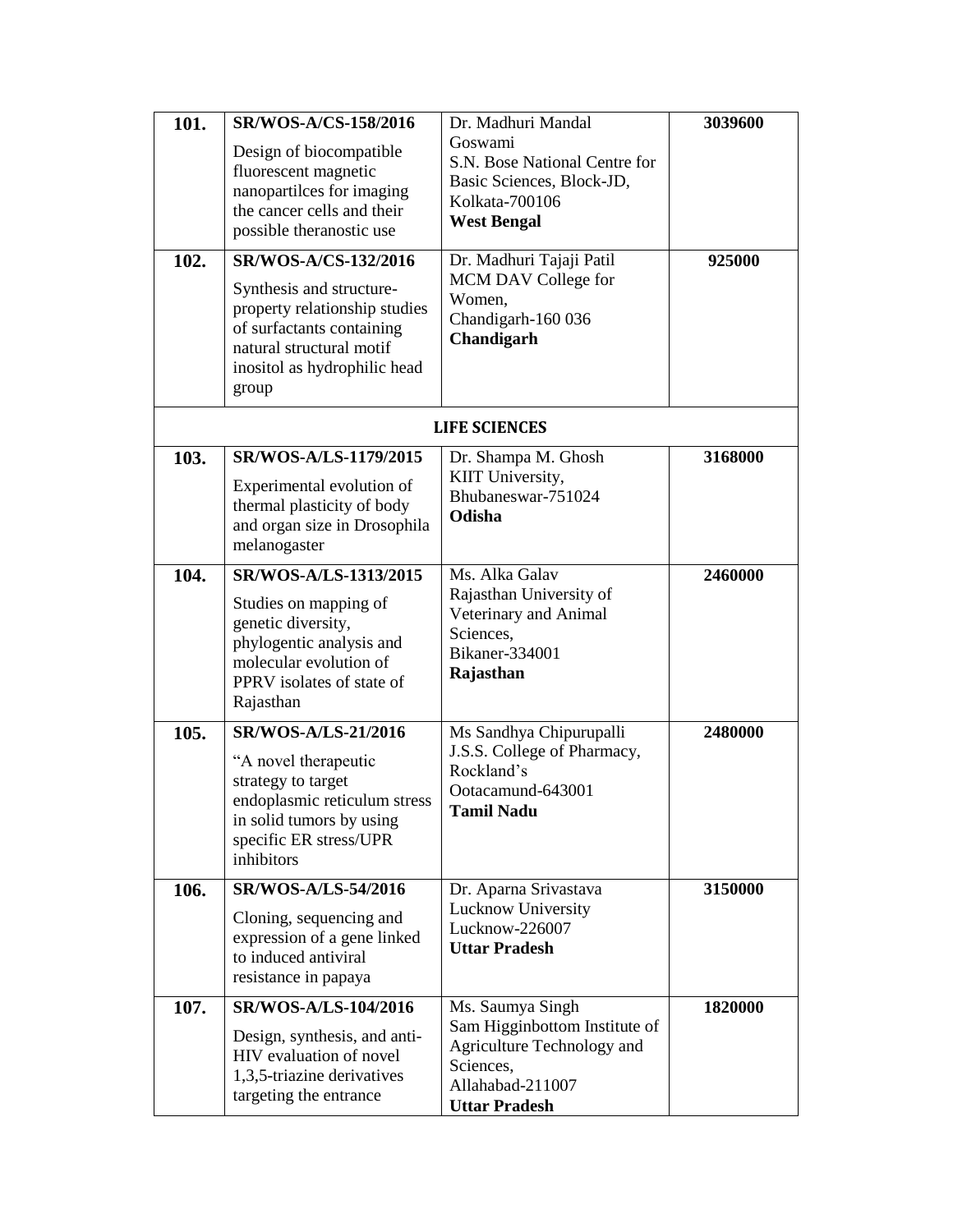|      | channel of the NNRTI<br>binding pocket                                                                                                                                                    |                                                                                                                          |         |
|------|-------------------------------------------------------------------------------------------------------------------------------------------------------------------------------------------|--------------------------------------------------------------------------------------------------------------------------|---------|
| 108. | <b>SR/WOS-A/LS-119/2016</b><br>In vitro and in vivo<br>anticlastogenic potential<br>constitutents of marine<br>actinobacteria against<br>mammary carcinogenesis                           | Ms Ajitha Gomathi<br>VIT University,<br>Vellore-632014,<br><b>Tamil Nadu</b>                                             | 1750000 |
| 109. | <b>SR/WOS-A/LS-135/2016</b><br>Novel biopolymer Gum<br>kondagogu (Cochlospermum<br>gossypium) based<br>nanocarrier matrix for the<br>delivery of selected<br>anticancer drugs             | Dr. Vani Katukam<br>Osmania University,<br>Hyderabad-500007<br><b>Telangana</b>                                          | 3168000 |
| 110. | SR/WOS-A/LS-170/2016<br>Biodiversity and<br>biotechnological potentials<br>of endophytic fungi from<br>selected medicinal plants of<br>Arunachal Pradesh, India                           | Ms Richa Sharma<br>Rajiv Gandhi University,<br>Rono Hills<br>Doimukh-791112<br><b>Arunachal Pradesh</b>                  | 2230000 |
| 111. | SR/WOS-A/LS-173/2016<br>Studying the effect of actin<br>targeted drugs on the eactin<br>binding domain of $\beta$ -spectrin                                                               | Dr. Sansa Dutta<br>Saha Institute of Nuclear<br>Physics, 1/AF Bidhannagar,<br>Kolkata-700064<br><b>West Bangal</b>       | 3110000 |
| 112. | SR/WOS-A/LS-176/2016<br>Molecular and in-silico<br>characterization of stress<br>responsive hypothetical<br>proteins of Anabaena<br><b>PCC7120</b>                                        | Dr Ruchi Rai<br>Banaras Hindu University,<br>Varanasi-221005<br><b>Uttar Pradesh</b>                                     | 2600000 |
| 113. | SR/WOS-A/LS-226/2016<br>"Investigating the role of<br>neddylation in neuroglobin<br>mediated hypoxic<br>neuroprotection and<br>implication for augmenting<br>neuronal survival in hypoxia | Dr Kalpana Barhwal<br>All India Institute of Medical<br>Sciences,<br>Bhubaneswar-751019<br>Odisha                        | 1037500 |
| 114. | SR/WOS-A/LS-246/2016<br>Studies on production of<br>bioplastic from bacteria                                                                                                              | Ms Tabassum Abdul Hamid<br>Shaikh<br>Dr. Babasaheb Ambedkar<br>Marathwada University,<br>Osmanabad-413501<br>Maharashtra | 1650000 |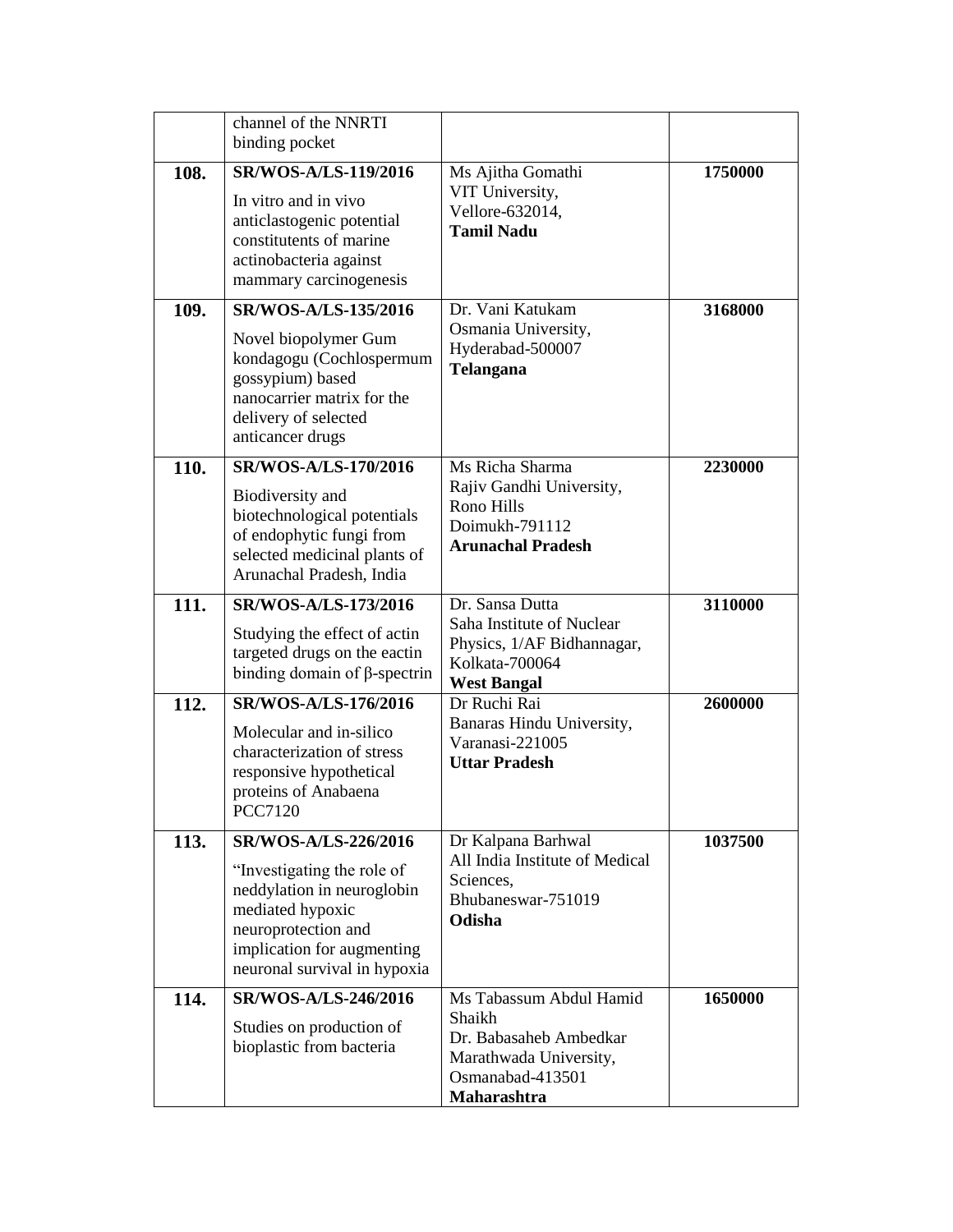| 115.<br>116. | SR/WOS-A/LS-253/2016<br>Isolation and molecular<br>characterization of chicken<br>infectious anemia virus<br>SR/WOS-A/LS-278/2016<br>Analysis of stem cell<br>renewal Notch1 pathway<br>alterations during<br>development of head and<br>neck squamous cell<br>carcinoma of Indian Patients | Dr. Srikala S. Mohandas<br>Guru Angad Dev Veterinary<br>and Animal Sciences<br>University,<br>Ludhiana-141004<br>Punjab<br>Ms. Debalina Mukhopadhyay<br>Chittaranjan National Cancer<br>Institute,<br>Kolkata-700026<br><b>West Bangal</b> | 2266000<br>2170000 |
|--------------|---------------------------------------------------------------------------------------------------------------------------------------------------------------------------------------------------------------------------------------------------------------------------------------------|--------------------------------------------------------------------------------------------------------------------------------------------------------------------------------------------------------------------------------------------|--------------------|
| 117.         | <b>SR/WOS-A/LS-283/2016</b><br>Evaluation of GS mediated<br>anticancer mechanisms in<br>prostate cancer: Assessment<br>of their candidature for<br>developing novel cancer<br>therapeutics                                                                                                  | Dr. Garima Jain<br>Banaras Hindu University,<br>Varanasi-221005<br><b>Uttar Pradesh</b>                                                                                                                                                    | 3135500            |
| 118.         | <b>SR/WOS-A/LS-287/2016</b><br>Boerhaavia diffusa<br>(Punarnava), melatonin and<br>phytomelatonin (Zea mays)<br>in regulation of diabetes: A<br>study on insulin and leptin<br>level and associated receptor<br>dynamics (IRS 1&2; Glut4<br>and OB)                                         | Dr Sweta Arora<br>Banaras Hindu University,<br>Varanasi-221005<br><b>Uttar Pradesh</b>                                                                                                                                                     | 2995500            |
| 119.         | <b>SR/WOS-A/LS-288/2016</b><br>Tumor targeting delivery of<br>functional siRNA loaded<br>carbon nanotubes:<br>preparation, characterization<br>and in vitro evaluation                                                                                                                      | Ms. Karnatam Naga Lalitha<br>Institute of Science and<br>Technology, Jawaharlal Nehru<br><b>Technological University</b><br>Hyderabad-85<br><b>Telangana</b>                                                                               | 2290000            |
| 120.         | SR/WOS-A/LS-299/2016<br>Association of Vitamin B 12<br>metabolites and related gene<br>polymorphisms with<br>postpartum depression                                                                                                                                                          | Dr Pooja Dhiman<br>Jawaharlal Institute of<br>Postgraduate Medical<br><b>Education and Research</b><br>(JIPMER),<br>Puducherry-605006<br><b>Punducherry</b>                                                                                | 2370000            |
| 121.         | SR/WOS-A/LS-310/2016<br>Mechanistic investigation of<br>small molecular-based<br>hedgehog inhibitors                                                                                                                                                                                        | Ms. Chandra Bose<br>Indian Association for the<br>Cultivation of Science,<br>Kolkata-700032<br><b>West Bangal</b>                                                                                                                          | 2164000            |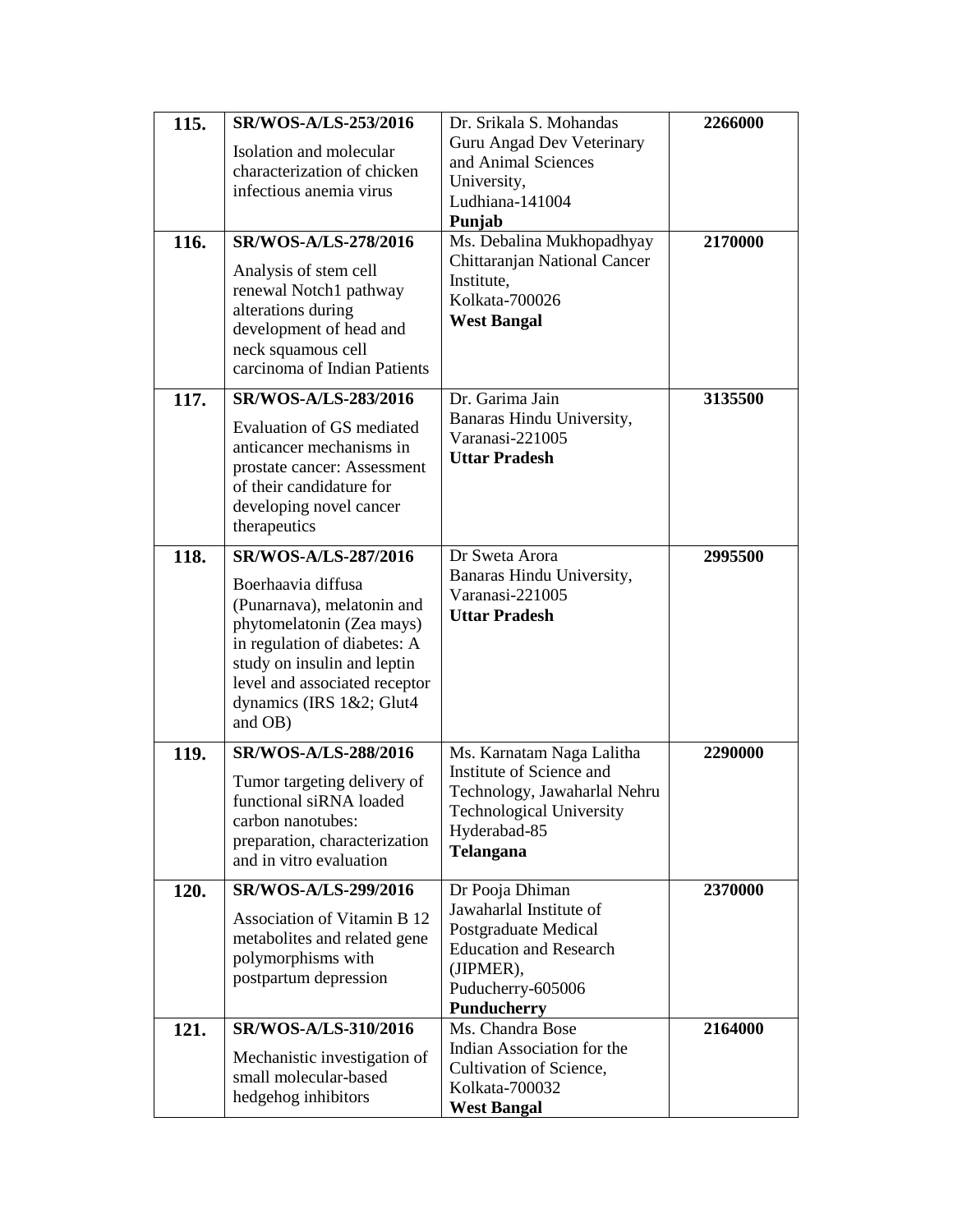| 122.<br>123. | <b>SR/WOS-A/LS-314/2016</b><br>Development and<br>characterization of drug<br>loaded surface<br>functionalized carbon<br>nanotubes for the treatment<br>of breast cancer<br>SR/WOS-A/LS-317/2016<br>Genotoxic effect of di-(2-<br>ethylhexyl) phthalate on<br>reproductive organ in mice<br>model and its degradation by<br>microorganism | Ms. Nidhi Jain Singhai<br>Rajiv Gandhi Prodyyogiki<br>Vishwavidyalaya,<br>Bhopal-462036<br><b>Madhaya Pradesh</b><br>Dr. Anjali Singh<br>T.P.S College,<br>Patna-800001<br><b>Bihar</b> | 2485000<br>3220000 |
|--------------|-------------------------------------------------------------------------------------------------------------------------------------------------------------------------------------------------------------------------------------------------------------------------------------------------------------------------------------------|-----------------------------------------------------------------------------------------------------------------------------------------------------------------------------------------|--------------------|
| 124.         | SR/WOS-A/LS-325/2016<br>Oxidative stress mediated<br>TNF $\alpha$ induced<br>mitochondrial DNA damage<br>in cardiac myocytes-Role of<br>antioxidants in suppressing<br>the effects of TNF $\alpha$                                                                                                                                        | Dr Yamini Devulapally<br>Sri Venkata Sai Educational<br>Society,<br>Mahabubnagar-509002,<br>Telangana                                                                                   | 2700000            |
| 125.         | SR/WOS-A/LS-326/2016<br>Evaluation of synergistic<br>anti-cancer properties of<br>quercetin and p56 activators<br>(both wild and mutant p53<br>binders) in colorectal cancer                                                                                                                                                              | Ms. Yasodha Lakshmi<br>Tadakaluru<br>Sri Venkata Sai Educational<br>Society,<br>Mahabubnagar-509002<br>Telangana                                                                        | 2200000            |
| 126.         | SR/WOS-A/LS-333/2016<br>Prevalence and severity of<br>dental fluorosis and its<br>correlation with dental<br>caries, periodontal disease,<br>water and urine fluoride<br>levels among 14-15 year old<br>school children in endemic<br>fluorosis area                                                                                      | Ms Seipriya Nagarajan<br>Sri Venkata Sai Educational<br>Society,<br>Mahabubnagar-509002<br>Telangan                                                                                     | 2470000            |
| 127.         | SR/WOS-A/LS-343/2016<br>Decoding the handshaking<br>mechanism between the<br>sperm and ovum-leading to<br>fertilization: role of sncRNA                                                                                                                                                                                                   | Dr. Arpana Verma<br>Bose Institute, P1/12, C.I.T.<br>Road, 30 Scheme-VIIM,<br>Kolkata-700054<br><b>West Bangal</b>                                                                      | 3190000            |
| 128.         | SR/WOS-A/LS-350/2016<br>Investigation of therapeutic<br>role of BDNF and PUFAs in<br>type-2 diabetes                                                                                                                                                                                                                                      | Ms Pooja Srinivas Desai<br>Institute of Bioinformatics and<br><b>Computational Biology</b><br>(IBCB),<br>Visakhapatnam-530017                                                           | 2050000            |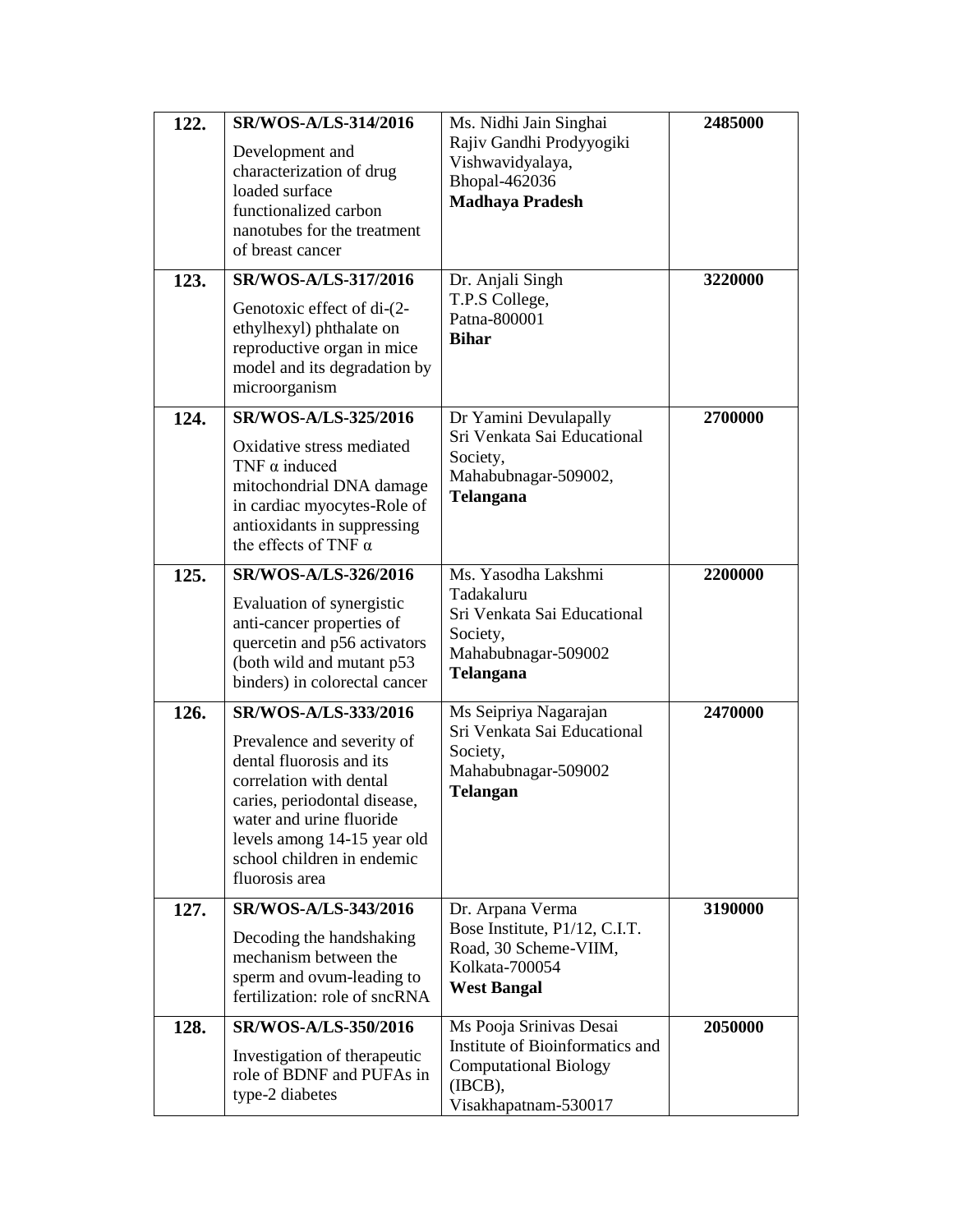|      |                                                                                                                                                                                                                            | <b>Andhra Pradesh</b>                                                                                            |         |
|------|----------------------------------------------------------------------------------------------------------------------------------------------------------------------------------------------------------------------------|------------------------------------------------------------------------------------------------------------------|---------|
| 129. | <b>SR/WOS-A/LS-354/2016</b>                                                                                                                                                                                                | Ms Pallavi Prashant Konge                                                                                        | 1689000 |
|      | Synthesis studies on lichens<br>of Cotigao Wildlife<br>sanctuary                                                                                                                                                           | Randive<br>Goa University<br>Goa-403206<br>Goa                                                                   |         |
| 130. | SR/WOS-A/LS-361/2016                                                                                                                                                                                                       | Ms Priyanka Chakrabarty                                                                                          | 2370000 |
|      | Investigation of Epigenetic<br>modifications of<br><b>Pluripotency Inducer Genes</b><br>in Human Oral Cancer Stem<br>Cells                                                                                                 | National Institute of<br>Technology,<br>Rourkela-769008<br>Odisha                                                |         |
| 131. | <b>SR/WOS-A/LS-364/2016</b><br>Reliability of two age<br>estimation methods-A<br>comparative study                                                                                                                         | Dr. Shylaja Sanjeevareddygari<br>Sri Venkata Sai Educational<br>Society,<br>Mahabubnagar-509002<br>Telangana     | 2125000 |
| 132. | SR/WOS-A/LS-379/2016<br><b>Evaluation</b> of<br>Antiatherogenic effects of<br>Simvastatin, ó-3 fattyacids,<br>Caffeic acid, Berberine<br>against Atherosclerosis<br>induced through NF-kB<br>pathway in rats               | Ms. Sushma Panduga<br>S.V.S. Medical College,<br>Mahabubnagar-509002<br><b>Telangana</b>                         | 2064000 |
| 133. | SR/WOS-A/LS-386/2016                                                                                                                                                                                                       | Ms. M. Maria Leena                                                                                               | 2590000 |
|      | Development of Nanofiber<br>incorporated hydrogels as<br>3D scaffold skin tissue<br>growth                                                                                                                                 | Indian Institute of Crop<br>Processing Technology,<br>Pudukkottai Road,<br>Thanjavur-613005<br><b>Tamil Nadu</b> |         |
| 134. | <b>SR/WOS-A/LS-389/2016</b><br>Studies on sugar metabolite-<br>induced glycation of milk<br>proteins and the role of<br>Indrayava (Holarrhena<br>antidysen-terica) as a<br>complementary and<br>alternative medicine (CAM) | Dr. Jaya Bhattacharya<br>University of Calcutta,<br>Kolkata-700026<br><b>West Bangal</b>                         | 2750000 |
| 135. | SR/WOS-A/LS-391/2016                                                                                                                                                                                                       | Ms. Priyanka Maiti                                                                                               | 1200000 |
|      | Screening of novel<br>phytochemicals against<br>lungs cancer from kumaun<br>region of central Himalaya                                                                                                                     | Kumaun University,<br>S.S.J. Campus,<br>Almora-263601<br><b>Uttarakhand</b>                                      |         |
| 136. | SR/WOS-A/LS-407/2016                                                                                                                                                                                                       | Dr. Sunanda Panda<br>Devi Ahilya University,                                                                     | 2888000 |
|      | Possible prevention of                                                                                                                                                                                                     | Takshshila Campus,                                                                                               |         |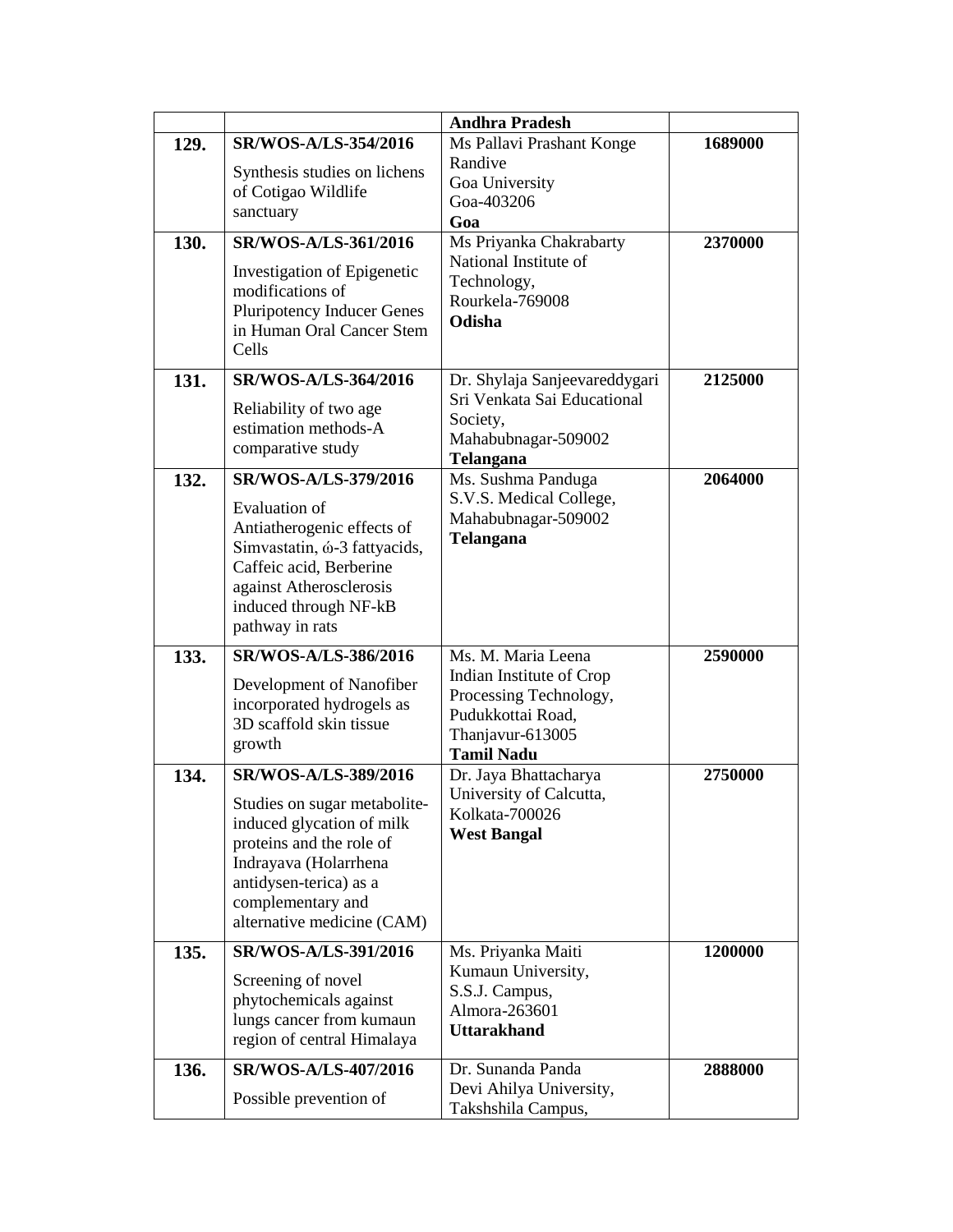|      | thyroid problems with two<br>herbal extracts: isolation &<br>characterization of the active<br>compounds                                                                                                                     | Indore-452001<br><b>Madhaya Pradesh</b>                                                                           |         |
|------|------------------------------------------------------------------------------------------------------------------------------------------------------------------------------------------------------------------------------|-------------------------------------------------------------------------------------------------------------------|---------|
| 137. | <b>SR/WOS-A/LS-409/2016</b><br>Comparative analysis of<br>effects of fenofibrate and<br>plant alkaloids as therapeutic<br>agents in modulating the<br>microvascular changes in<br>relation to nephropathy and<br>retinopathy | Dr Suhasini Padugupati<br>Sri Venkata Sai Educational<br>Society,<br>Mahabubnagar-509002<br><b>Telangana</b>      | 2610000 |
| 138. | SR/WOS-A/LS-417/2016<br>Pyramiding and<br>understanding the interaction<br>of QTLs for deeper rooting<br>and phosphorus uptake in<br>Rice (Oryza sativa L.)                                                                  | Dr Elssa Pandit<br><b>Central Rice Research</b><br>Institute, Bidyadharpur,<br>Cuttack-753006<br>Odisha           | 2948000 |
| 139. | SR/WOS-A/LS-422/2016<br>Exopolysaccharide (EPS)<br>production from soil<br>bacteria: media optimization<br>compound characterization<br>and its application activity                                                         | Ms. Kalpana Ramaraju<br>Madurai Kamaraj University,<br>Madurai-625021<br><b>Tamil Nadu</b>                        | 2214000 |
| 140. | SR/WOS-A/LS-424/2016<br>Identification and<br>elucidation of miRNAs<br>modulating HIC1 in cancer<br>stem cells of glioma                                                                                                     | Dr. Mohita Bhagat<br>All India Institute of Medical<br>Sciences,<br>New Delhi-110029<br><b>Delhi</b>              | 2880000 |
| 141. | SR/WOS-A/LS-425/2016<br>Macroarray based detection<br>of wheat pathogens                                                                                                                                                     | Dr. Sangeeta Gupta<br>Indian Agricultural Research<br>Institute, Pusa<br>New Delhi-110012<br><b>Delhi</b>         | 3000000 |
| 142. | SR/WOS-A/LS-430/2016<br>Formulation and<br>Optimization of pH sensitive<br>peroral dosage forms for<br>chromo endoscopy of gastro<br>intestinal tract                                                                        | Ms. Sarada Anepu<br>Andhra University,<br>Visakhapatnam-530003<br><b>Andhra Pradesh</b>                           | 3168000 |
| 143. | <b>SR/WOS-A/LS-444/2016</b><br>Development of bone<br>targeted Resveratrol loaded<br>nanoparticles for<br>postmenopausal                                                                                                     | Ms Aarti Abhishek Shah<br>Manipal College of<br>Pharmaceutical Sciences,<br>Manipal University,<br>Manipal-576104 | 2150000 |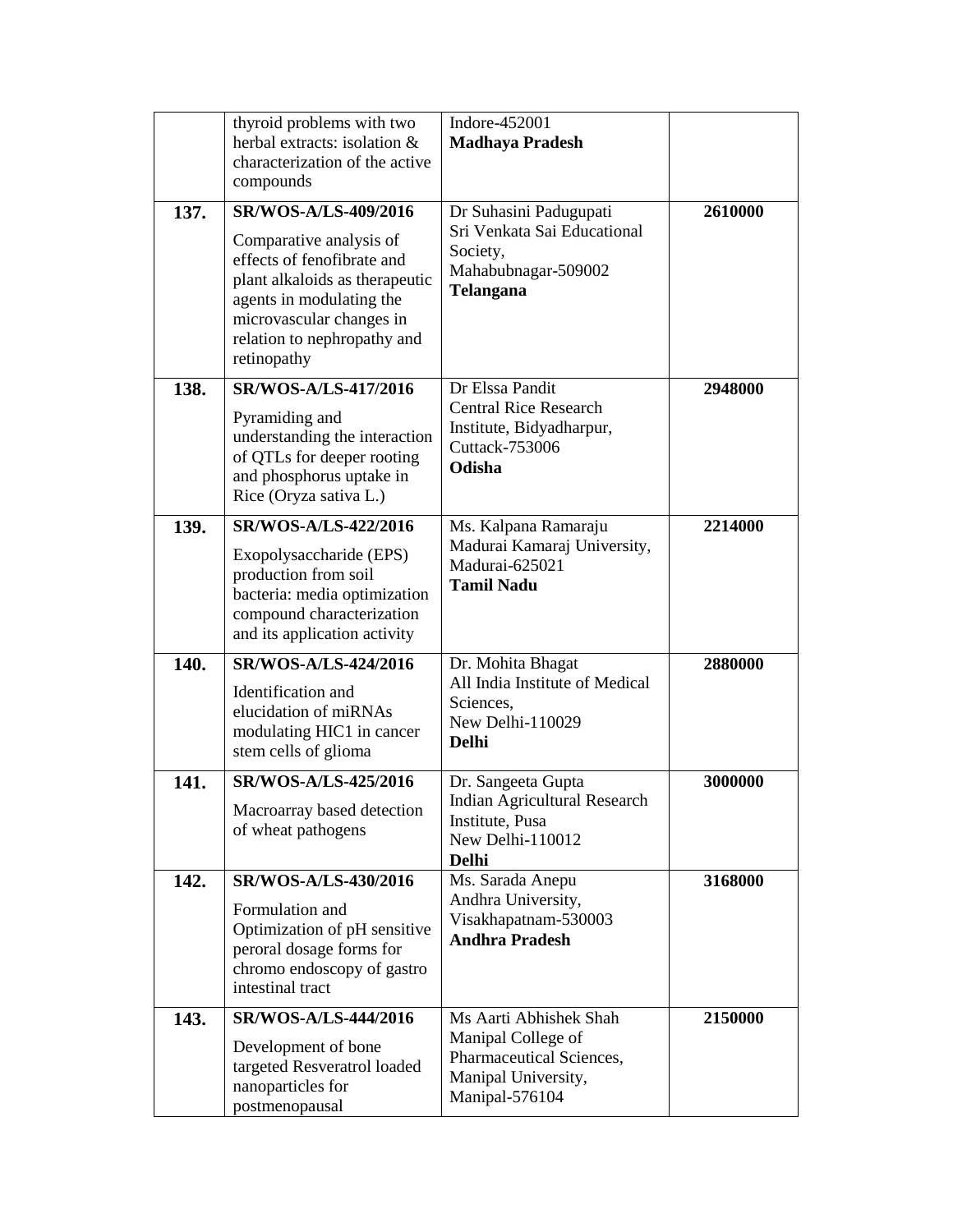|      | Osteoporosis                                                                                                                                                                           | <b>Karnataka</b>                                                                                                     |         |
|------|----------------------------------------------------------------------------------------------------------------------------------------------------------------------------------------|----------------------------------------------------------------------------------------------------------------------|---------|
| 144. | SR/WOS-A/LS-456/2016<br>Screening and development<br>of antimalarial drugs of<br>herbal origin through target<br>based drug development<br>approach                                    | Ms Meenakshi Kaushik<br><b>Regional Medical Research</b><br>Centre,<br>Belagavi-590010<br><b>Karnataka</b>           | 2370000 |
| 145. | SR/WOS-A/LS-461/2016<br>Acetogenins modulate ATM<br>signaling in nicotine induced<br>chemoresistance in<br>pancreatic cancer                                                           | Ms P Meghana<br>Kuvempu University,<br>Shankaraghatta-577451<br><b>Karnataka</b>                                     | 2370000 |
| 146. | <b>SR/WOS-A/LS-477/2016</b><br>Identification and<br>characterization of novel<br>genes for micronutrients<br>content in foxtail millet<br>through genome wide<br>association mapping  | Dr Vandana Jaiswal<br>National Institute of Plant<br>Genome Research (NIPGR),<br>New Delhi-110067<br><b>Delhi</b>    | 2995500 |
| 147. | SR/WOS-A/LS-475/2016<br>A platform of rapid visual<br>detection of amplified<br>Mycobacterium tuberculosis<br>DNA on a paper substrate<br>for point-of-care diagnostic<br>applications | Ms Aparna Tripathi<br>Indian Association for the<br>Cultivation of Science,<br>Kolkata-700032,<br><b>West Bengal</b> | 1939000 |
| 148. | SR/WOS-A/LS-479/2016<br>Development and<br>standardization of<br>enrichment protocol of live<br>feed for larval rearing of<br>giant mud crab, Scylla<br>serrata (Forsskal, 1755)       | Dr. Elizabeth Carolin<br>Cochin University of Science<br>and Technology,<br>Cochin-682016<br>Kerala                  | 2840000 |
| 149. | SR/WO-A/LS-485/2016<br>Mechanisms by which bone<br>proteins influence Abeta1-42<br>aggregation, amyloid<br>deposition and immune<br>response in mouse models of<br>Alzheimer's disease | Dr. Viji Vijayan<br>National Institute of<br>Immunology,<br>New Delhi-110067<br><b>Delhi</b>                         | 3110000 |
| 150. | SR/WOS-A/LS-516/2016<br>Studies on the effect of<br>epigallocatechin and<br>curumin on Hsp90 mediated                                                                                  | Ms Umme Hani<br>Kuvempu University, Jnana<br>Sahyadri Campus,<br>Shankaraghatta-577451                               | 2054000 |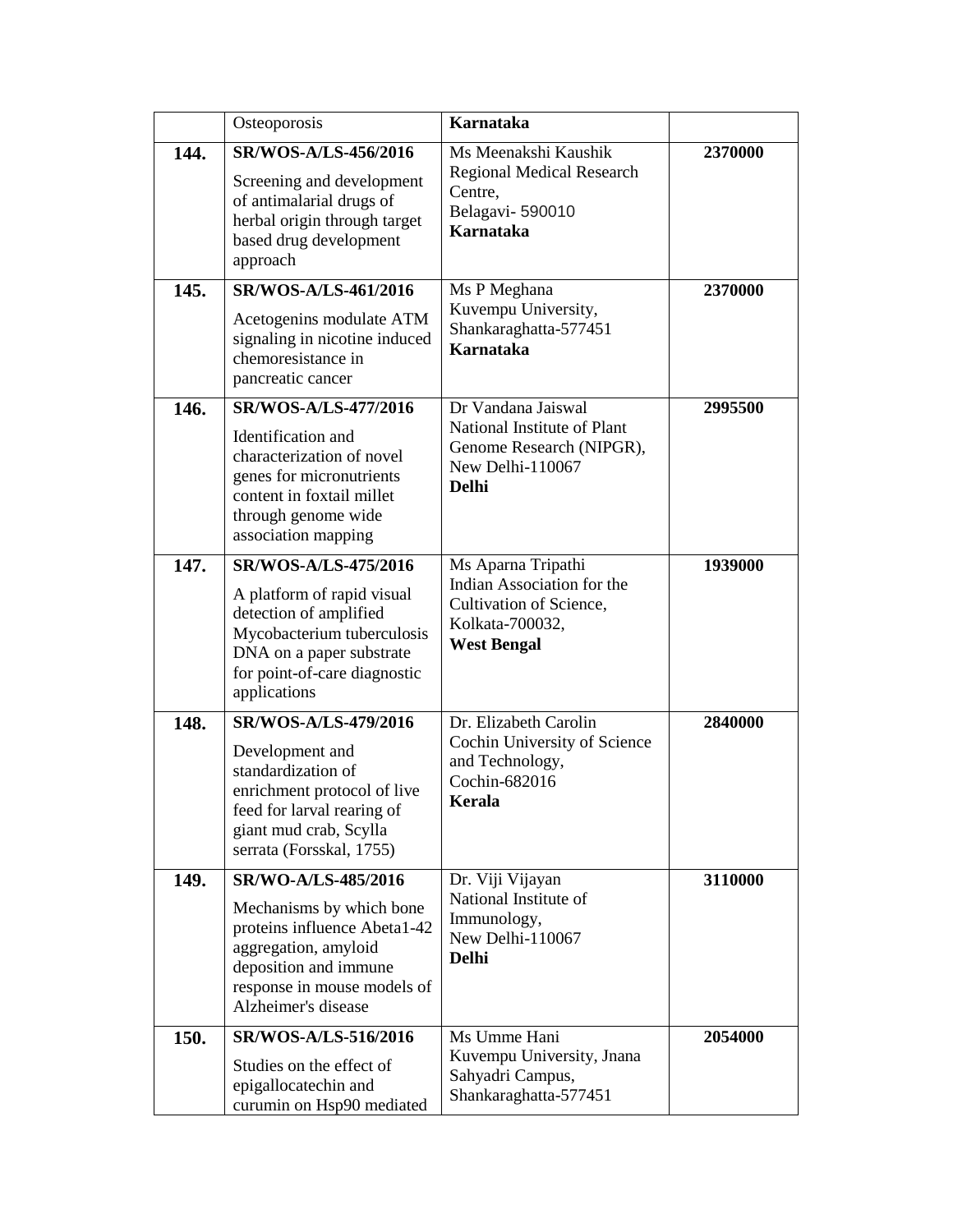|      | inflammation                                                                                                                                                                                                                         | <b>Karnataka</b>                                                                                                                                  |         |
|------|--------------------------------------------------------------------------------------------------------------------------------------------------------------------------------------------------------------------------------------|---------------------------------------------------------------------------------------------------------------------------------------------------|---------|
| 151. | SR/WOS-A/LS-523/2016<br>Surveillance of antimalarial<br>drug efficacy and<br>characterization of drug<br>resistance associated genetic<br>polymorphisms among<br>Plasmodium falciparum and<br>Plasmodium vivax in<br>Mangalore       | Ms. Rakshita Maskeri<br>Kasturba Medical College,<br>Mangalore, Manipal<br>University,<br>Mangalore-575001<br><b>Karnataka</b>                    | 2084000 |
| 152. | <b>SR/WOS-A/LS-525/2016</b><br>Molecular pattern of the<br>M2/ANXA5 haplotype as<br>marker for infertility and<br>thrombophilia predisposition<br>in Indians                                                                         | Dr Farah Parveen<br>Jamia Millia Islamia,<br>New Delhi-110025<br><b>Delhi</b>                                                                     | 3105500 |
| 153. | SR/WOS-A/LS-531/2016<br>Role of NUPR1 in colorectal<br>cancer stem cells                                                                                                                                                             | Dr Janvie Manhas<br>All India Institute of Medical<br>Sciences, Ansari Nagar,<br>New Delhi-110029<br><b>Delhi</b>                                 | 896000  |
| 154. | SR/WOS-A/LS-532/2016<br>Development of predictive<br>algorithm as preclinical<br>marker of osteoarthritis                                                                                                                            | Dr. Monica Singh<br>Punjabi University,<br>Patiala-147002<br>Punjab                                                                               | 3265500 |
| 155. | SR/WOS-A/LS-547/2016<br>Sulforaphane (SFN) in<br>combination with cisplatin<br>(CIS), a potential new<br>therapeutic strategy for<br>metastatic triple negative<br>breast cancer (TNBC):<br>Interplay of sirtuins and<br>EMT pathway | Ms. Sonam Sinha<br><b>B.V. Patel Pharmaceutical</b><br><b>Education and Research</b><br>Development (PERD) Centre,<br>Ahmedabad-380054<br>Gujarat | 2007000 |
| 156. | SR/WOS-A/LS-561/2016<br>Finding of a new RNA<br>aptamer and mediated drug<br>delivery method specific to<br>prostate cancer, a pioneer<br>cancer research approach in<br>India                                                       | Dr. Garima Shrivastava<br>Indian Institute of Technology<br>Delhi, Hauz Khas,<br>New Delhi-110016<br><b>Delhi</b>                                 | 3155500 |
| 157. | <b>SR/WOS-A/LS-602/2016</b><br>"In-vitro proliferation and<br>differentiation of<br>mesenchymal stem cells on                                                                                                                        | Dr. Manjushree Madhukar<br>Bahir<br>Savitribai Phule Pune<br>University, Ganeshkhind                                                              | 2830000 |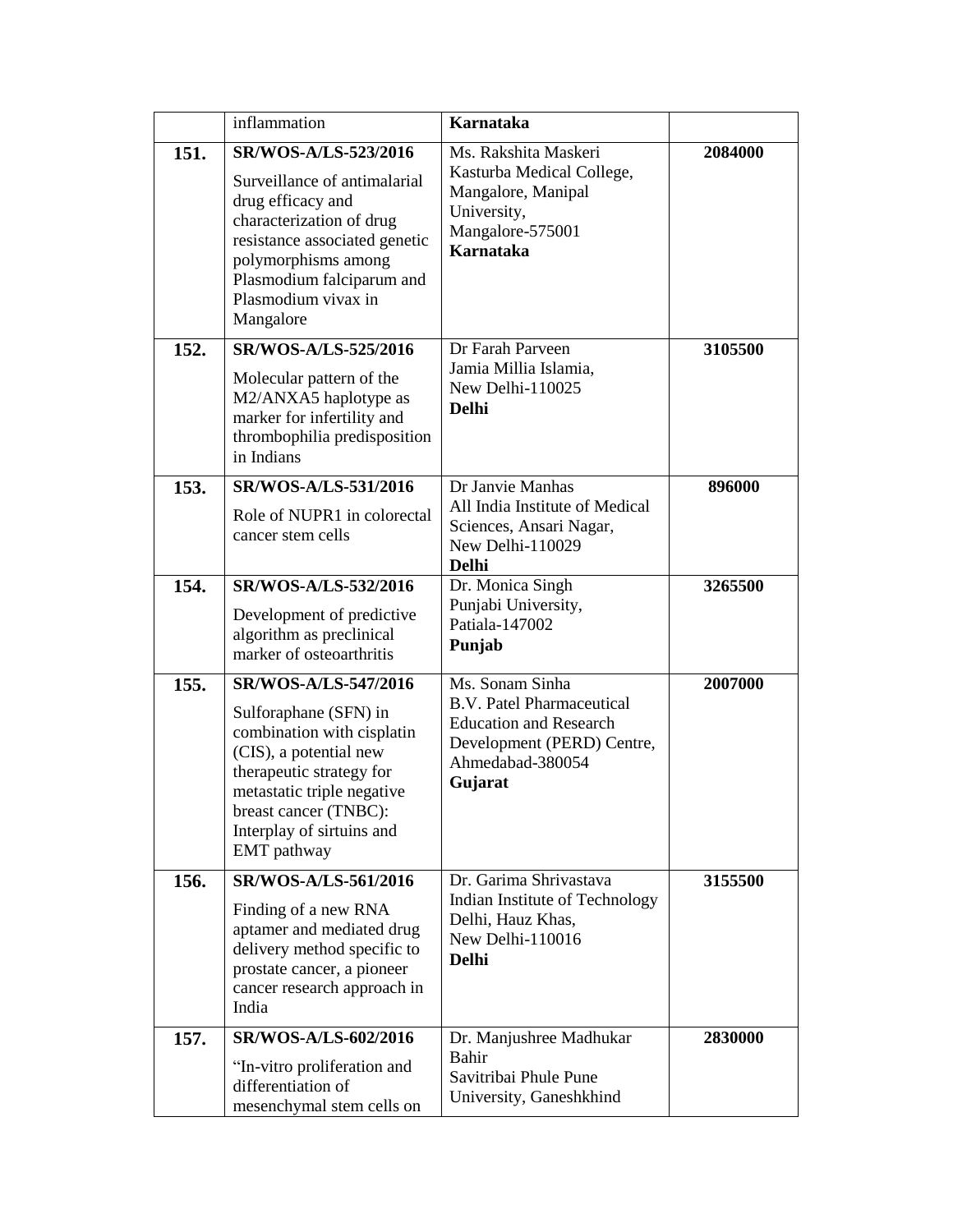|      | smart 3D scaffold for bone<br>graft                                                                                                                                                                                                    | Pune-411007<br>Maharashtra                                                                                                                                 |         |
|------|----------------------------------------------------------------------------------------------------------------------------------------------------------------------------------------------------------------------------------------|------------------------------------------------------------------------------------------------------------------------------------------------------------|---------|
| 158. | SR/WOS-A/LS-603/2016<br>Development of an<br>electrochemical biosensor<br>for detection of breast cancer                                                                                                                               | Dr. Monika Raina<br>Cochin University of Science<br>and Technology,<br>Kochi-682022<br>Kerala                                                              | 2780500 |
| 159. | SR/WOS-A/LS-604/2016<br>Molecular phylogeny,<br>biogeography and revision<br>of the Gondwanan trap-door<br>spider families Idiopidae<br>(Araneae, Mygalimorphae)                                                                       | Dr. Manju Siliwal<br>Wildlife Institute of India,<br>Dehradun-248001<br><b>Uttarakhand</b>                                                                 | 3100000 |
| 160. | SR/WOS-A/LS-605/2016<br>Detection of Circulating<br>tumor cells in peripheral<br>blood using Multigene real<br>time polymerase chain<br>reaction (RT-PCR) assay<br>among carcinoma lung<br>patients: An Indian hospital<br>based study | Dr. Sweety Gupta<br>All India Institute of Medical<br>Sciences, Virbhadra Marg,<br>Rishikesh-249203<br><b>Uttarakhand</b>                                  | 1037500 |
| 161. | SR/WOS-A/LS-610/2016<br>Development of resistant<br>starch wheat using genome<br>editing technology                                                                                                                                    | Dr. Pooja Manchanda<br>Punjab Agricultural<br>University<br>Ludhiana<br>Punjab                                                                             | 2870000 |
| 162. | SR/WOS-A/LS-616/2016<br><b>Identification of Quorum</b><br>sensing system in<br>Mycobaterium tuberculosis                                                                                                                              | Dr. Krishnaveni Mohareer<br>University of Hyderabad,<br>Gachibowli<br>Hyderabad-500046<br><b>Telangana</b>                                                 | 3215500 |
| 163  | SR/WOS-A/LS-621/2016<br>Interaction of stem cell and<br>effect of stem cell<br>conditioned media on breast<br>cancer cells-role of tumor<br>microenvironment and the<br>extra-cellular tumor matrix                                    | Ms. Ragima Nadesh<br>Amrita Vishwa<br>Vidhyapeetham, Amrita<br><b>Institute of Medical Sciences</b><br>& Research Centre (AIMS),<br>Kochi-682041<br>Kerala | 2155200 |
| 164. | SR/WOS-A/LS-630/2016<br>Development of<br>homozygous lines in stevia<br>rebaudiana for their genetic<br>improvement by androgenic<br>double haploid generation<br>and concomitant molecular,<br>biochemical and                        | Dr. Sweta Sharma<br><b>KET's Scientific Research</b><br>Centre, V.G. Vaze College,<br>Mulund,<br>Mumbai-400081<br><b>Maharashtra</b>                       | 1048500 |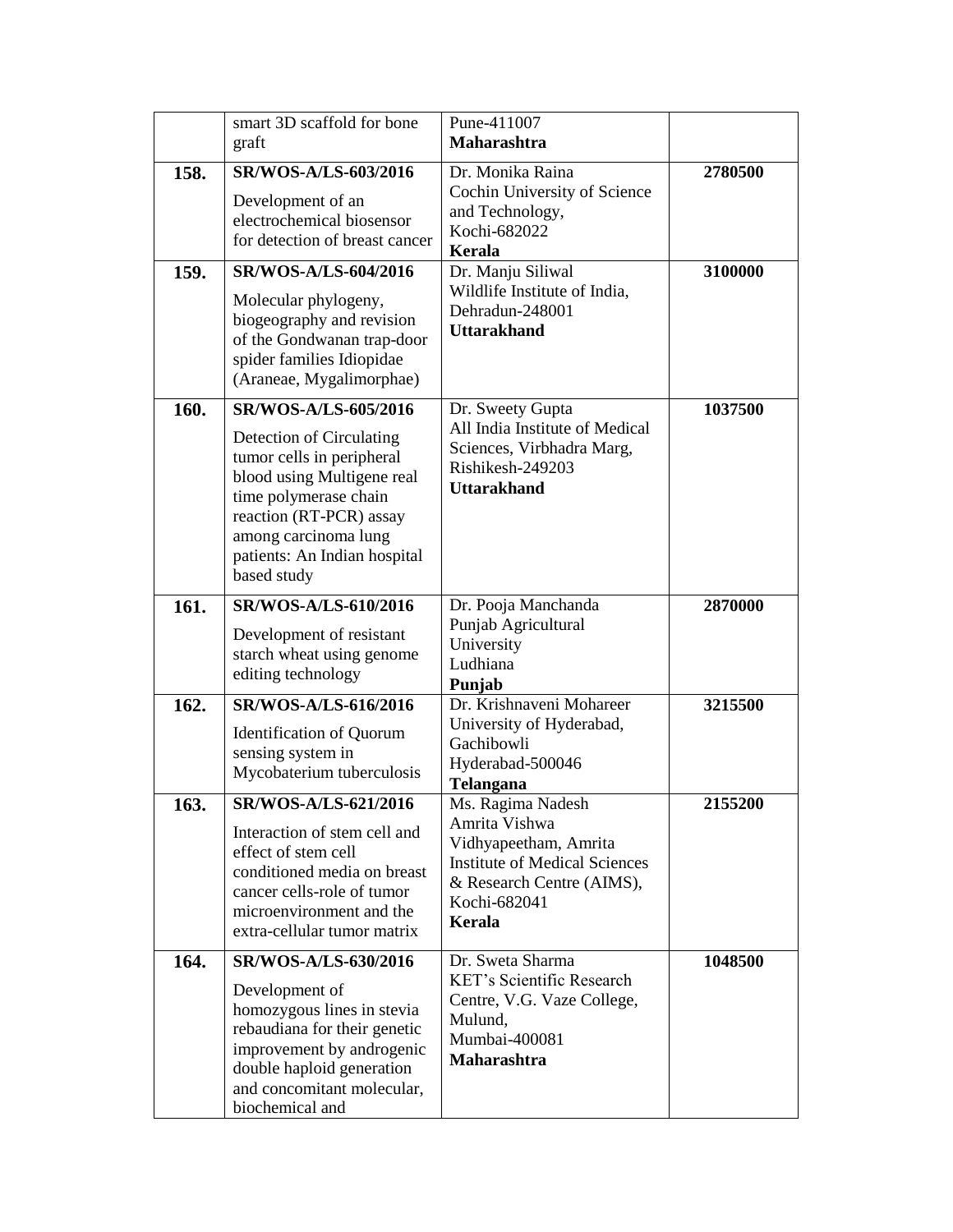|      | pharmacological<br>characterization                                                                                                                                                                    |                                                                                                                                                                 |         |
|------|--------------------------------------------------------------------------------------------------------------------------------------------------------------------------------------------------------|-----------------------------------------------------------------------------------------------------------------------------------------------------------------|---------|
| 165. | SR/WOS-A/LS-631/2016<br>To elucidate the role of T<br>helper 17 (Th17) cells in<br>pathogenesis of post<br>menopausal osteoporosis                                                                     | Ms. Hetal Bhavesh Bhadricha<br>Genetic Research Centre,<br>National Institute for Research<br>in Reproductive Health<br>(ICMR),<br>Mumbai-400012<br>Maharashtra | 2080000 |
| 166. | SR/WOS-A/LS-633/2016<br>To study the genetic<br>polymorphism of PCSK9<br>and their expression at<br>molecular levels in patients<br>with coronary artery disease                                       | Dr. Kamna Srivastava<br>University of Delhi<br>Delhi-110007<br>Delhi                                                                                            | 3050000 |
| 167. | SR/WOS-A/LS-635/2016<br>Effect of non-invasive vagus<br>nerve stimulation in<br>oxidative stress and freezing<br>of gait in parkinson's<br>disease patients                                            | Ms Banashree Mondal<br>Institute of Neurosciences,<br>185/1 AJC Bose Road,<br>Kolkata-700017<br><b>West Bangal</b>                                              | 1809000 |
| 168. | SR/WOS-A/LS-636/2016<br>Screening of isochorismate<br>synthease (ICS) alleles in<br>Cassia angustifolia Vah. By<br><b>TILLING</b>                                                                      | Dr. Soni Gupta<br><b>CSIR-Central Institute of</b><br>Medicinal and Aromatic<br>Plants,<br>Lucknow-226015<br><b>Uttar Pradesh</b>                               | 2830000 |
| 169. | SR/WOS-A/LS-639/2016<br>Evaluation of a<br>combinatorial approach<br>using ormeloxifene, a novel<br>selective estrogen receptor<br>modulator (SERM) with<br>other drugs in a 3D breast<br>cancer model | Dr. S Lakshmi<br>Hindustan Lifecare Limited,<br>HLL Corporate R & D Centre,<br>Akkulam,<br>Thiruvanathapuram-695017<br>Kerala                                   | 2953570 |
| 170. | <b>SR/WOS-A/LS-641/2016</b><br>Characterization of<br>coleopteran specific α-<br>amylase inhibitors form<br>Amaranthaceae members:<br>Potential application in<br>insect pest management               | Ms. Ashwini Satyajit Rane<br><b>National Chemical</b><br>Laboratory,<br>Dr. Homi Bhabha Road<br>Pune-411008<br>Maharashtra                                      | 1974000 |
| 171. | <b>SR/WOS-A/LS-643/2016</b><br>Genomic characterization<br>and Synergy testing of<br>various antibiotic                                                                                                | Ms Srrja Vamsi Kogila<br>SVS Medical College,<br>Ynugonda,<br>Mahabubnagar-509002                                                                               | 2194000 |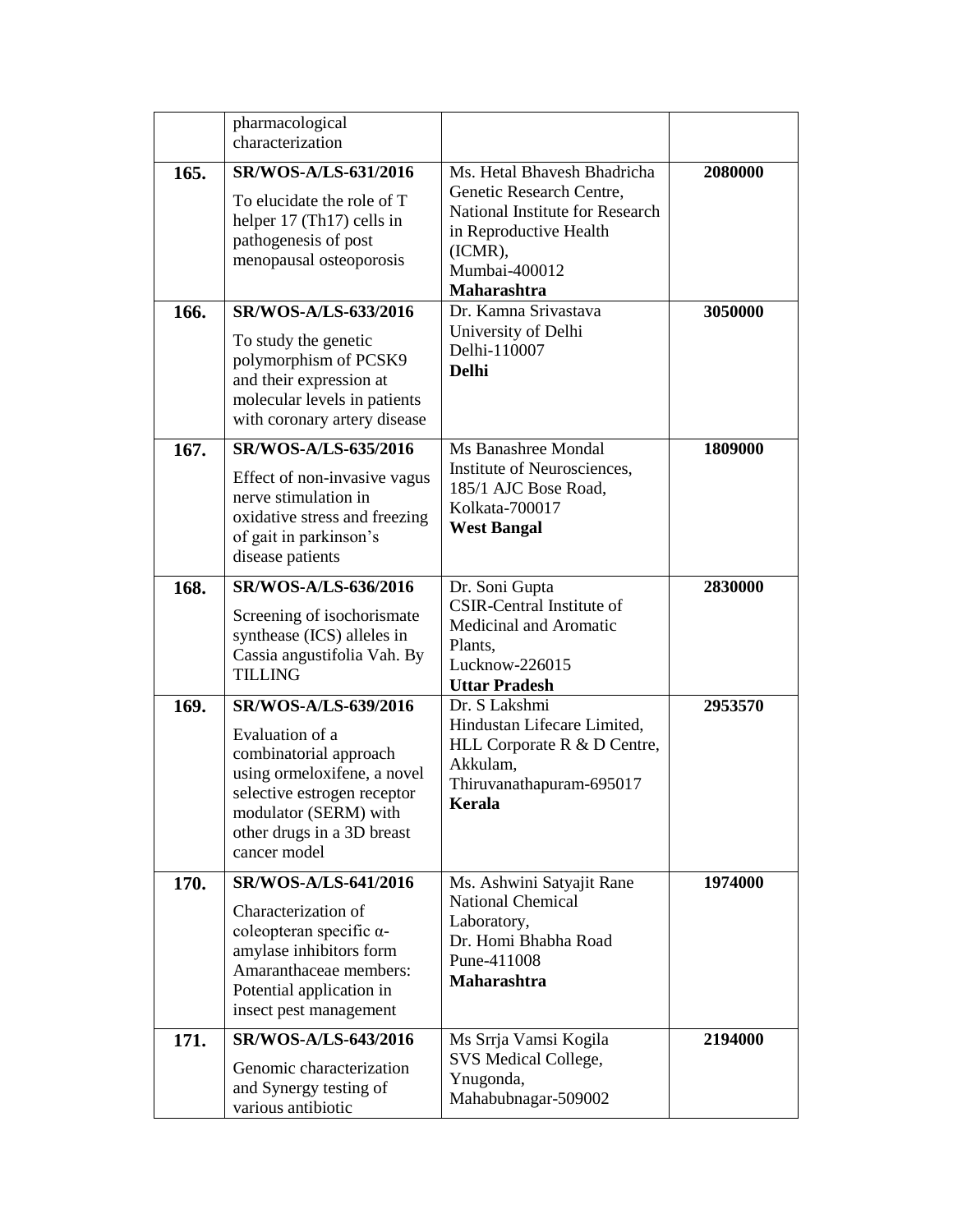| 172. | combination by<br>checkerboard, Time-kill and<br>E-test based methods for<br>carbapenem resistant gram<br>negative bacteria isolated<br>from<br>SR/WOS-A/LS-644/2016<br>Quantitative profiling of | Telangana<br>Dr. Aasma Turan<br><b>ICAR-National Dairy</b><br><b>Research Institute</b>                                              | 3215500 |
|------|---------------------------------------------------------------------------------------------------------------------------------------------------------------------------------------------------|--------------------------------------------------------------------------------------------------------------------------------------|---------|
|      | buffalo milk fat globule<br>membrane, a promising<br>nutracetuicals for infant<br>formula milk                                                                                                    | Karnal-132001,<br>Haryana                                                                                                            |         |
| 173. | SR/WOS-A/LS-647/2016<br>Design, development and<br>evaluation of endogenous<br>ligand conjugated<br>nanostructure lipid carrier<br>for the management of<br>Alzheimer's disease                   | Ms Tripti Halder<br>Nirma University, Sarkhej-<br>Gandhinagar Highway,<br>Ahmedabad-382481<br>Gujarat                                | 2425000 |
| 174. | SR/WOS-A/LS-656/2016<br>Exploring the possible role<br>of estradiol and estrogen<br>receptors in the<br>pathomechanism of<br>aneurismal subarachnoid<br>hemorrhage                                | Ms S R Shruthi<br>National Institute of Health &<br>Neuro Sciences (NIMHANS),<br>Hosur Road,<br>Bangalore-560029<br><b>Karnataka</b> | 1860000 |
| 175. | SR/WOS-A/LS-659/2016<br>Identifying the potential new<br>role of RNA-binding moti 3<br>protein (RBM3) on<br>cytoskeleton and cancer<br>progression                                                | Dr. Sayantani Roy<br>Indian Institute of Technology<br>Kharagpur,<br>Kharagpur-721302<br><b>West Bangal</b>                          | 3054000 |
| 176. | SR/WOS-A/LS-657/2016<br>Differential expression of<br>Human Leukocyte Antigen<br>(HLA) promoter regions and<br>class II activator variations<br>(CIITA) in T2DM patients                          | Dr. Rathika Chinniah<br>School of Biological Sciences,<br>Madurai Kamaraj University,<br>Maduari-625021<br><b>Tamil Nadu</b>         | 3010000 |
| 177. | SR/WOS-A/LS-660/2016<br>Identification of the<br>mechanisms governing cold<br>stress tolerance in somatic<br>and gametic tissues of<br>chickpea (Cicer arietinumL.)                               | Ms. Annu Verma<br>CSK Himachal Pradesh Krishi<br>Vishvavidyalaya,<br>Palampur-176062<br><b>Himachal Pradesh</b>                      | 1750000 |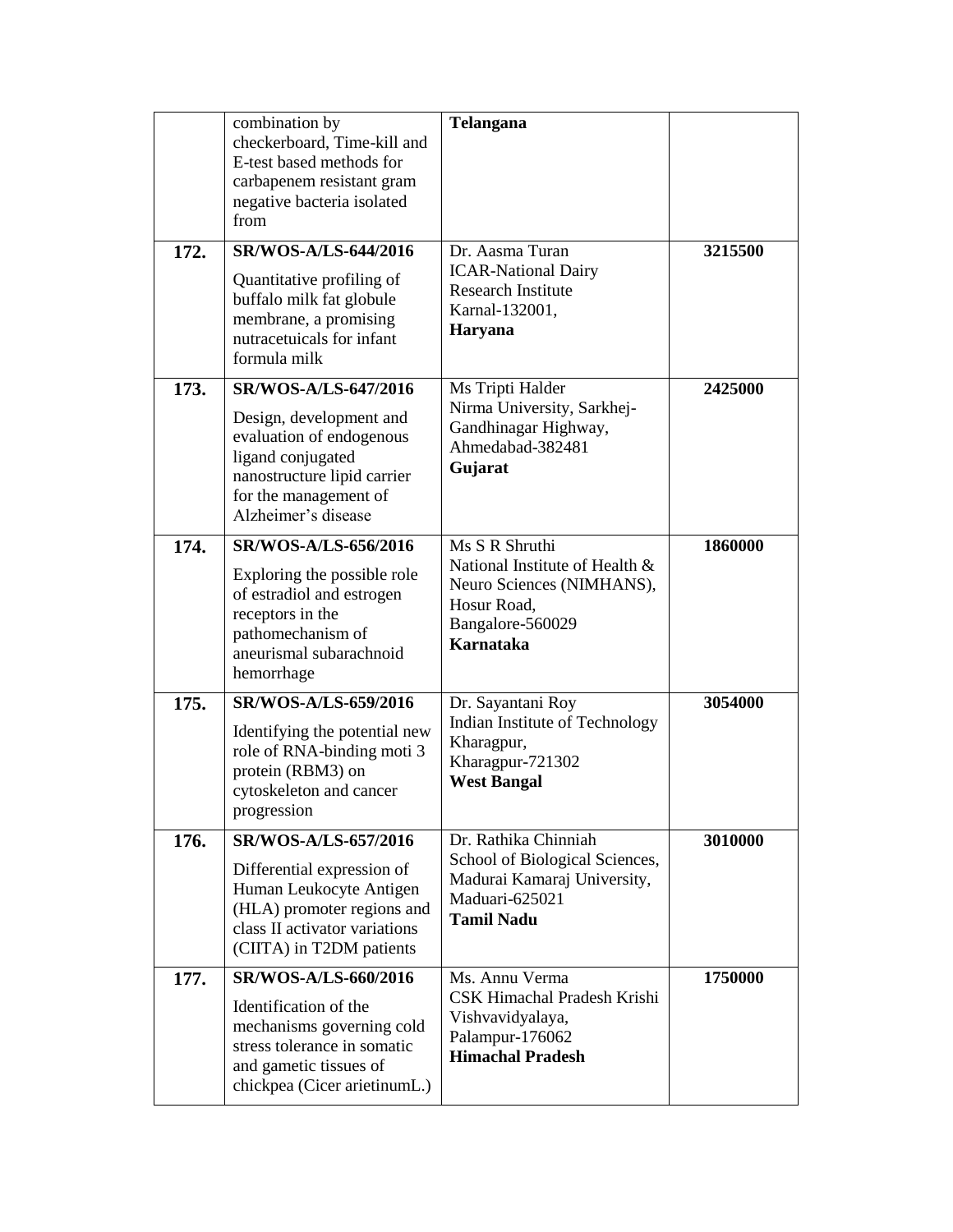| 178.<br>179. | SR/WOS-A/LS-662/2016<br>Influence of genetic<br>interactions on Morbidity<br>and Mortality pattern of<br>sickle-thalassemias ( $\alpha$ and<br>$\beta$ : at Marathwada region of<br>Maharashtra, India<br>SR/WOS-A/LS-669/2016<br>Role of miRNAs in fetal<br>growth restriction associated<br>dysregulation of human<br>placental angiogenesis | Dr. Preetinanda Manaswini<br>Dash<br>Deogiri College,<br>Aurangabad-431005<br><b>Maharashtra</b><br>Ms Prachi Kochhar<br>St. John's Medical College,<br>Bangalore-560034<br><b>Karnataka</b> | 2775500<br>2180000 |
|--------------|------------------------------------------------------------------------------------------------------------------------------------------------------------------------------------------------------------------------------------------------------------------------------------------------------------------------------------------------|----------------------------------------------------------------------------------------------------------------------------------------------------------------------------------------------|--------------------|
| 180.         | SR/WOS-A/LS-672/2016<br>Functional characterization<br>of a lipid transporter gene,<br>LEM3 (ligand-effect<br>modulator3) in human<br>pathogenic fungus Candida<br>albicans                                                                                                                                                                    | Ms. Pranjali Agarwal<br>Jawaharlal Nehru University,<br>New Delhi-110067<br><b>Delhi</b>                                                                                                     | 1860000            |
| 181.         | <b>SR/WOS-A/LS-684/2016</b><br>Assessment of partakers in<br>tumor micro-environment<br>for prognosis of glioma<br>using liquid biopsy: A<br>unique clinical approach                                                                                                                                                                          | Ms Richa Shrivastava<br>Bhopal Memorial Hospital &<br><b>Research Centre</b><br><b>Bhopal-462038</b><br><b>Madhya Pradesh</b>                                                                | 2155600            |
| 182.         | <b>SR/WOS-A/LS-686/2016</b><br>A molecular pharmacology<br>approach towards designing<br>combination therapy for<br>colon cancer metastasis                                                                                                                                                                                                    | Dr. Dipanjana Ghosh<br>Indian Institute of Science<br><b>Education and Research</b><br>(IISER),<br>Bhopal-462066<br><b>Madhya Pradesh</b>                                                    | 2680000            |
| 183.         | SR/WOS-A/LS-690/2016<br>Optimization of doubled<br>haploids development in<br>elite F1 maize hybrids (Zea<br>mays L.)                                                                                                                                                                                                                          | Dr. Parveen Lata Batra<br>CCS Haryana Agricultural<br>University, New Campus,<br>Hisar-125004<br><b>Maharashtra</b>                                                                          | <b>2473000</b>     |
| 184.         | <b>SR/WOS-A/LS-693/2016</b><br>mRNA expression pattern<br>and protein activity of<br>several ion transporters in<br>some fishes inhabiting<br>different saline<br>environments of Indian<br>Sundarbans                                                                                                                                         | Dr. Atryee Chaudhuri<br>University of Calcutta, 35<br>Ballygunge Circular Road,<br>Kolkata-700019<br><b>West Bangal</b>                                                                      | 3050500            |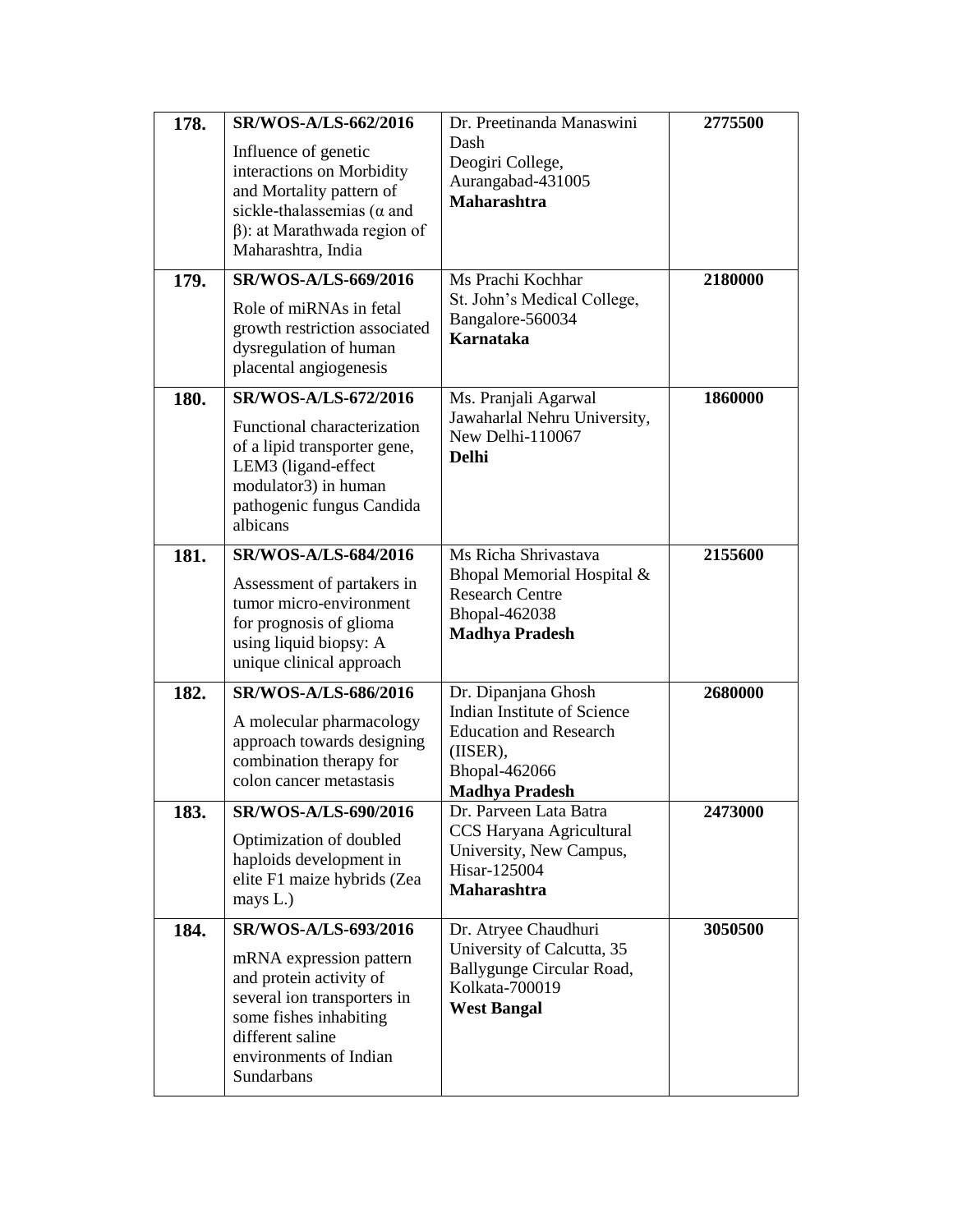| 185. | SR/WOS-A/LS-703/2016                                        | Ms. Nandashree                                         | 1585000 |
|------|-------------------------------------------------------------|--------------------------------------------------------|---------|
|      | Role of dSTIM in                                            | Kasturacharya                                          |         |
|      | postembryonic neuronal                                      | Tata Institute of Fundamental                          |         |
|      | development of Drosophila                                   | Research, GKVK,                                        |         |
|      | melanogaster                                                | Bangalore-560065<br><b>Karnataka</b>                   |         |
| 186. | <b>SR/WOS-A/LS-706/2016</b>                                 | Dr. Sheeza Khan                                        | 2955000 |
|      | Role of naturally occurring<br>small molecular in           | of Delhi, North Campus<br>Delhi-110007<br><b>Delhi</b> |         |
|      | transthyretin-induced<br>familial amyloid<br>cardimyopathy  |                                                        |         |
| 187. | <b>SR/WOS-A/LS-3/2017</b>                                   | Dr. Arati Yadawad                                      | 2654500 |
|      | Identification of QTLs                                      | University of Agricultural                             |         |
|      | linded to aflatoxin                                         | Sciences                                               |         |
|      | contamination resistance in                                 | Dharwad-580005                                         |         |
|      | groundnut                                                   | Karnataka                                              |         |
| 188. | <b>SR/WOS-A/LS-17/2017</b>                                  | Dr. Sunita Kataria                                     | 3190000 |
|      | Role of secondary                                           | Devi Ahilya University,                                |         |
|      | messengers during                                           | Khandwa Road,<br>Indore-452017                         |         |
|      | germination and morpho-                                     | <b>Madhya Pradesh</b>                                  |         |
|      | physiological                                               |                                                        |         |
|      | characterization in                                         |                                                        |         |
|      | regulation of magneto-                                      |                                                        |         |
|      | priming induced alleviation<br>of abiotic stresses in       |                                                        |         |
|      | Soybean                                                     |                                                        |         |
| 189. | SR/WOS-A/LS-20/2017                                         | Ms Raj V Kavitha                                       | 3270000 |
|      |                                                             | Indian Institute of Science                            |         |
|      | Identifying molecular cues<br>and their interactions during | <b>Education and Research,</b>                         |         |
|      | scale formation in zebrafish                                | Pune-411008                                            |         |
|      |                                                             | <b>Maharashtra</b>                                     |         |
| 190. | <b>SR/WOS-A/LS-23/2017</b>                                  | Ms Suparna Roy<br>Annamalai University,                | 1400000 |
|      | Seaweeds based food                                         | Parangipettai-608502                                   |         |
|      | ingredient as Cardiovascular                                | <b>Tamil Nadu</b>                                      |         |
|      | therapeutics                                                |                                                        |         |
| 191. | <b>SR/WOS-A/LS-24/2017</b>                                  | Dr Vani Mishra                                         | 3103000 |
|      | Profiling nanoparticle-                                     | <b>CSIR-Central Drug Research</b><br>Institute,        |         |
|      | protein corona and investing                                | Lucknow-226001                                         |         |
|      | the role of specific proteins                               | <b>Uttar Pradesh</b>                                   |         |
|      | in NP uptake                                                |                                                        |         |
| 192. | SR/WOS-A/LS-29/2017                                         | Ms Jyoti Acharya Gopa<br>Maharaja Ganga Singh          | 2480000 |
|      | Study on the genetic                                        | University, Bikaner-334004                             |         |
|      | diversity of malaria vaccine<br>candidate antigen genes and | Rajasthan                                              |         |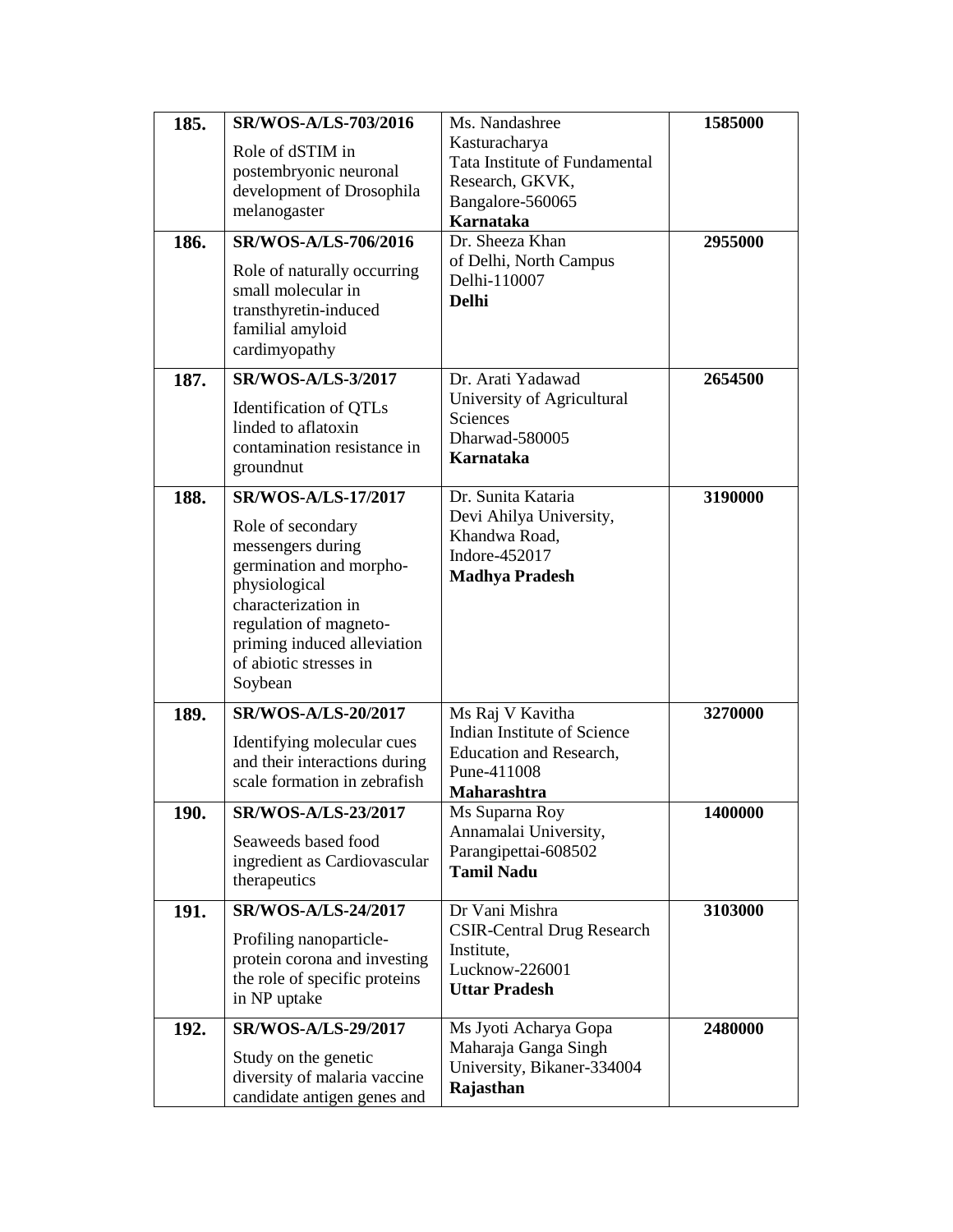|      | their correlation with<br>infection in the field isolates<br>of North-East region of<br>Rajasthan (Bikaner)                                                                                |                                                                                                                                                               |         |
|------|--------------------------------------------------------------------------------------------------------------------------------------------------------------------------------------------|---------------------------------------------------------------------------------------------------------------------------------------------------------------|---------|
| 193. | <b>SR/WOS-A/LS-39/2017</b><br>Structural changes and<br>Oxidative stress induced by<br>silicon nanoparticles (SiO2-<br>NPs) on some organs of<br>channa punctatus (Bloch)                  | Dr. Hemlata Verma<br>University of Rajasthan,<br>Jaipur-302004<br>Rajasthan                                                                                   | 2885500 |
| 194. | <b>SR/WOS-A/LS-41/2017</b><br>Unveiling the role of host<br>BTF3 protein in immune<br>regulation against<br>intracellular bacterial<br>infections: A CRISPR/Cas 9<br>system directed study | Ms Kavita Rawat<br><b>CSIR-Central Drug Research</b><br>Institute,<br>Lucknow-226031,<br><b>Uttar Pradesh</b>                                                 | 1939200 |
| 195. | <b>SR/WOS-A/LS-46/2017</b><br>Synergistic inhibitory effect<br>of non-invasive physical<br>stimulation on cancer: a<br>promising approach of<br>treatment                                  | Ms Somoshree Sengupta<br><b>CSIR-Central Glass and</b><br>Ceramics Research Institute,<br>196, Raja S.C. Mullick Road<br>Kolkata-700032<br><b>West Bangal</b> | 2014800 |
| 196. | <b>SR/WOS-A/LS-49/2017</b><br>Soil carbon sequestration in<br>tropical deciduous forests of<br>India and it's functional<br>relationship with community<br>structural variables            | Ms Shruti Mishra<br><b>CSIR-National Botanical</b><br>Research Institute, Rana<br>Pratap Marg,<br>Lucknow-226001<br><b>Uttar Pradesh</b>                      | 1556000 |
| 197. | <b>SR/WOS-A/LS-60/2017</b><br>Transgenerational effects of<br>grapheme oxide and<br>grapheme quantum dots on<br>the germ cells of Japanese<br>medaka                                       | Ms Krishnakumar<br>Sreelakshmi<br>Amrita Vishwa<br>Vidyapeetham,<br>Kochi-682041<br>Kerala                                                                    | 2590000 |
| 198. | <b>SR/WOS-A/LS-61/2017</b><br>SETDB1 in hematopoiesis<br>and hematopoietic tumors:<br>Target genes and their<br>regulation                                                                 | Dr. Indira Paddibhatla<br>University of Hyderabad,<br>Hyderabad-500046<br><b>Telangana</b>                                                                    | 2995500 |
| 199. | <b>SR/WOS-A/LS-70/2017</b><br>Transcriptomic portrait of<br>human mesenchymal stem<br>cells differentiation into                                                                           | Dr. Deepshikha Tewari<br>Indian Institute of Technology<br>Kanpur,<br>Kanpur-208016                                                                           | 3215500 |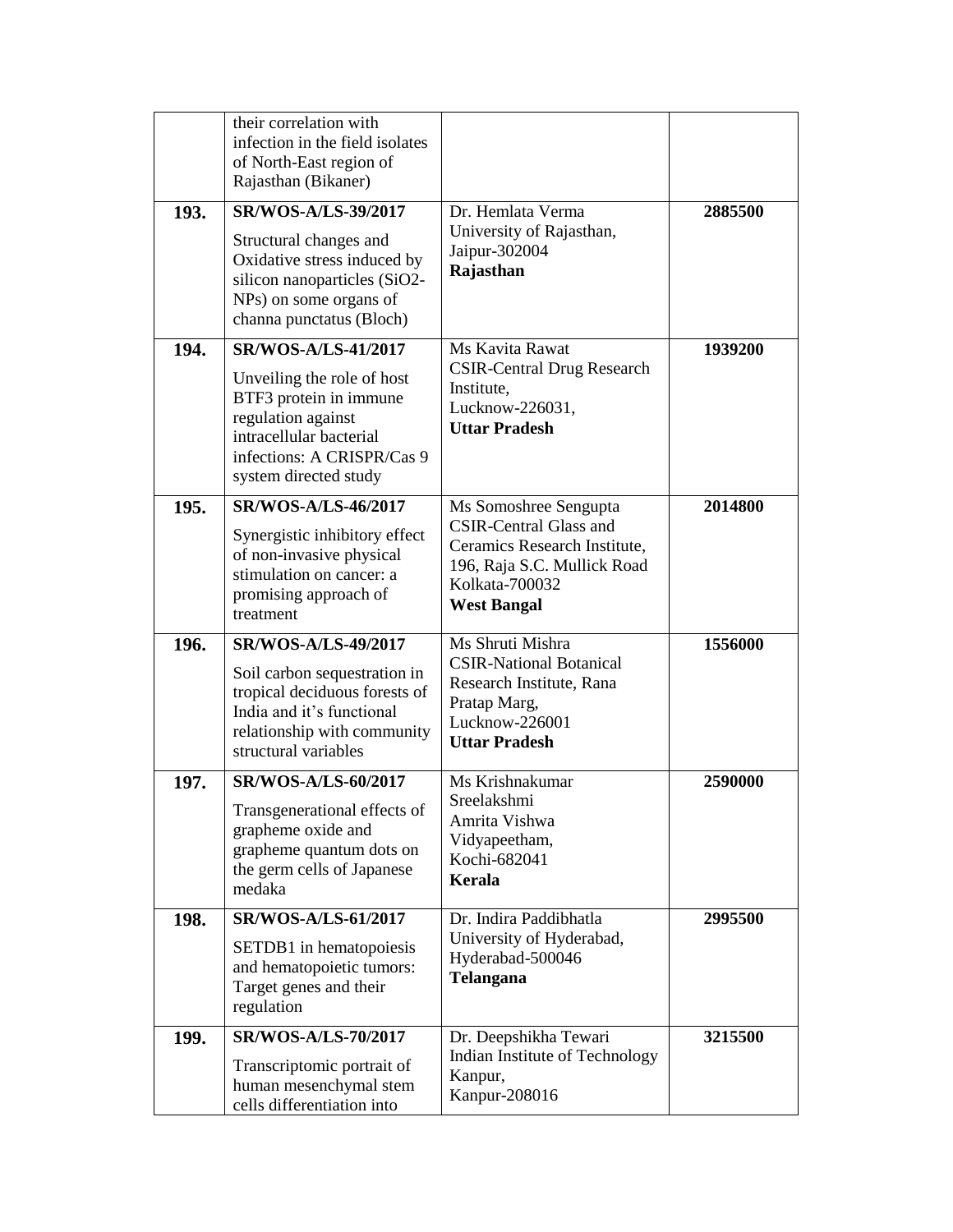|      | endothelial lineage                                                                                                                                                                                                            | <b>Uttar Pradesh</b>                                                                                                                         |         |
|------|--------------------------------------------------------------------------------------------------------------------------------------------------------------------------------------------------------------------------------|----------------------------------------------------------------------------------------------------------------------------------------------|---------|
|      |                                                                                                                                                                                                                                |                                                                                                                                              |         |
| 200. | <b>SR/WOS-A/LS-80/2017</b><br>A tissue engineered skin<br>substitute with localized hair<br>follicle stem cells for hair<br>follicles and sebaceous<br>gland regeneration in a stress<br>induced wound healing<br>model        | Dr. Babitha Sumathy<br>Sree Chitra Tirunal Institute<br>for Medical Sciences &<br>Technology,<br>Thiruvananthapuram-695012,<br><b>Kerala</b> | 2940500 |
| 201. | <b>SR/WOS-A/LS-82/2017</b>                                                                                                                                                                                                     | Dr Savitha S Sharma                                                                                                                          | 3252900 |
|      | Identification of novel cyclin<br>F-interacting proteins and<br>elucidation of their<br>functional interaction with<br>cyclin F in cell-cycle control                                                                          | Indian Institute of Science,<br>Bangalore-560012<br><b>Karnataka</b>                                                                         |         |
| 202. | <b>SR/WOS-A/LS-86/2017</b>                                                                                                                                                                                                     | Dr. Sagarika Mishra                                                                                                                          | 3215500 |
|      | Identification and functional<br>characterization of<br>differentially expressed<br>drought responsive<br>conserved and novel miRNA<br>s in asiatic grain legume<br>Vigna unguiculata                                          | Institute of Life Sciences,<br>Nalco Square<br>Bhubaneswar-751023<br>Odisha                                                                  |         |
| 203. | <b>SR/WOS-A/LS-92/2017</b>                                                                                                                                                                                                     | Ms K. Abhaya                                                                                                                                 | 1974000 |
|      | Crosstalk between insulin<br>resistance and CRH may<br>influence Urocortin and alter<br>bone cell function                                                                                                                     | Karpagam Academy of<br>Higher Education,<br>Coimbatore-641021<br><b>Tamil Nadu</b>                                                           |         |
| 204. | SR/WOS-A/LS-108/2017                                                                                                                                                                                                           | Dr. Vandana Baloda                                                                                                                           | 3215500 |
|      | Identification of comparative<br>genetic and epigenetic<br>alterations of various proto-<br>oncogenes and tumor<br>suppressor genes, implicated<br>in development of aberrant<br>crypt foci of proximal versus<br>distal colon | All India Institute of Medical<br>Sciences, Ansari Nagar<br>New Delhi-110029<br><b>Delhi</b>                                                 |         |
| 205. | SR/WOS-A/LS-111/2017                                                                                                                                                                                                           | Dr. Bindu Prasuna Aloor                                                                                                                      | 2940500 |
|      | Regulation of C4 PEPC: Site<br>directed mutagenesis of<br>amaranthus and maize<br>enzymes                                                                                                                                      | University of Hyderabad,<br>Hyderabad-500046<br><b>Telangana</b>                                                                             |         |
| 206. | SR/WOS-A/LS-139/2017                                                                                                                                                                                                           | Dr K Radhika<br>Tamil Nadu Agricultural                                                                                                      | 3172700 |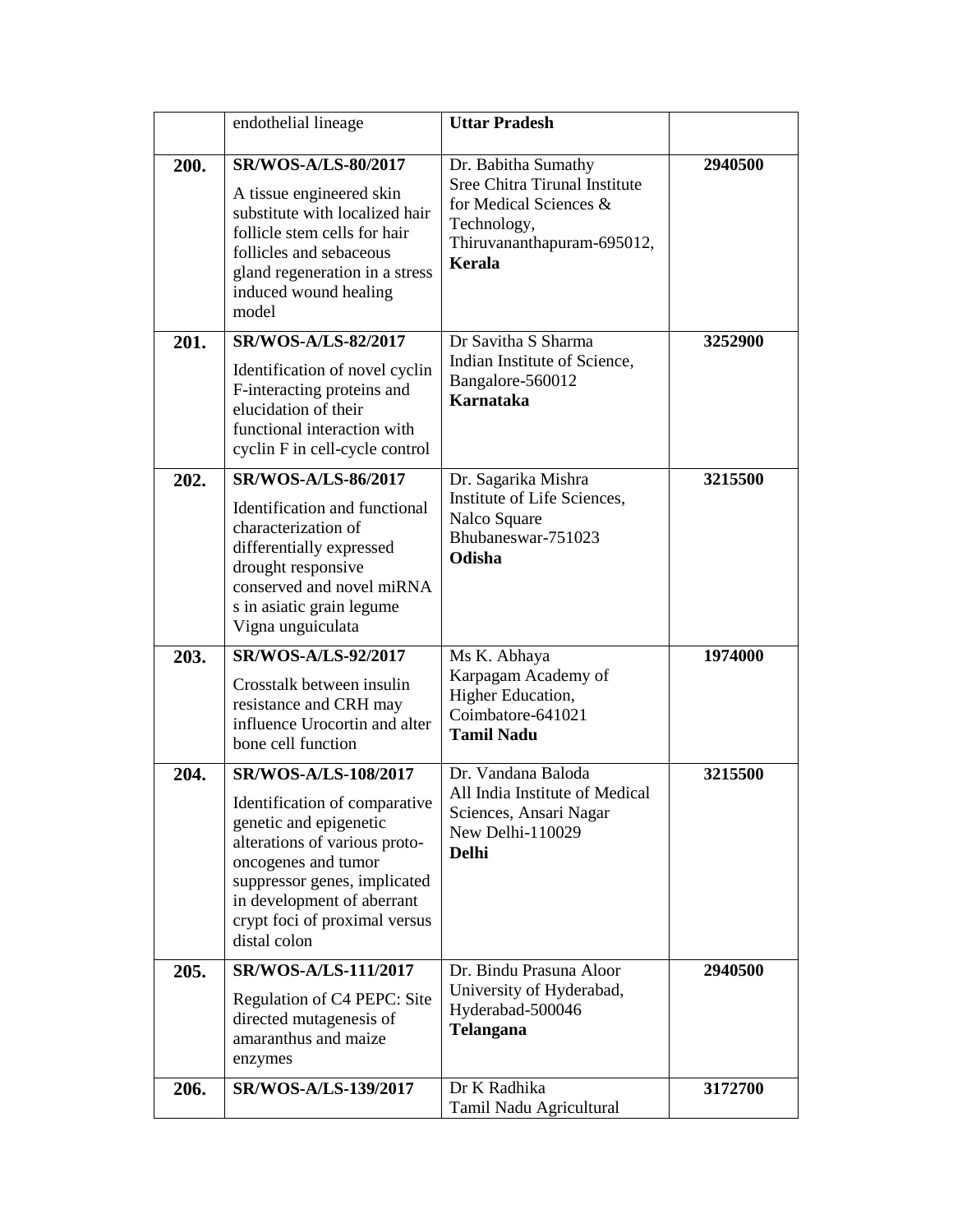|      | Understanding and<br>exploiting genotypic<br>variation in groundnut for                                                                                                                                                                            | University,<br>Coimbatore-641003<br><b>Tamil Nadu</b>                                                                                            |         |
|------|----------------------------------------------------------------------------------------------------------------------------------------------------------------------------------------------------------------------------------------------------|--------------------------------------------------------------------------------------------------------------------------------------------------|---------|
|      | selecting zinc efficient<br>cultivars for soils of low<br>zinc status                                                                                                                                                                              |                                                                                                                                                  |         |
| 207. | SR/WOS-A/LS-152/2017<br>Understanding the role of T<br>cell subset(s) in regulation of<br>cancer initiating stem like<br>cells                                                                                                                     | Dr. Anamika Bose<br>Chittaranjan National Cancer<br>Institute,<br>Kolkata-700026,<br><b>West Bangal</b>                                          | 3050500 |
| 208. | SR/WOS-A/LS-158/2017<br>Fibulin-1 A novel regulator<br>of EGFR signaling in lung<br>cancer?                                                                                                                                                        | Dr. Keerthi Harikrishnan<br>Indian Institute of Science<br>Education and Research, Dr<br>Homi Bhabha Road,<br>Pune-411008<br>Maharashtra         | 3270000 |
| 209. | SR/WOS-A/LS-159/2017<br>Nanozinc mediated<br>regulation of arsenic stress<br>in rice (Oryza) sativa L.)                                                                                                                                            | Dr Thounaojam Thorny<br>Chanu<br><b>Cotton University</b><br>Guwahati-781001<br><b>Assam</b>                                                     | 3270000 |
| 210. | <b>SR/WOS-A/LS-160/2017</b><br>De-novo transcriptome<br>profiling in selected<br>genotypes of industrially<br>important bamboo<br>(Dendrocalamus strictus<br>(Roxb.) Nees) of<br>Uttarakhand                                                       | Dr Neha Goel<br>Forest Research Institute, P.O.<br><b>IPE Kaulagarh Road,</b><br>Dehradun248195, Uttrakhand<br><b>Uttrakhand</b>                 | 3270000 |
| 211. | SR/WOS-A/LS-179/2017<br>In silico screening of<br>aldehyde based novel<br>inhibitor for Plasmodium<br>Haemglobinase                                                                                                                                | Ms Trisha Rajguru Borthakur<br><b>Assam Agricultural</b><br>University,<br>Jorhat-785013<br><b>Assam</b>                                         | 1864000 |
| 212. | SR/WOS-A/LS-186/2017<br>Studies on nanoparticle<br>mediated trans BBB delivery<br>of dopamine/GDNF/CDNF<br>in 6-OHDA induced<br>parkinsonion rat model for<br>neuroprotection,<br>neurogenesis and functional<br>recovery: A molecular<br>approach | Dr Kavitha Seth<br>Indian Institute of Toxicology<br>Research, Mahatma Gandhi<br>Marg, P.O. Box No. 80<br>Lucknow-226001<br><b>Uttar Pradesh</b> | 3287000 |
| 213. | SR/WOS-A/LS-187/2017                                                                                                                                                                                                                               | Dr UM Sheeja                                                                                                                                     | 2995000 |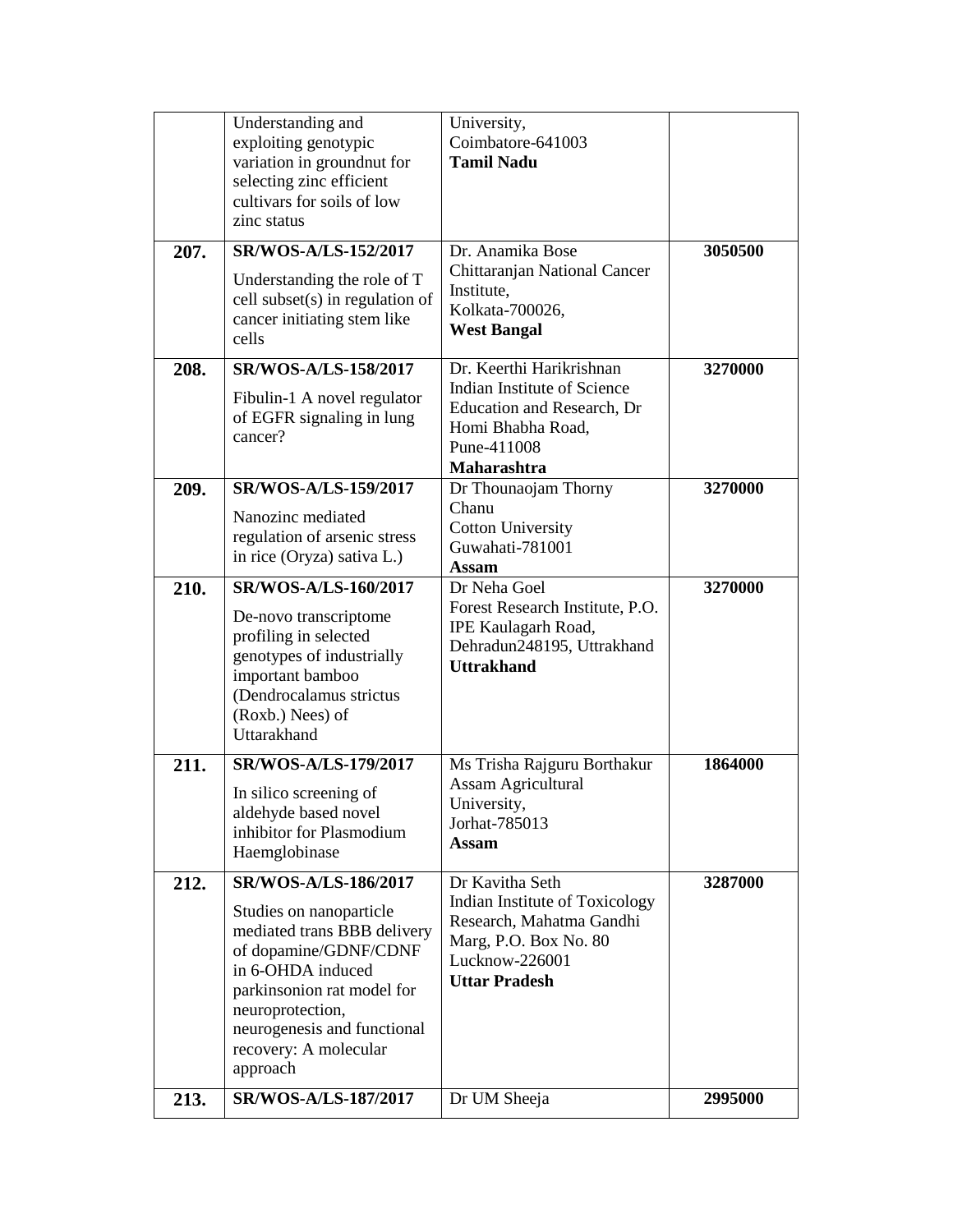|      | Biosystamatic studies of<br>predatory mites<br>(Mesostigmata:<br>Phytoseiidae) associated<br>with economic important<br>plants of North Kerala                                               | University of Calicut,<br>Calicut-673635<br>Kerala                                                                                       |         |
|------|----------------------------------------------------------------------------------------------------------------------------------------------------------------------------------------------|------------------------------------------------------------------------------------------------------------------------------------------|---------|
| 214. | SR/WOS-A/LS-191/2017<br>Functional characterization<br>of cell wall related genes in<br>lignocellulosic biofuel crop<br>model Setaria viridis by<br><b>VIGS</b>                              | Dr. Hema Ramanna<br>National Institute of Plant<br>Genome Research (NIPGR),<br>Aruna Asaf Ali Marg,<br>New Delhi-110067<br><b>Delhi</b>  | 3160500 |
| 215. | SR/WOS-A/LS-198/2017<br>In vitro propagation and<br>secondary metabolite<br>analysis in Nardostachys<br>jatamansi, a critically<br>endangered medicinal herb<br>of West Himalaya             | Ms P Priya<br><b>Forest Research Institute</b><br>University,<br>Dehradun-248006<br><b>Uttrakhand</b>                                    | 1660600 |
| 216. | SR/WOS-A/LS-201/2017<br>Identifying molecular cues<br>and their interactions during<br>scale formation in zebrafish                                                                          | Dr. Tressa Panikulangara<br>Jacob<br>Indian Institute of Science<br>Education and Research,<br>Pune-411008<br><b>Maharashtra</b>         | 3270000 |
| 217. | SR/WOS-A/LS-220/2017<br>Screening of natural<br>prokaryotic antimicrobial<br>peptides against pathogenic<br>Candida spp. And their<br>mining for recombinant<br>production of short peptides | Dr Deepika Sharma<br><b>Institute of Microbial</b><br>Technology, Sector-39A,<br>Chandigahr-160036<br>Chandigarh                         | 2940000 |
| 218. | SR/WOS-A/LS-239/2017<br>Phyto-sociology, diversity<br>and distribution of climbers<br>in dryland ecosystems of<br>Kachchh, Gujarat                                                           | Ms Prafulbhai Gajjar<br>Deepmala<br>Gujarat Institute of Desert<br>Ecology, Mundra Road, Bhuj,<br>Kachchh-370001<br>Gujarat              | 1680000 |
| 219. | SR/WOS-A/LS-243/2017<br>Study on chemo-enzymatic<br>transformation of lignin<br>derived from lignocellulosic<br>biomass for potential<br>application as adhesives                            | Dr Leena Perumal Devendra<br>National Institute for<br>Interdisciplinary Science &<br>Technology,<br>Thiruvananthapuram-695019<br>Kerala | 2720500 |
| 220. | SR/WOS-A/LS-248/2017<br>Role of estrogen subtype                                                                                                                                             | Dr. Rupali Sani Kumar<br><b>Central Drug Research</b>                                                                                    | 3215000 |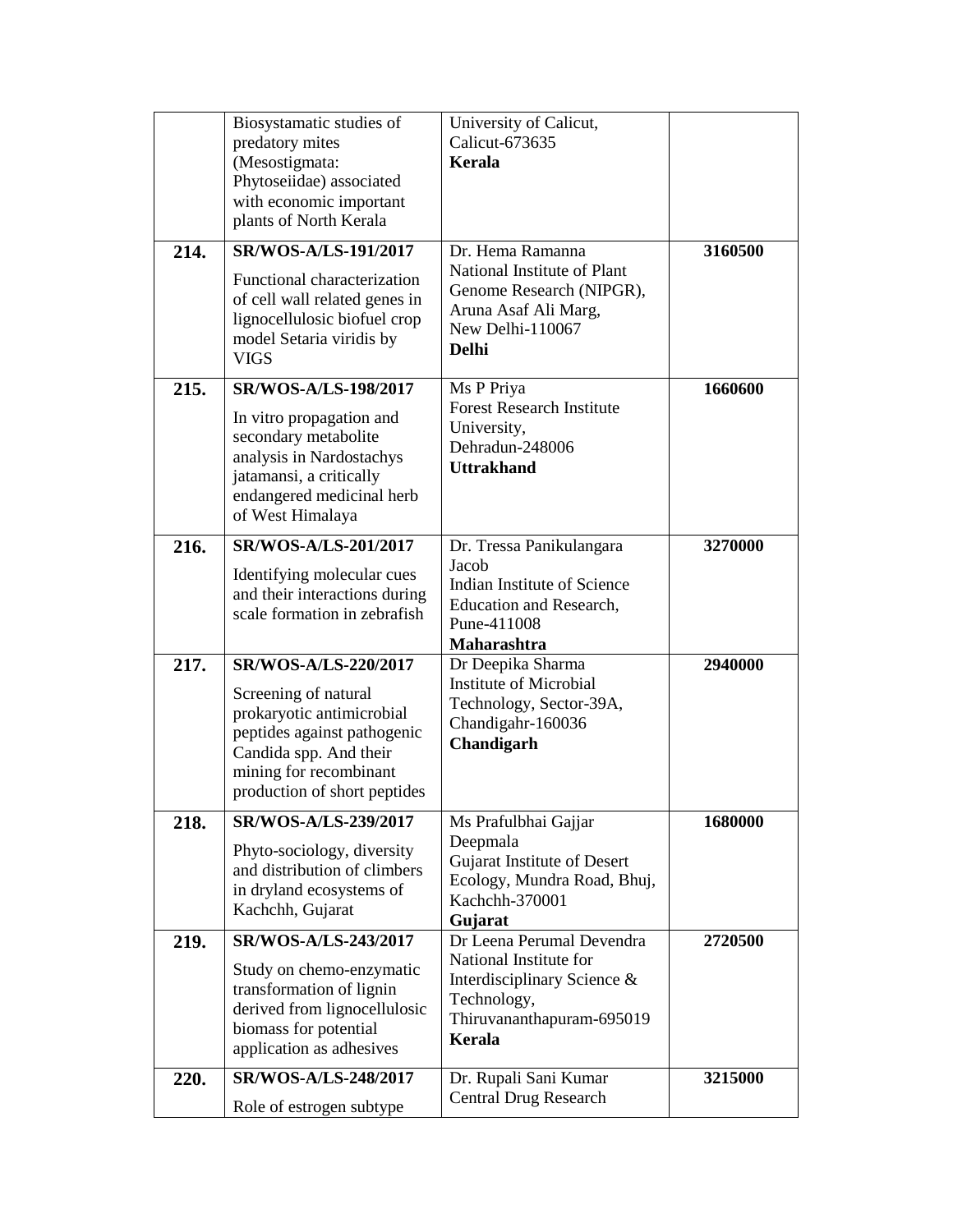|      | estrone and estriol on<br>hematopoietic stem cells<br>(HSCs) and bone marrow<br>regeneration                                                                                                                                                   | Institute, Sector-10,<br>Jankipuram Extension,<br>Lucknow-226031<br><b>Uttar Pradesh</b>                                                                                                  |         |
|------|------------------------------------------------------------------------------------------------------------------------------------------------------------------------------------------------------------------------------------------------|-------------------------------------------------------------------------------------------------------------------------------------------------------------------------------------------|---------|
| 221. | SR/WOS-A/LS-255/2017<br>Role of vinculin in<br>regulating bulge stem cell<br>quiescence                                                                                                                                                        | Ms. Ritusree Biswas<br>Institute for Stem Cell<br>Biology and Regenerative<br>Medicine (inStem), National<br>Centre for Biological<br>Sciences, GKVK PO,<br>Bangalore-560065<br>Karnataka | 1974000 |
| 222. | SR/WOS-A/LS-269/2017<br>Creation and exploitation of<br>genetic variability for the<br>development of chemotypes<br>and morphogenetic<br>characters through seed<br>propagated progenies of<br>curcuma longa L. genotypes<br>and their hybrids | Ms. Ritu Mishra<br>Central Institute of Medicinal<br>& Aromatic Plants,<br>Lucknow-226015<br><b>Uttar Pradesh</b>                                                                         | 1750000 |
| 223. | SR/WOS-A/LS-272/2017<br>Characterization and<br>utilization of sulphur<br>nanoparticles for<br>anthracnose disease<br>management in chilli and<br>understanding of the<br>underlying mechanism                                                 | Ms Jayeeta Bijali<br>University of Calutta,<br>Kolkata-700019<br><b>West Bangal</b>                                                                                                       | 1932000 |
| 224. | SR/WOS-A/LS-282/2017<br>Evolution of sexes and<br>sexual dimophism                                                                                                                                                                             | Dr Priya L Iyer<br>Indian Institute of Science,<br>Bangalore-560012<br>Karnataka                                                                                                          | 2470000 |
| 225. | SR/WOS-A/LS-283/2017<br>Characterization of novel<br>antimicrobial compounds<br>from Suaeda nudiflora of<br><b>Indian Sundarbans</b>                                                                                                           | Dr Madhumita Roy<br>Bose Institute, P-1/12, C.I.T.<br>Scheme VII M,<br>Kolkata-700054<br><b>West Bangal</b>                                                                               | 3010000 |
| 226. | SR/WOS-A/LS-284/2017<br>Exploration of antifungal<br>potential of chaetomium<br>spp. Against fusarium wilt<br>of tomato                                                                                                                        | Dr C.Sangeetha<br>Tamil Nadu Agricultural<br>University,<br>Coimbatore-641003<br><b>Tamil Nadu</b>                                                                                        | 2490000 |
| 227. | SR/WOS-A/LS-701/2017<br>Identification and                                                                                                                                                                                                     | Dr Anshu Agarwal<br><b>Translational Health Science</b>                                                                                                                                   | 1358400 |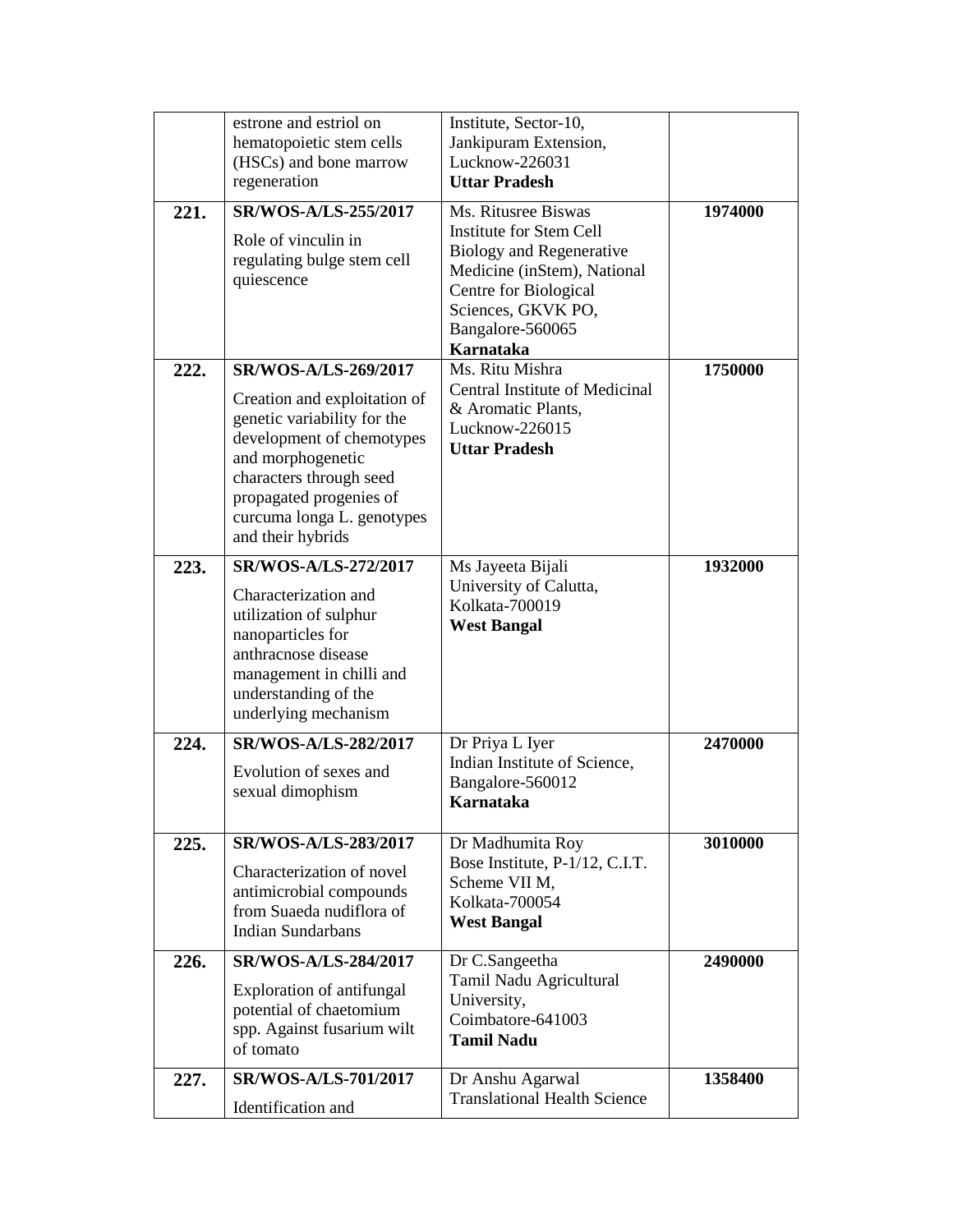|      | characterization of host<br>proteins interacting with<br>Japanese Encephalitis Virus<br>non-structural protein 4A                                                                    | & Technology Institute, NCR<br><b>Biotech Science Cluster,</b><br>Faridabad-121001                 |         |
|------|--------------------------------------------------------------------------------------------------------------------------------------------------------------------------------------|----------------------------------------------------------------------------------------------------|---------|
|      |                                                                                                                                                                                      | <b>Haryana</b><br><b>EARTH &amp; ATMOSPHERIC SCIENCES</b>                                          |         |
|      |                                                                                                                                                                                      |                                                                                                    |         |
| 228. | <b>SR/WOS-A/EA-21/2016</b><br>A seismotectonic study of<br>the central Indian ridge and<br>the diffuse boundary zone in<br>the northern Indian Ocean                                 | <b>Ms Ronia Andrews</b><br>Indian Institute of Science,<br>Bangalore-560012<br><b>Karnataka</b>    | 1640000 |
| 229. | <b>SR/WOS-A/EA-25/2016</b>                                                                                                                                                           | Ms Parimita Mohanty                                                                                | 2075000 |
|      | Design and development of<br>OGC compliant web<br>services for disaster<br>management on GIS<br>platform                                                                             | Sophitorium Institute of<br>Technology & Life Skills,<br>Bhubaneswar-752050<br>Odisha              |         |
| 230. | <b>SR/WOS-A/EA-29/2016</b><br>Geochemical survey of soil<br>and stream sediments of<br>ophiolite belt in and around<br>moreh-khudengthabi area,<br>Manipur                           | Dr Oinam Geeta Devi<br>Manipur University,<br>Canchipur,<br>Imphal-795003<br><b>Manipur</b>        | 2565000 |
| 231. | <b>SR/WOS-A/EA-31/2016</b>                                                                                                                                                           | Dr. Salam Ranjeeta Devi                                                                            | 2639000 |
|      | The Eocene-Oligocene<br>boundary problem in Imphal<br>Valley, Manipur (Indo-<br><b>Myanmar Ranges)</b>                                                                               | Manipur University,<br>Imphal-795003<br><b>Manipur</b>                                             |         |
| 232. | <b>SR/WOS-A/EA-32/2016</b>                                                                                                                                                           | Ms Sayantika Nath                                                                                  | 1803000 |
|      | Tectono-thermal evolution<br>of the gneisis rocks around<br>Bero, Saltora, Santuri West<br>Bengal, Eastern India:<br>implication for tectonics of<br>the North Purulia Shear<br>Zone | Presidency University, 86/1,<br>College Street,<br>Kolkata-700073<br><b>West Bangal</b>            |         |
| 233. | <b>SR/WOS-A/EA-33/2016</b>                                                                                                                                                           | Dr Rajita Shukla                                                                                   | 2580000 |
|      | Palaeobiology and<br>Palaeoenvironmental<br>reconstruction of the Eastern<br>Krol Belt (Lesser Himalaya),<br>Himachal Pradesh                                                        | Wadia Institute of Himalayan<br>Geology, 33, G.M.S. Road,<br>Dehradun-248001<br><b>Uttarakhand</b> |         |
| 234. | <b>SR/WOS-A/EA-39/2016</b>                                                                                                                                                           | Dr Mandip Kaur                                                                                     | 2795000 |
|      | Reconstruction of late                                                                                                                                                               | Indian Institute of Technology                                                                     |         |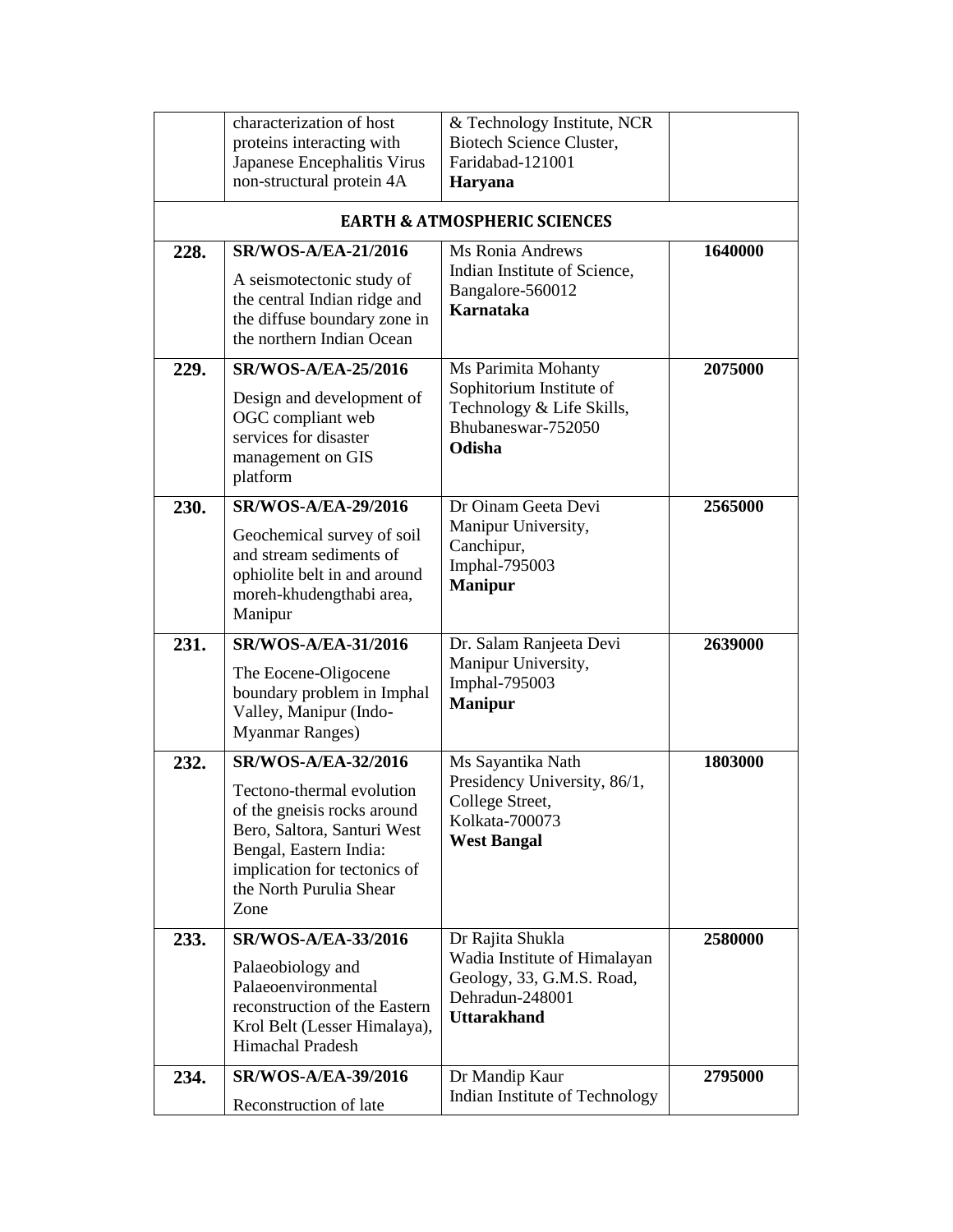| 235. | holocen monsoon history<br>from the estuarine environs<br>of south Gujarat (Purna,<br>Ambica, Auranga), Western<br>Indian: A multi-proxy<br>approach<br><b>SR/WOS-A/EA-40/2016</b><br>Tectono-stratigraphic<br>analysis of the proterozoic<br>exposures of Dhar forest<br>Inlier, Madhya Pradesh: An<br>insight into the proterozoic<br>tectonic events within the<br>central Indian tectonic Zone | Bombay, Powai,<br>Mumbai-400076<br><b>Maharashtra</b><br>Dr Shilpa Sukumar Patil Pillai<br>Savitribai Phule Pune<br>University,<br>Pune-411007<br>Maharashtra | 2630000 |
|------|----------------------------------------------------------------------------------------------------------------------------------------------------------------------------------------------------------------------------------------------------------------------------------------------------------------------------------------------------------------------------------------------------|---------------------------------------------------------------------------------------------------------------------------------------------------------------|---------|
| 236. | <b>SR/WOS-A/EA-42/2016</b><br>Morphotectonics of the<br>Choral, Kanar and Chhota<br>Tawa rivers and its<br>implications on the late<br>quaternary evolution of the<br>central Narmada basin                                                                                                                                                                                                        | Dr Gauri Achalla<br>Savitribai Phule Pune<br>University,<br>Pune-411007,<br><b>Maharashtra</b>                                                                | 2630000 |
| 237. | <b>SR/WOS-A/EA-44/2016</b><br>Galcio-chemical and<br>isotopic studies of dokriani<br>nad gangotri glacier central<br>hiamlaya; implication of<br>solute acquisition and<br>moisture source                                                                                                                                                                                                         | Ms Shipika Sundriyal<br>National Institute of<br>Hydrology,<br>Roorkee-247667<br><b>Uttrakhand</b>                                                            | 1646000 |
| 238. | <b>SR/WOS-A/EA-3/2017</b><br>Characteristics of moisture<br>transport over Indian Region<br>during summer monsoon                                                                                                                                                                                                                                                                                  | Ms Chetana Chandrashekhar<br>Patil<br>Savitribai Phule Pune<br>University,<br>Pune-411007,<br>Maharashtra                                                     | 1385000 |
| 239. | <b>SR/WOS-A/EA-8/2017</b><br>Influence of hydrological<br>and hydrogeological factors<br>on recharge estimation for<br>designing sustainable<br>groundwater management                                                                                                                                                                                                                             | Dr Pagadala Damodaram<br>Sreedevi<br>Indo-French Centre for<br><b>Groundwater Research</b><br>(IFCGR),<br>Hyderabad-500007<br>Telangana                       | 2995500 |
| 240. | <b>SR/WOS-A/EA-10/2017</b><br>Exploring chaotic behavior<br>of tropospheric ozone<br>dynamics over Gangetic WB<br>and North East India                                                                                                                                                                                                                                                             | Dr Goutami Chattopadhyay<br>University of Calcutta,<br>Kolkata-700019<br><b>West Bangal</b>                                                                   | 2588500 |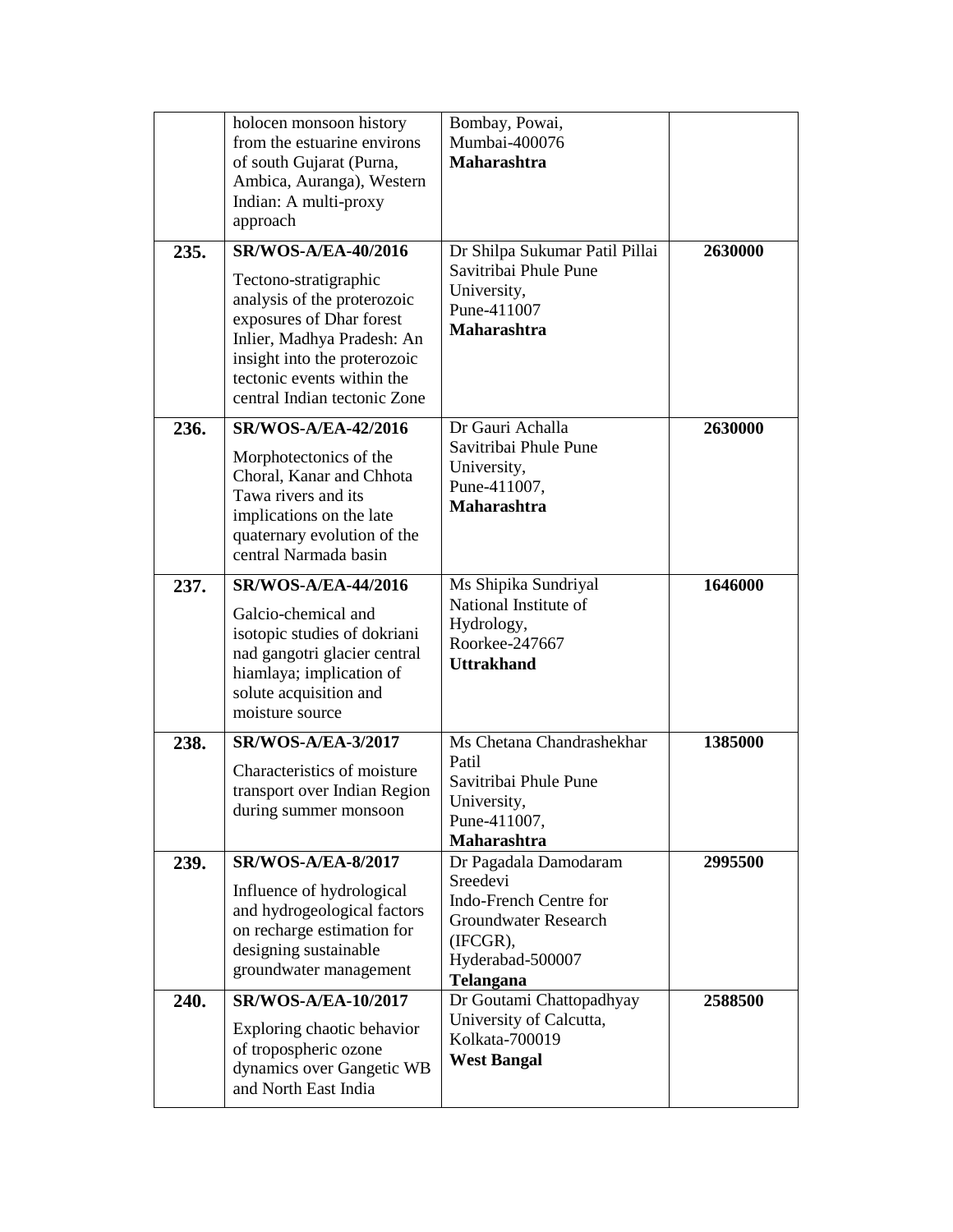| 241. | <b>SR/WOS-A/EA-11/2017</b>                                                                                                                                                                                                    | Ms Roshny Therisa Antony                                                                                                   | 1825500        |
|------|-------------------------------------------------------------------------------------------------------------------------------------------------------------------------------------------------------------------------------|----------------------------------------------------------------------------------------------------------------------------|----------------|
|      | Study of land use /land<br>cover pattern and a<br>synergistic analysis of<br>temperature and<br>precipitation of the Indian<br>subcontinent since 1975                                                                        | Cochin University of Science<br>and Technology<br>Cochin-682022<br>Kerala                                                  |                |
| 242. | <b>SR/WOS-A/EA-13/2017</b>                                                                                                                                                                                                    | Ms Shaheena S Parvin                                                                                                       | 1725000        |
|      | Site characterization in<br>uttarakhand Himalayan<br>region based on spatial<br>autocorrelation method<br>(SPAC)                                                                                                              | <b>CSIR-National Geophysical</b><br>Research Institute (NGRI),<br>Uppal Road,<br>Hyderabad-500606<br><b>Telangana</b>      |                |
| 243. | <b>SR/WOS-A/EA-14/2017</b>                                                                                                                                                                                                    | Dr Mallika Jonnalagadda                                                                                                    | 2964500        |
|      | Petrographic and<br>geochemical fingerprinting<br>of the mafic ultramafic rocks<br>from the spontang ophiolite<br>complex, Ladakh<br>Himalayas, India                                                                         | Savitribai Phule Pune<br>University,<br>Pune-411007<br><b>Maharashtra</b>                                                  |                |
| 244. | <b>SR/WOS-A/EA-19/2017</b>                                                                                                                                                                                                    | Dr Sagarika Roy                                                                                                            | 3276000        |
|      | Regional groundwater flow<br>modeling of a sedimentary<br>aquifer in Tawi River basin<br>of Jammu region: A case<br>study to understand<br>groundwater potential<br>capture zone for agriculture<br>water resource management | Indian Institute of Science,<br>Bangalore-560012<br>Karnataka                                                              |                |
|      |                                                                                                                                                                                                                               | <b>ENGINEERING &amp; TECHNOLOGY</b>                                                                                        |                |
| 245. | SR/WOS-A/ET-1096/2015<br>A novel bioreactor<br>development for microalgal<br>cultivation and for<br>production of value added<br>products                                                                                     | Ms. Chandrika Kethineni<br>Hyderabad Institute of<br>Technology and Management,<br>Ranga Reddy -501401<br><b>Telangana</b> | <b>2280000</b> |
| 246. | <b>SR/WOS-A/ET-14/2016</b>                                                                                                                                                                                                    | Dr. Sabita Ghosh                                                                                                           | 2715000        |
|      | Study of structure-property<br>correlation to comprehend<br>cementite dissolution during<br>wire drawing process                                                                                                              | National Metallurgical<br>Laboratory,<br>Jamshedpur-831007<br><b>Jharkhand</b>                                             |                |
| 247. | <b>SR/WOS-A/ET-19/2016</b>                                                                                                                                                                                                    | Ms. Anjali Wakmikrao Pise                                                                                                  | 2226500        |
|      | Studies in the                                                                                                                                                                                                                | College of Engineering<br>Pune-411005                                                                                      |                |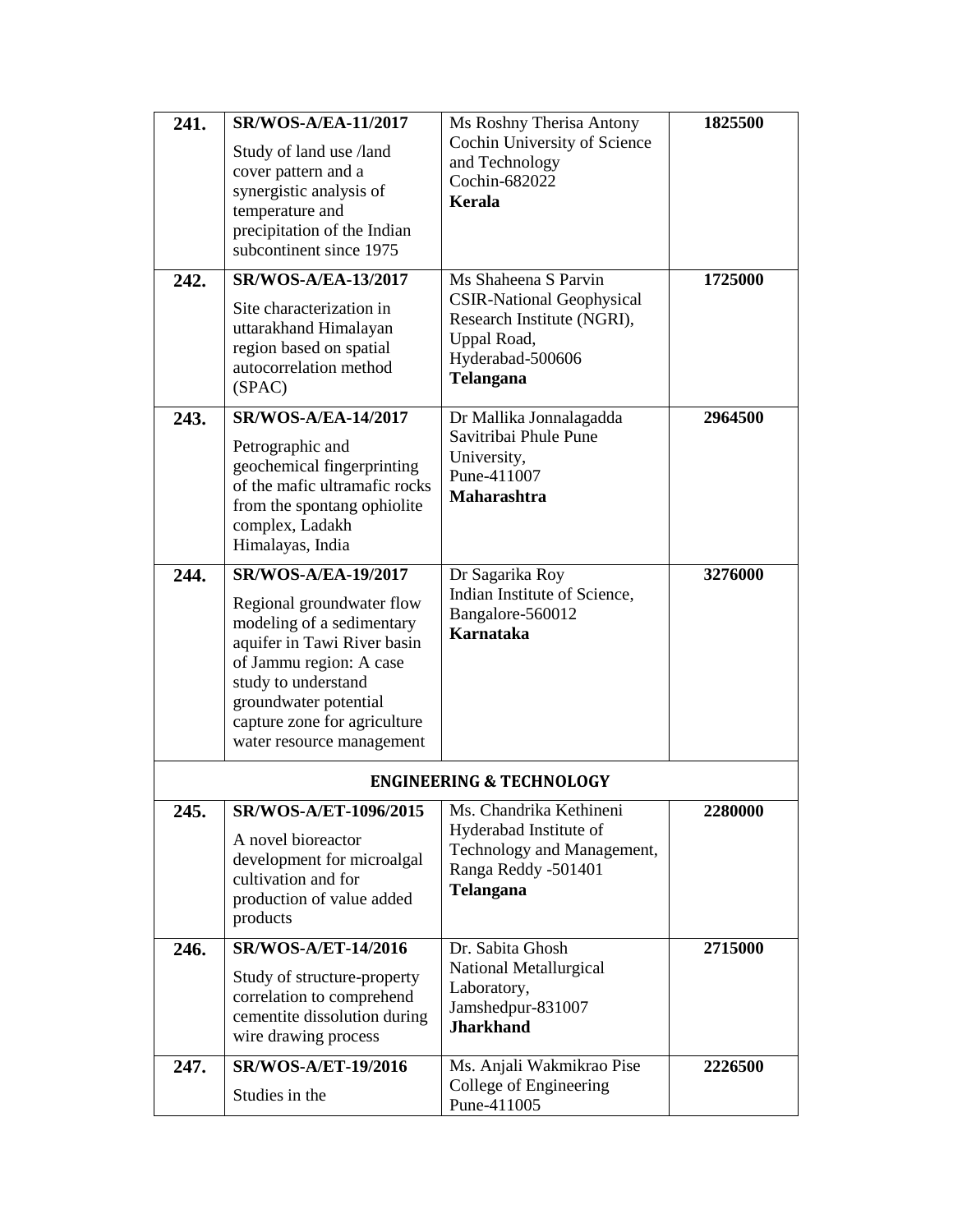|      | characterization of<br>biomedical signals:<br><b>Application for Epilepsy</b><br>diagnostics                                                                         | <b>Maharashtra</b>                                                                                                                            |         |
|------|----------------------------------------------------------------------------------------------------------------------------------------------------------------------|-----------------------------------------------------------------------------------------------------------------------------------------------|---------|
| 248. | SR/WO-A/ET-20/2016<br>Non-Invasive imaging tool<br>for ayurvedic tongue<br>diagnosis                                                                                 | Ms Richa Mishra<br>B.M.S. College of<br>Engineering,<br>Bangalore-560019<br><b>Karnataka</b>                                                  | 2022000 |
| 249. | <b>SR/WOS-A/ET-22/2016</b><br>Early diagnosis of<br>pathologies in retinal image                                                                                     | Ms M Tamil Nidhi<br>Anna University,<br>Chennai-600025<br><b>Tamil Nadu</b>                                                                   | 1765000 |
| 250. | <b>SR/WOS-A/ET-24/2016</b><br>Multifunctional polymer /<br>mesoporous bioactive glass<br>composite nanoparticles as a<br>targeted drug delivery<br>platform for bone | Ms. Lakshmi M Mukundan<br>Indian Institute of Technology<br>Kharagpur,<br>Kharagpur-721302<br><b>West Bangal</b>                              | 2150000 |
| 251. | <b>SR/WOS-A/ET-29/2016</b><br>Hydrogen assisted corrosion<br>and fracture in pipeline steel                                                                          | Dr. Swapna Dey<br><b>CSIR-National Metallurgical</b><br>Laboratory<br>Jamshedpur-831007<br><b>Jharkhand</b>                                   | 2660000 |
| 252. | <b>SR/WOS-A/ET-30/2016</b><br>A framework for detection<br>& remission of security<br>attacks in software defined<br>network                                         | Ms Drashti Dave<br>Central University of<br>Rajasthan,<br>Ajmer-305817<br>Rajasthan                                                           | 1195000 |
| 253. | SR/WOS-A/ET-34/2016<br>Nano-structured CZTSSe<br>thin film solar cells using<br>nano-imprint Lithography                                                             | Ms Simya Olavil Karayi<br><b>PSG</b> Institute of Advanced<br>Studies, Avinashi Road,<br>Peelamedu.<br>Coimbatore-641004<br><b>Tamil Nadu</b> | 2650000 |
| 254. | <b>SR/WOS-A/ET-42/2016</b><br>"Development and<br>characterization of<br>ferroelectric ceramic-<br>polymer composites for<br>embedded capacitor<br>applications      | Ms CV Lakshmi Variar<br>Centre for Materials of the<br>Electronics Technology,<br>Thrissur-680581<br><b>Kerala</b>                            | 2235000 |
| 255. | <b>SR/WOS-A/ET-44/2016</b><br>Biodegradable magnesium<br>alloys with tailored<br>degradation for bone                                                                | Ms Anuradha Jana<br><b>Central Glass and Ceramics</b><br>Research Institute, 196, Raja<br>S.C. Mullick Road,<br>Kolkata-700032                | 1985000 |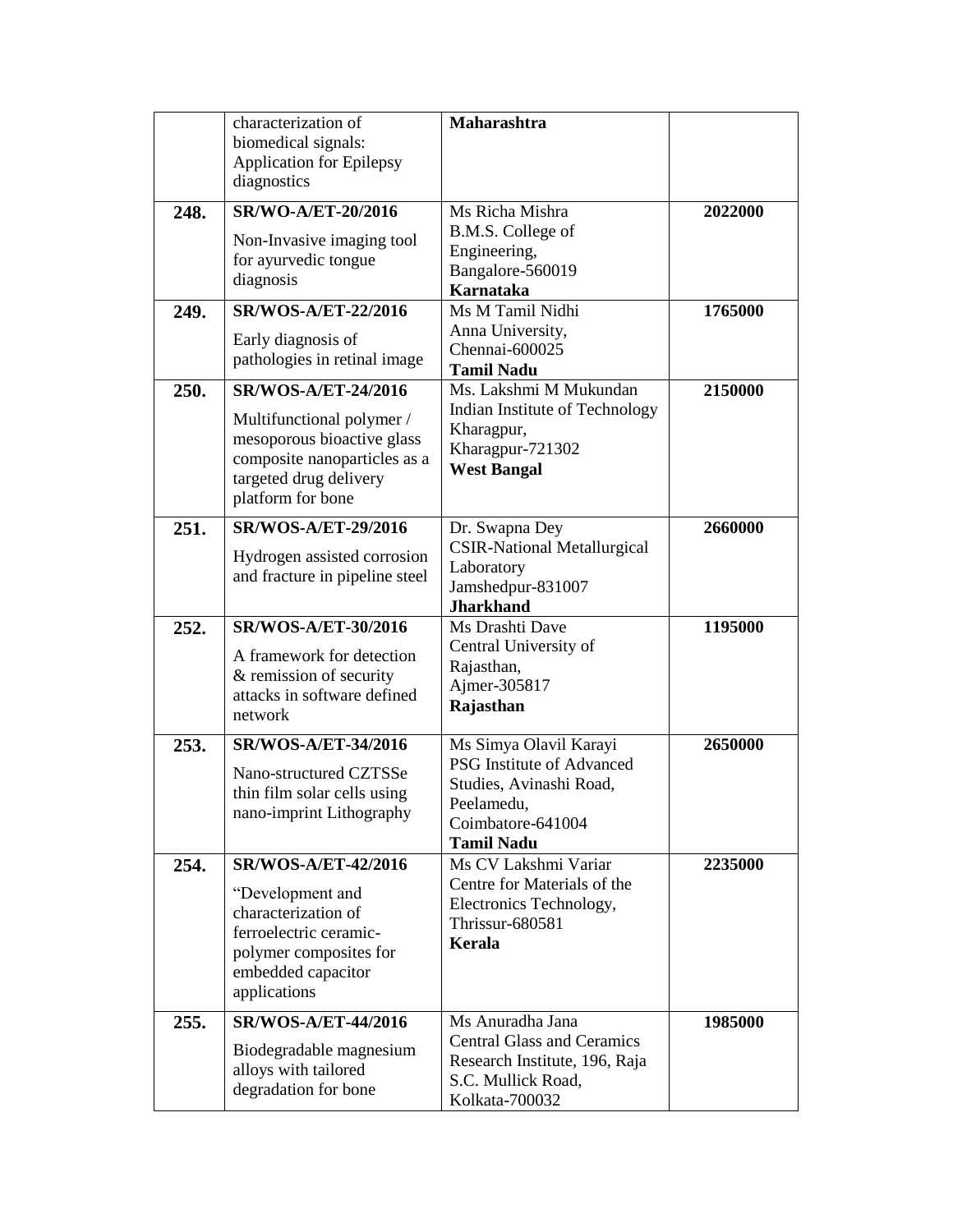|      | replacement applications                                                                                                                                                       | <b>West Bangal</b>                                                                                             |         |
|------|--------------------------------------------------------------------------------------------------------------------------------------------------------------------------------|----------------------------------------------------------------------------------------------------------------|---------|
| 256. | SR/WOS-A/ET-56/2016<br>Recovery of valuable<br>resources from distillery<br>wastewater by forward<br>osmosis (FO)                                                              | Dr. Malini Balakrishnan<br>The Energy and Resources<br>Institute (TERI),<br>New Delhi-110003<br><b>Delhi</b>   | 2408000 |
| 257. | <b>SR/WOS-A/ET-61/2016</b><br>Fabrication of<br>nanobiosensor for rapid, low<br>cost and point of care<br>detection of Alpha feto<br>protein                                   | Ms Gayathri Gangadharan<br>Sri Sivasubramania Nadar<br>College of Engineering,<br>Chennai<br><b>Tamil Nadu</b> | 2000000 |
| 258. | <b>SR/WOS-A/ET-66/2016</b><br>Biodegradable<br>superabsorbent material for<br>application in personal<br>disposable hygiene products                                           | Ms Preethi Ramadoss<br>Anna University,<br>Chennai-600025<br><b>Tamil Nadu</b>                                 | 2375000 |
| 259. | <b>SR/WOS-A/ET-69/2016</b><br>Speaker separation in multi-<br>speaker environment                                                                                              | Ms R Hemavathi<br>Siddaganga Institute of<br>Technology, B.H. Road,<br>Tumkur<br>Karnataka                     | 1775000 |
| 260. | <b>SR/WOS-A/ET-70/2016</b><br>Design and development of<br>controller for smart micro-<br>grid under ynbalanced<br>conditions                                                  | Ms. Sheeba Babu<br>PSG College of Technology,<br>Coimbatore-641004,<br><b>Tamil Nadu</b>                       | 2290000 |
| 261. | <b>SR/WOS-A/ET-82/2016</b><br>Design and implementation<br>of efficient millimeter wave<br>transceiver architecture for<br>5G cellular systems                                 | Ms Pournamy Sukumaran<br>Amrita Vishwa Vidyapeetham<br>Bangalore-560035<br>Karnataka                           | 2226500 |
| 262. | <b>SR/WOS-A/ET-83/2016</b><br>Self-powered wearable ECG<br>Pathch for IoT healthcare                                                                                           | Ms V Priya<br>Indian Institute of Technology<br>Hyderabad,<br>Hyderabad-502285<br><b>Telangana</b>             | 2044000 |
| 263. | <b>SR/WOS-A/ET-89/2016</b><br>Optimizing the low power<br>alternating field frequency to<br>minimize the<br>polarization/fouling in<br>membrane filtration of whey<br>proteins | Ms Kalpana Biswas<br>University of Calcutta, 92,<br>A.P.C. Road<br>Kolkata-700009<br><b>West Bangal</b>        | 2335000 |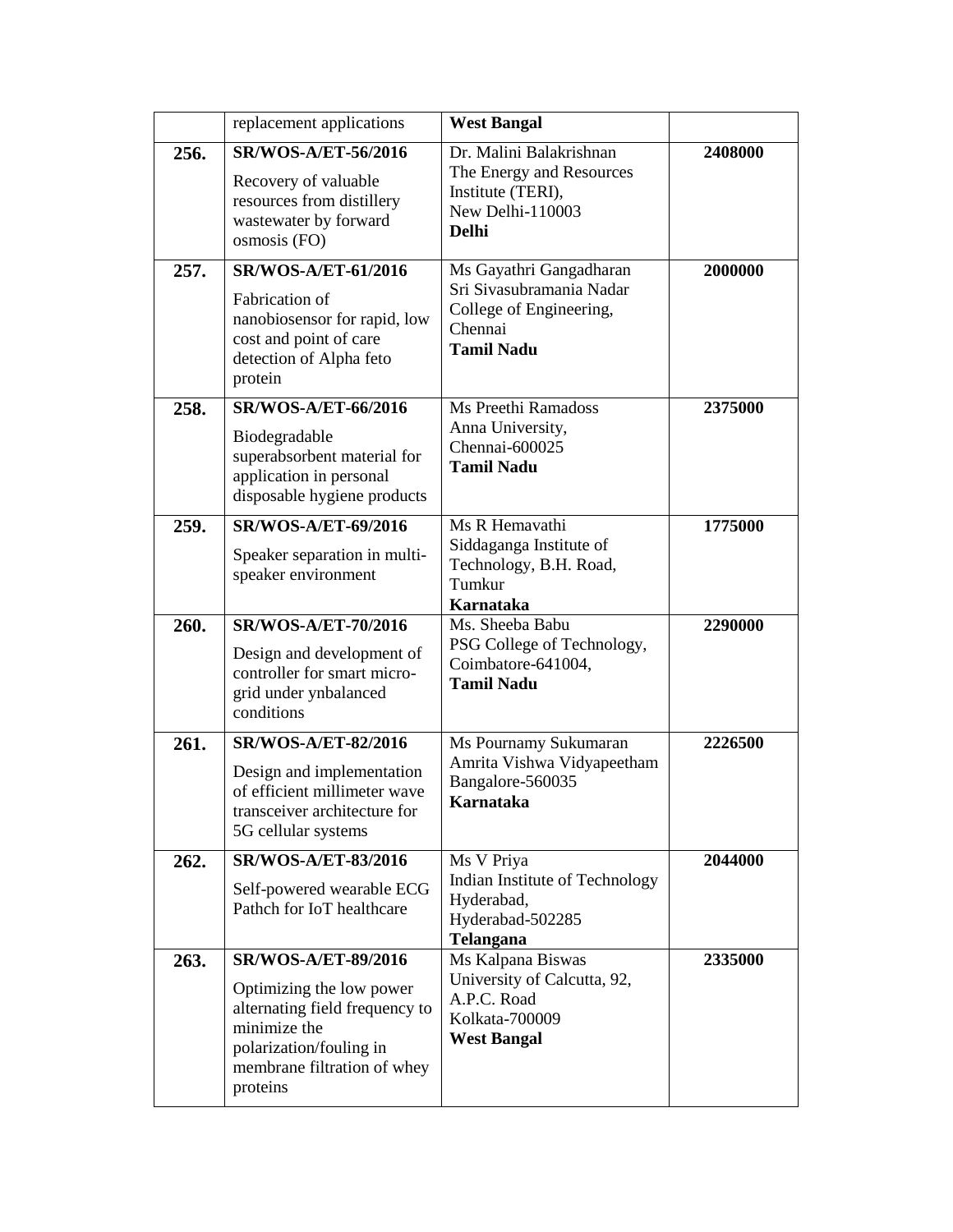| 264. | <b>SR/WOS-A/ET-94/2016</b><br>Design and analysis of<br>reconfigurable mimo<br>antenna with ultra wideband                               | Ms Vijetha Tummala<br>MLR Institute of Technology,<br>Dingdigal, Quthbullapur<br>Mandal,<br>Hyderabad-43,               | 2420000 |
|------|------------------------------------------------------------------------------------------------------------------------------------------|-------------------------------------------------------------------------------------------------------------------------|---------|
|      | for cognitive radio<br>applications                                                                                                      | Telangana                                                                                                               |         |
| 265. | <b>SR/WOS-A/ET-96/2016</b><br>Investigations on Hybrid<br>Optical amplifiers for<br>wavelength division<br>multiplexed systems           | Ms Ajaybeer Kaur<br>Punjabi University,<br>Patiala-147001<br>Punjab                                                     | 2265500 |
| 266. | <b>SR/WOS-A/ET-97/2016</b><br>Estimation and prediction of<br>Cyber threats using bayesian<br>graph                                      | Ms Gemini George<br><b>IIITM-K Building, Techno</b><br>Park Campus,<br>Trivandrum-695581<br><b>Kerala</b>               | 1760000 |
| 267. | SR/WOS-A/ET-101/2016<br>New passive control system<br>for seismic protection of<br>structures                                            | Ms Harshada Sharma<br>Indian Institute of Technology<br>Delhi<br>New Delhi-110016<br><b>Delhi</b>                       | 1970000 |
| 268. | SR/WOS-A/ET-104/2016<br>Flexible carbon nanotube<br>strain gauge sensors for<br>biomedical applicationss                                 | Ms Chanamolu Swathi<br>Andhra University College of<br>Engineering,<br>Visakhapatnam-530003<br><b>Andhra Pradesh</b>    | 2290000 |
| 269. | SR/WOS-A/ET-111/2016<br>Development of MEMS<br>based wearable sensors for<br>early stage identification of<br>Parkinson's disease        | Ms Preeti Mallela<br>K. L. University, Green<br>Fields,<br>Vaddeswaram-522502<br>Telangana                              | 2660000 |
| 270. | SR/WOS-A/ET-110/2016<br>Voice call transfer service<br>between Wi-Fi enabled<br>android Smartphone and<br>tablets without using internet | Ms Durga Sowjanya Kolluru<br>Laxman Reddy Avenue,<br>Dingigal Quthbullapur (M),<br>Hyderabad-500043<br><b>Telangana</b> | 2165000 |
| 271. | <b>SR/WOS-A/ET-119/2016</b><br>Distributed data<br>deduplication technique for<br>efficient cloud storage<br>system                      | Ms. Ravneet Kaur<br>Thapar Universisty,<br>Patiala-147004<br>Punjab                                                     | 2480000 |
| 272. | SR/WOS-A/ET-121/2016<br>Urban traffic demand<br>management strategies:<br>Impact on congestion,                                          | Ms. Ranjana Soni<br>Indian Institute of Technology<br>Delhi, Hauz Khas<br>New Delhi-110016<br><b>Delhi</b>              | 1850000 |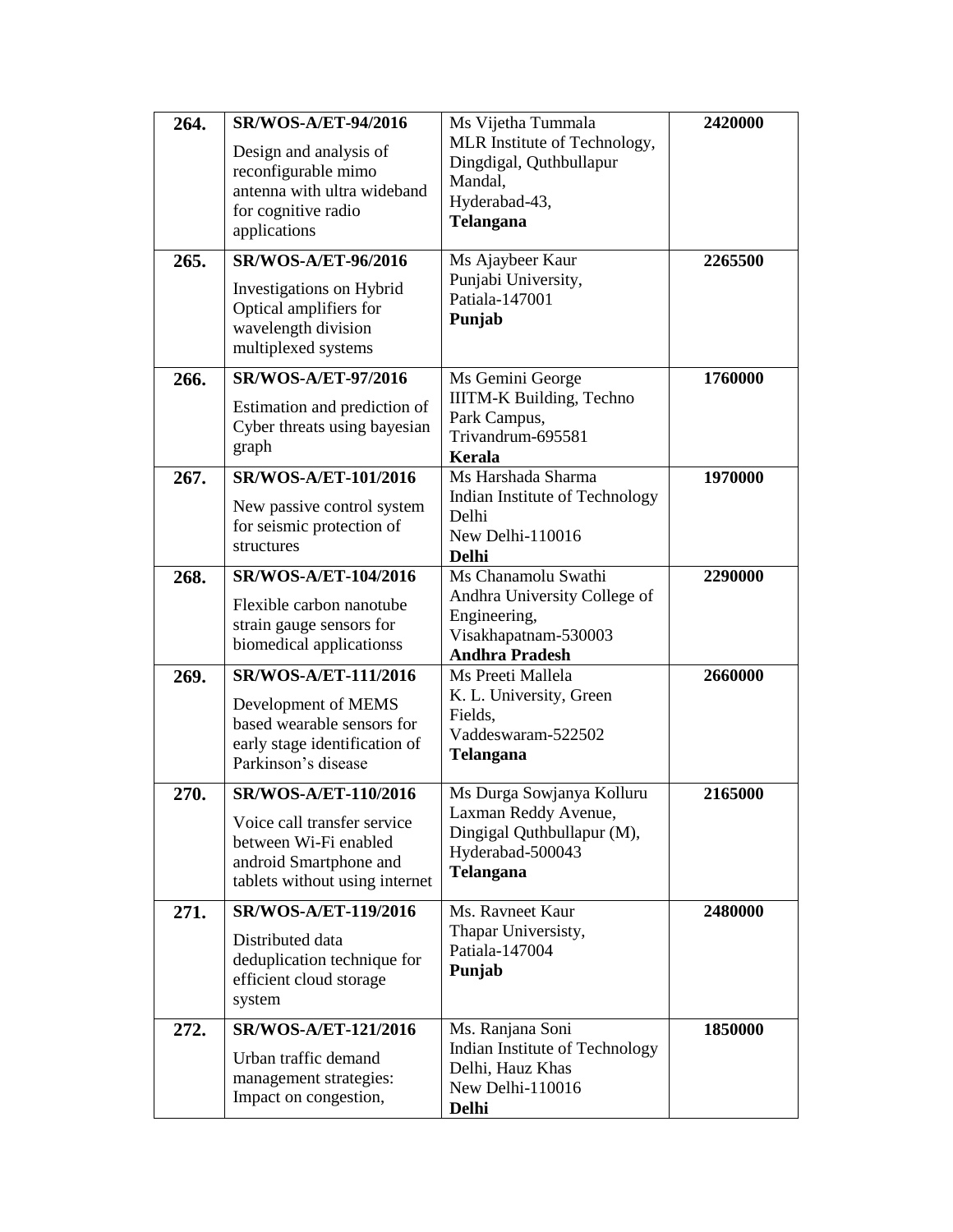|      | pollution and mobility                                                                                                                          |                                                                                                                               |         |
|------|-------------------------------------------------------------------------------------------------------------------------------------------------|-------------------------------------------------------------------------------------------------------------------------------|---------|
| 273. | <b>SR/WOS-A/ET-125/2016</b><br>Modeling and control of<br>artificial arm                                                                        | Ms. Manju Vijayakumar<br>Sarojam<br>Anna University,<br>Chennai-600025<br><b>Tamil Nadu</b>                                   | 2343900 |
| 274. | SR/WOS-A/ET-129/2016<br><b>Exploration of high</b><br>performance polymers and<br>nano-fillers to develop<br>futuristic adhesives for<br>metals | Dr. Jaspreet Kaur<br>Indian Institute of Technology<br>Delhi, Hauz Khas,<br>New Delhi-110016<br>Punjab                        | 3040000 |
| 275. | SR/WOS-A/ET-131/2016<br>Life assessment of alloy<br>steal casting with pre-<br>existing defects                                                 | Ms Madhulika Sharma<br><b>CSIR-National Metallurgical</b><br>Laboratory, Burmamines,<br>Jamshedpur-831007<br><b>Jharkhand</b> | 1566600 |
| 276. | SR/WOS-A/ET-139/2016<br>Wind, solar and hybrid<br>power forecasting through<br>wavelet ANFIS technique                                          | Ms. Nandana M Jyothi<br>Acharya Nagarjuna<br>University, Nagarjuna Nagar,<br>Guntur.-522510<br><b>Andhra Pradesh</b>          | 2070000 |
| 277. | SR/WOS-A/ET-143/2016<br>Method for analysis and<br>improvement of branch<br>prediction policies in<br>modern architectures                      | Ms. Moumita Das<br>Indian Statistical Institute,<br>203, Barrackpore Trunk Road,<br>Kolkata-700108<br><b>West Bangal</b>      | 1765000 |
| 278. | <b>SR/WOS-A/ET-145/2016</b><br>Synergy analysis of remote<br>sensing modalities for<br>environmental application                                | Ms Srutiparna Neogi<br>Indian Statistical Institute, No.<br>203, Barrackpore,<br>Kolkata-700108<br><b>West Bengal</b>         | 2275000 |
| 279. | SR/WOS-A/ET-148/2016<br>Synthesis and<br>characterization of magnetic<br>nanoparticles and their<br>biomedical, photocatalysis<br>applications  | Ms Shraddha Agrawal<br>Aligarh Muslim University,<br>Aligarh-202002<br><b>Uttar Pradesh</b>                                   | 1908000 |
| 280. | SR/WOS-A/ET-151/2016<br>Model for port based<br>sustainable containerized<br>traffic operation in India                                         | Ms. Vidya G MOhan<br>National Institute of<br>Technology,<br>Calicut-673601<br>Kerala                                         | 2110000 |
| 281. | SR/WOS-A/ET-164/2016<br>Design and performance<br>evaluation of 2D materials in<br>MOS devices for low power                                    | Dr Subhra Dhar<br>ABV-Indian Institute of<br>Information Technology &<br>Management,                                          | 3006500 |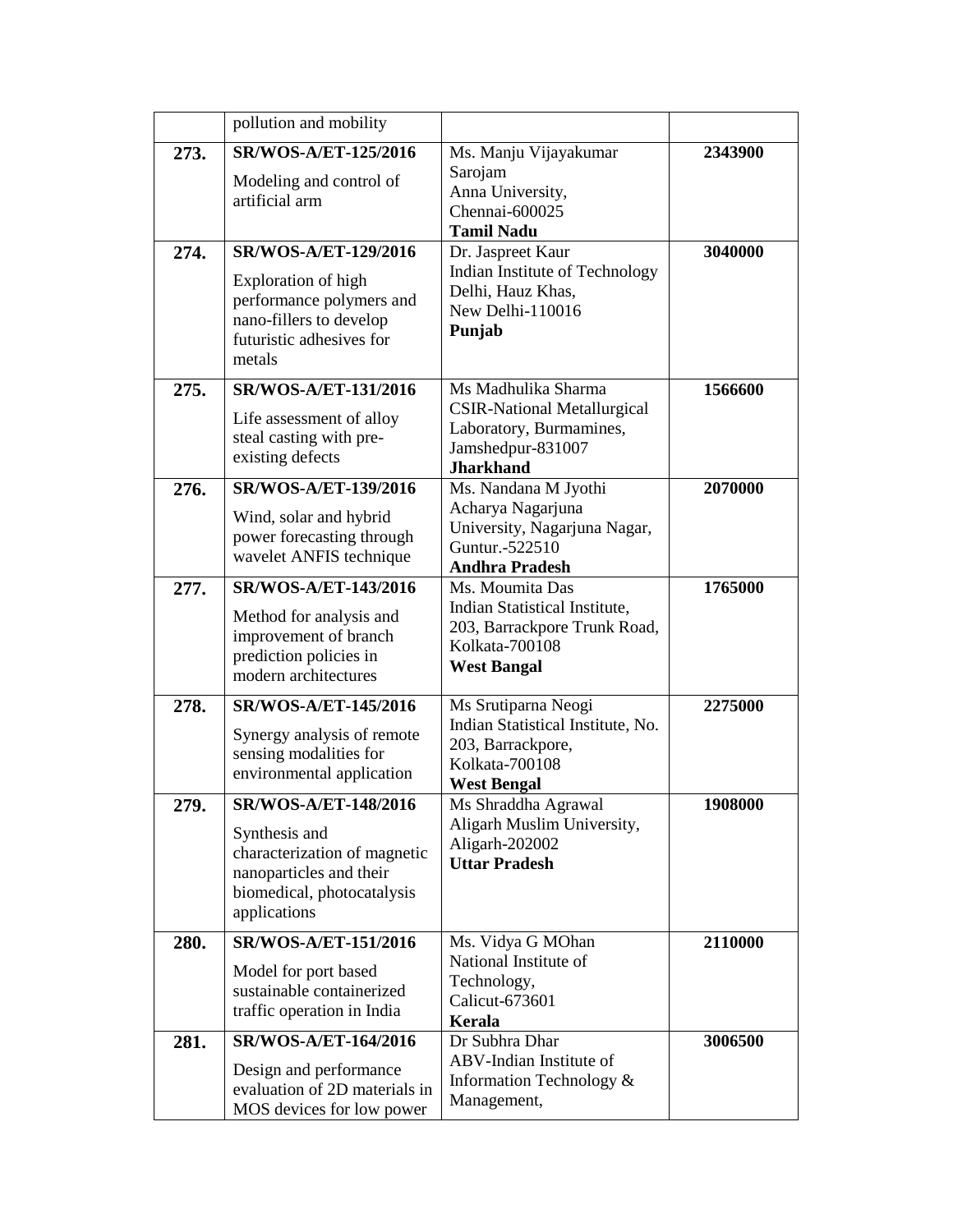|      | <b>VLSI</b> applications                       | <b>Gwalior-474015</b>                           |         |
|------|------------------------------------------------|-------------------------------------------------|---------|
|      |                                                | <b>Madhya Pradesh</b>                           |         |
| 282. | SR/WOS-A/ET-168/2016                           | Dr. Seena Joseph                                | 2802000 |
|      | Development of high melt                       | <b>National Chemical</b>                        |         |
|      | strength poly (Lactic Acid)                    | Laboratory,                                     |         |
|      | ionomers                                       | Pune-411008                                     |         |
|      |                                                | Maharashtra                                     |         |
| 283. | <b>SR/WOS-A/ET-173/2016</b>                    | Ms Kavitha D Ravindran                          | 2280000 |
|      | Eyepad-a dynamic Braille e-                    | Avinashilingam Institute for                    |         |
|      | book reader with OCR                           | Home Science and Higher<br>Education for Women, |         |
|      |                                                | Coimbatore-641043                               |         |
|      |                                                | <b>Tamil Nadu</b>                               |         |
| 284. | SR/WOS-A/ET-175/2016                           | Ms E Elakkiya                                   | 2285000 |
|      |                                                | PSG College of Technology,                      |         |
|      | Microbial pretreatment of                      | Peelamedu,                                      |         |
|      | paper and pulp industry                        | Coimbatore-641004                               |         |
|      | wastewater to improve                          | <b>Tamil Nadu</b>                               |         |
|      | electricity generation in                      |                                                 |         |
|      | microbial fuel cell operating                  |                                                 |         |
|      | with algal biocathode                          |                                                 |         |
| 285. | <b>SR/WOS-A/ET-16/2017</b>                     | Ms Chaitra Srikanth                             | 2315000 |
|      | Studies on epoxy based nano                    | M.S. Ramaiah Institute of                       |         |
|      | polymer composites with                        | Technology,                                     |         |
|      | enhanced mechanical,                           | Bangalore-560054                                |         |
|      | electrical, chemical and                       | Karnataka                                       |         |
|      | optical proterties                             |                                                 |         |
| 286. | <b>SR/WOS-A/ET-17/2017</b>                     | Ms K Saranya                                    | 2150000 |
|      |                                                | Anna University,                                |         |
|      | Surface modification over                      | Chennai-600025                                  |         |
|      | magnesium alloy to improve                     | <b>Tamil Nadu</b>                               |         |
|      | biocompatibility for<br>orthopedic application |                                                 |         |
|      |                                                |                                                 |         |
| 287. | SR/WOS-A/ET-20/2017                            | Ms S R Sowmya                                   | 2150000 |
|      | Nano engineered submerged                      | M.S. Ramaiah Institute of                       |         |
|      | ceramic membrane                               | Technology, MSR College                         |         |
|      | bioreactor for waste water                     | Road,                                           |         |
|      | purification                                   | Bangalore-560054<br><b>Karnataka</b>            |         |
| 288. | <b>SR/WOS-A/ET-21/2017</b>                     | Ms Champakali Das                               | 2380000 |
|      |                                                | Indian Institute of Engineering                 |         |
|      | Study on the response of                       | Science & Technology,                           |         |
|      | improved soft subgrade and                     | Shibpur,                                        |         |
|      | use of river bed materials                     | Howrah-711103                                   |         |
|      | under simulated loading<br>environment         | <b>West Bangal</b>                              |         |
|      |                                                |                                                 |         |
| 289. | <b>SR/WOS-A/ET-26/2017</b>                     | Dr Rejini Rajamma                               | 2885500 |
|      | Studies on strength and                        | Indian Institute of Science,                    |         |
|      | durability of rice husk ash                    | Bangalore-560012                                |         |
|      |                                                | Karnataka                                       |         |